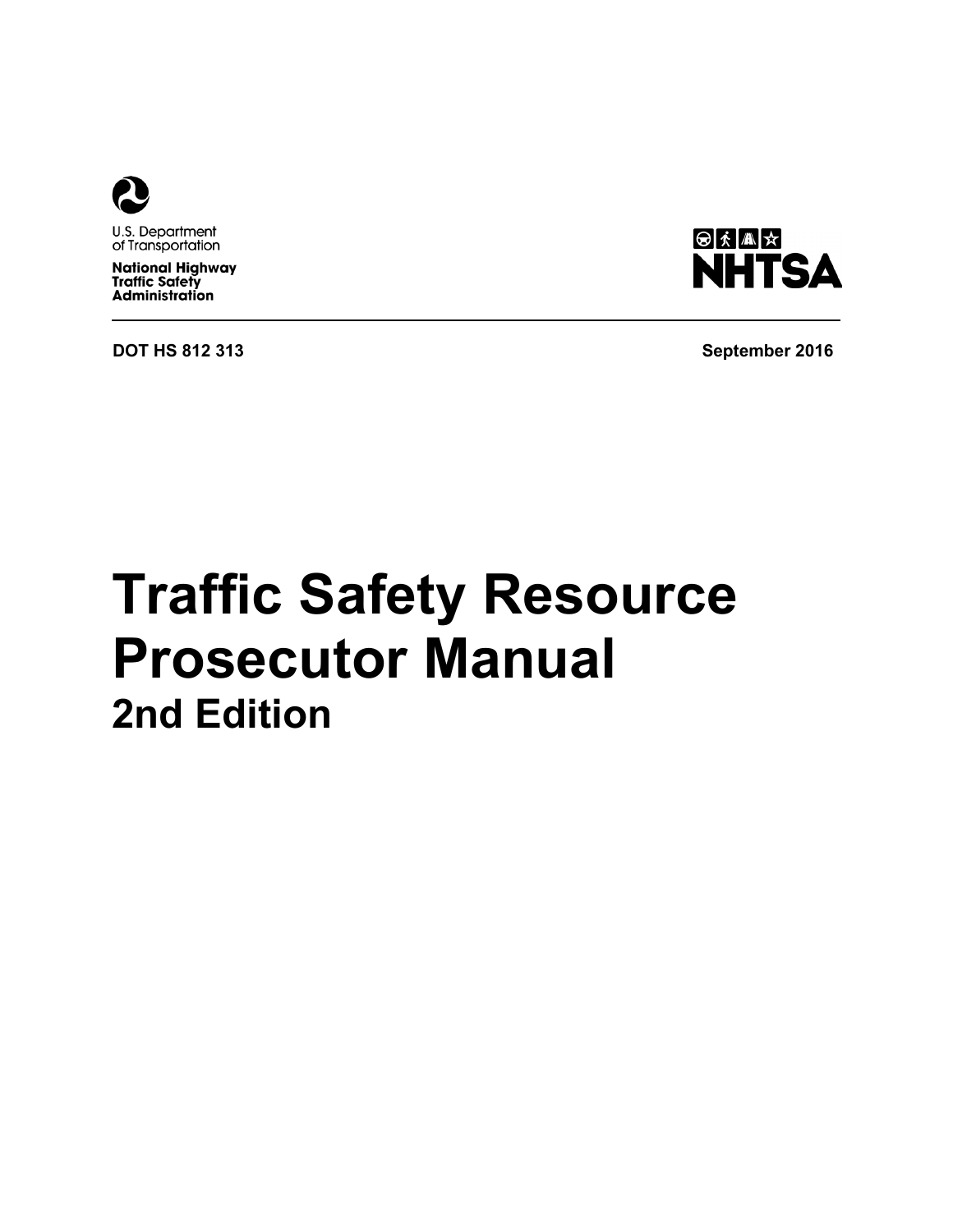#### **Disclaimer**

This publication is distributed by the U.S. Department of Transportation, National Highway Traffic Safety Administration, in the interest of information exchange. The opinions, findings, and conclusions expressed in this publication are those of the authors and not necessarily those of the Department of Transportation or the National Highway Traffic Safety Administration. The United States Government assumes no liability for its content or use thereof. If trade or manufacturers' names or products are mentioned, it is because they are considered essential to the object of the publication and should not be construed as an endorsement. The United States Government does not endorse products or manufacturers.

Suggested APA Format Citation:

Robertson, T., Kokesch, D., & Thomka, J. (2016, September). *Traffic Safety Resource Prosecutor Manual* (Report No. DOT HS 812 313). Washington, DC: National Highway Traffic Safety Administration.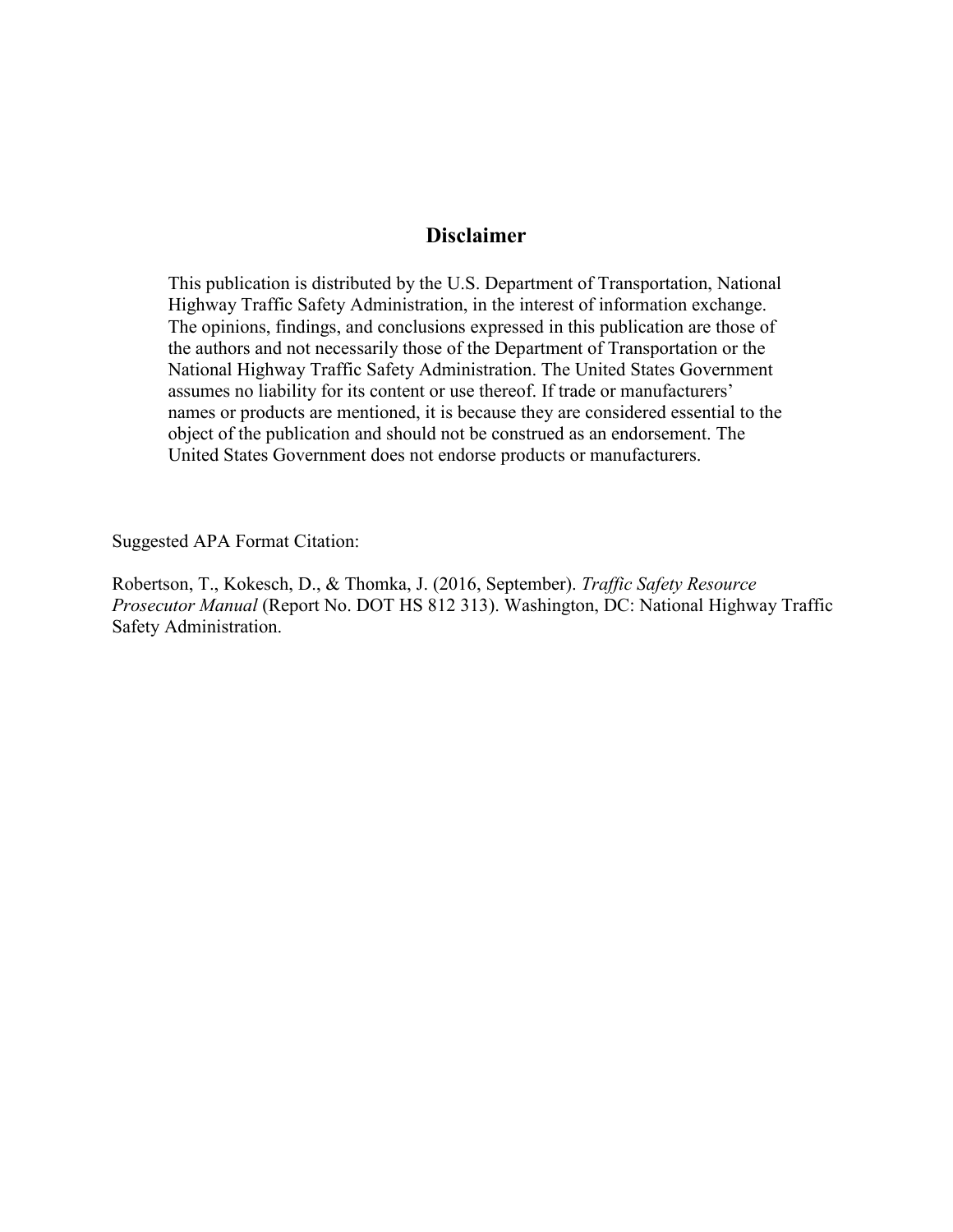#### Technical Report Documentation Page

| 1. Report No.                                                                                     | 2. Government Accession No. |                                               |                  | 3. Recipient's Catalog No.                     |  |
|---------------------------------------------------------------------------------------------------|-----------------------------|-----------------------------------------------|------------------|------------------------------------------------|--|
| DOT HS 812 313                                                                                    |                             |                                               |                  |                                                |  |
|                                                                                                   |                             |                                               |                  |                                                |  |
| 4. Title and Subtitle                                                                             |                             |                                               | 5. Report Date   |                                                |  |
| Traffic Safety Resource Prosecutor Manual, 2nd Edition                                            |                             |                                               | September 2016   |                                                |  |
|                                                                                                   |                             |                                               |                  |                                                |  |
|                                                                                                   |                             |                                               | Code             | 6. Performing Organization                     |  |
| 7. Author(s)                                                                                      |                             |                                               |                  | 8. Performing Organization                     |  |
| Joanne Thomka and Duane Kokesch                                                                   |                             |                                               | Report No.       |                                                |  |
|                                                                                                   |                             |                                               |                  |                                                |  |
| 9. Performing Organization Name and Address                                                       |                             |                                               |                  | 10. Work Unit No. (TRAIS)                      |  |
| <b>National Traffic Law Center</b>                                                                |                             |                                               |                  |                                                |  |
| National District Attorneys Association                                                           |                             |                                               |                  | 11. Contract or Grant No.<br>DTNH22-13-H-00434 |  |
| 99 Canal Center Plaza, Suite 330                                                                  |                             |                                               |                  |                                                |  |
| Alexandria, VA 22314                                                                              |                             |                                               |                  |                                                |  |
|                                                                                                   |                             |                                               |                  |                                                |  |
|                                                                                                   |                             |                                               |                  |                                                |  |
|                                                                                                   |                             |                                               |                  |                                                |  |
|                                                                                                   |                             |                                               |                  |                                                |  |
| 12. Sponsoring Agency Name and Address                                                            |                             |                                               |                  | 13. Type of Report and Period                  |  |
| National Highway Traffic Safety Administration (NHTSA)                                            |                             |                                               | Covered          |                                                |  |
| U.S. Department of Transportation                                                                 |                             |                                               |                  |                                                |  |
| 1200 New Jersey Avenue SE.                                                                        |                             |                                               |                  | 14. Sponsoring Agency Code                     |  |
| Suite W44-222                                                                                     |                             |                                               |                  |                                                |  |
| Washington, DC 20590                                                                              |                             |                                               |                  |                                                |  |
|                                                                                                   |                             |                                               |                  |                                                |  |
|                                                                                                   |                             |                                               |                  |                                                |  |
| 15. Supplementary Notes                                                                           |                             |                                               |                  |                                                |  |
|                                                                                                   |                             |                                               |                  |                                                |  |
|                                                                                                   |                             |                                               |                  |                                                |  |
| 16. Abstract                                                                                      |                             |                                               |                  |                                                |  |
| The Traffic Safety Resource Prosecutor Manual, 2nd Edition, provides new State traffic safety     |                             |                                               |                  |                                                |  |
| resource prosecutors (TSRPs) an introduction to their roles and responsibilities as TSRPs. It     |                             |                                               |                  |                                                |  |
| provides a variety of resources to assist TSRPs in their work including qualifications needed for |                             |                                               |                  |                                                |  |
| the position, sample work plan, sample correspondence, available training courses related to      |                             |                                               |                  |                                                |  |
| prosecution of DWI offenders, a listing of State TSRPs and State prosecutor coordinators.         |                             |                                               |                  |                                                |  |
|                                                                                                   |                             |                                               |                  |                                                |  |
|                                                                                                   |                             |                                               |                  |                                                |  |
|                                                                                                   |                             |                                               |                  |                                                |  |
|                                                                                                   |                             |                                               |                  |                                                |  |
| 17. Key Words                                                                                     |                             | 18. Distribution Statement                    |                  |                                                |  |
| Impaired driving enforcement, prosecutor,                                                         |                             | Document is available to the public from the  |                  |                                                |  |
| prosecution, drunk driving, DWI, DUI, OUI,                                                        |                             | <b>National Technical Information Service</b> |                  |                                                |  |
| TSRP, traffic safety resource prosecutor, traffic                                                 |                             | www.ntis.gov                                  |                  |                                                |  |
| law legislation, highway safety                                                                   |                             |                                               |                  |                                                |  |
|                                                                                                   |                             |                                               |                  |                                                |  |
| 19. Security Classif. (of this report)                                                            |                             | 20. Security Classif. (of this page)          | 21. No. of Pages | 22. Price                                      |  |
| Unclassified                                                                                      | Unclassified                |                                               | 41               |                                                |  |
|                                                                                                   |                             |                                               |                  |                                                |  |

Form DOT F 1700.7 (8-72) Reproduction of completed page authorized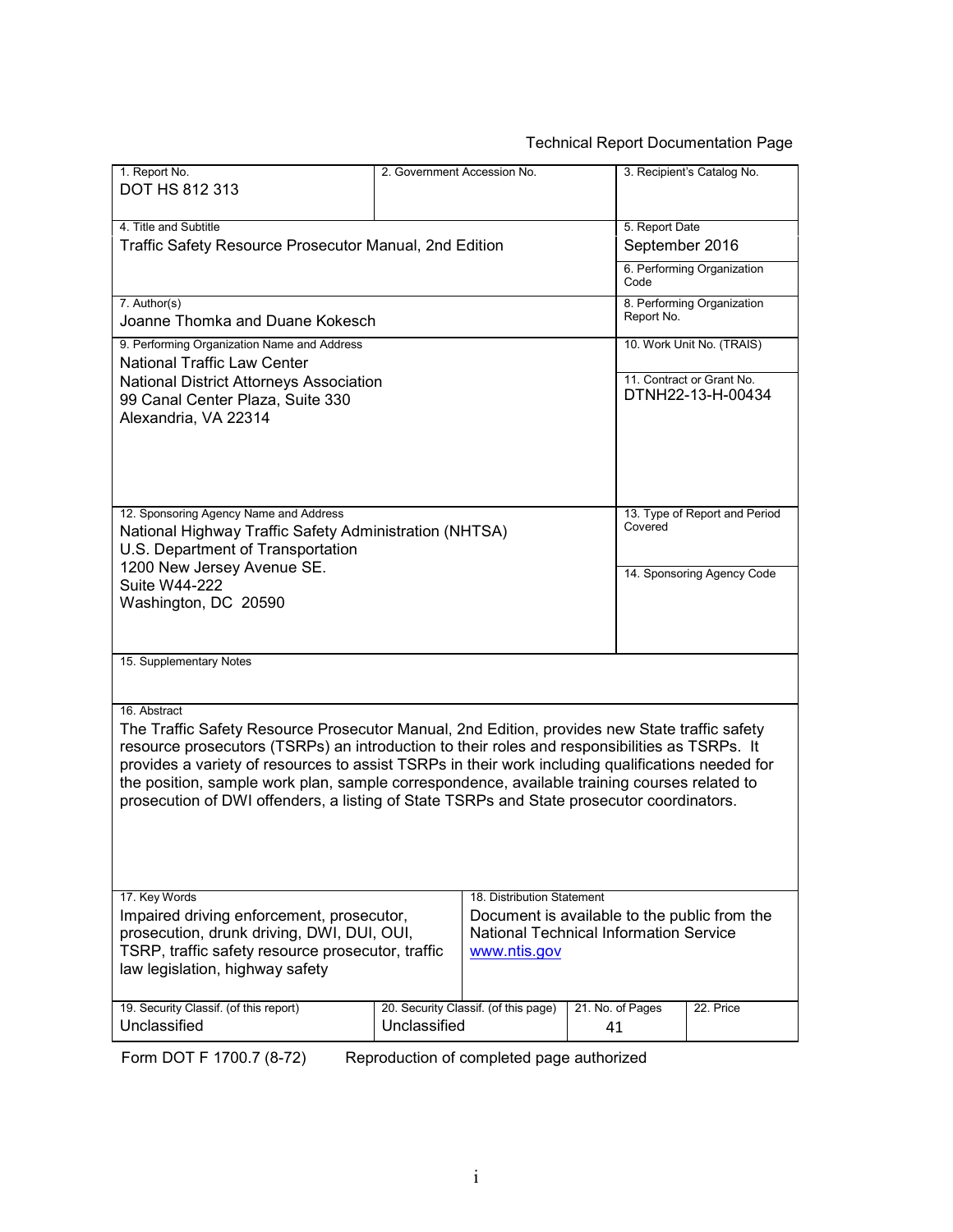### **Acknowledgments**

This guide is the result of a collaborative effort on the part of the National Association of Prosecutor Coordinators; Tom Robertson, executive director, National Association of Prosecutor Coordinators; the Traffic Safety Resource Prosecutors; Duane Kokesch, director, National District Attorneys Association, National Traffic Law Center and Joanne Thomka, NAGTRI Program Counsel, National Association of Attorneys General.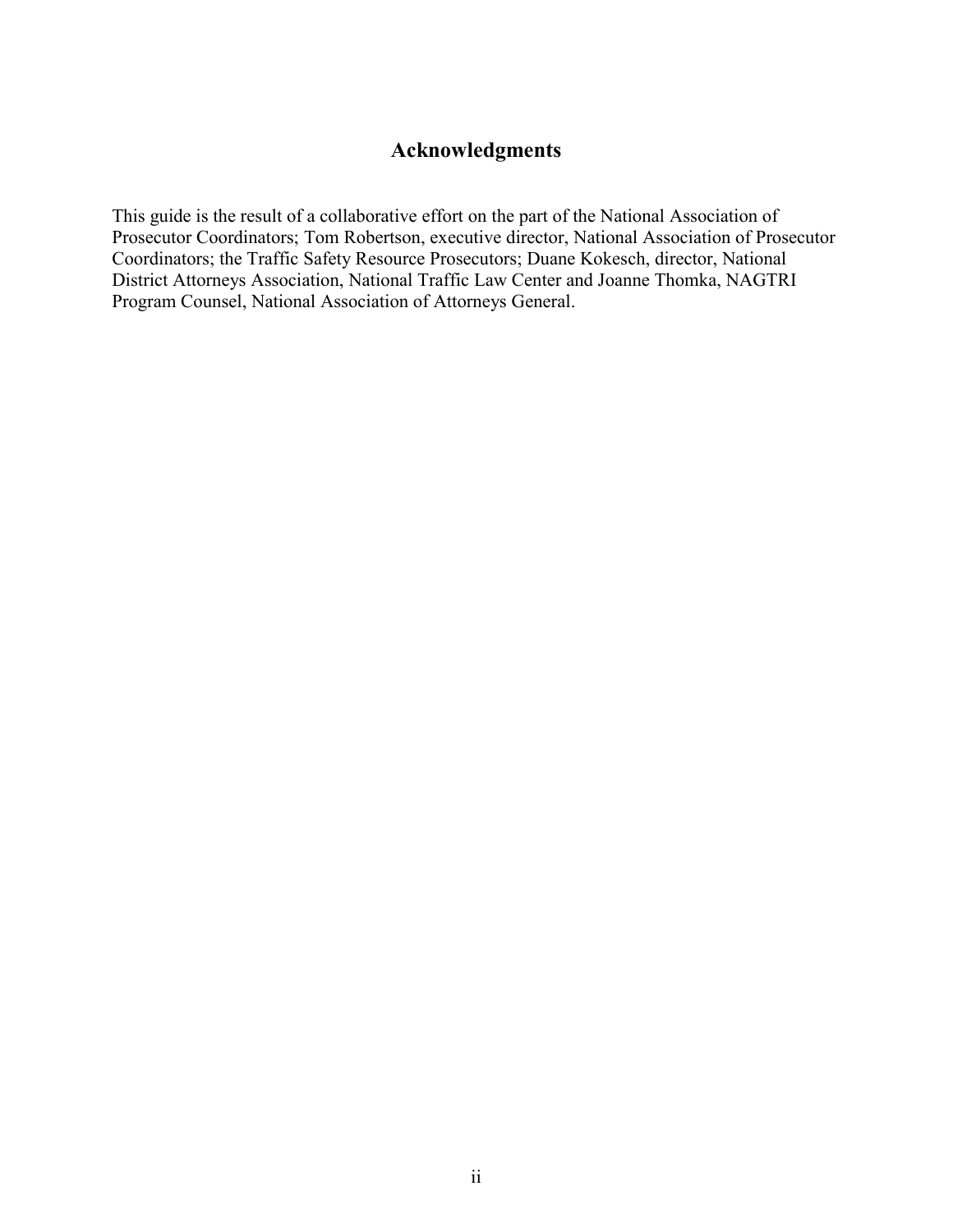# **Table of Contents**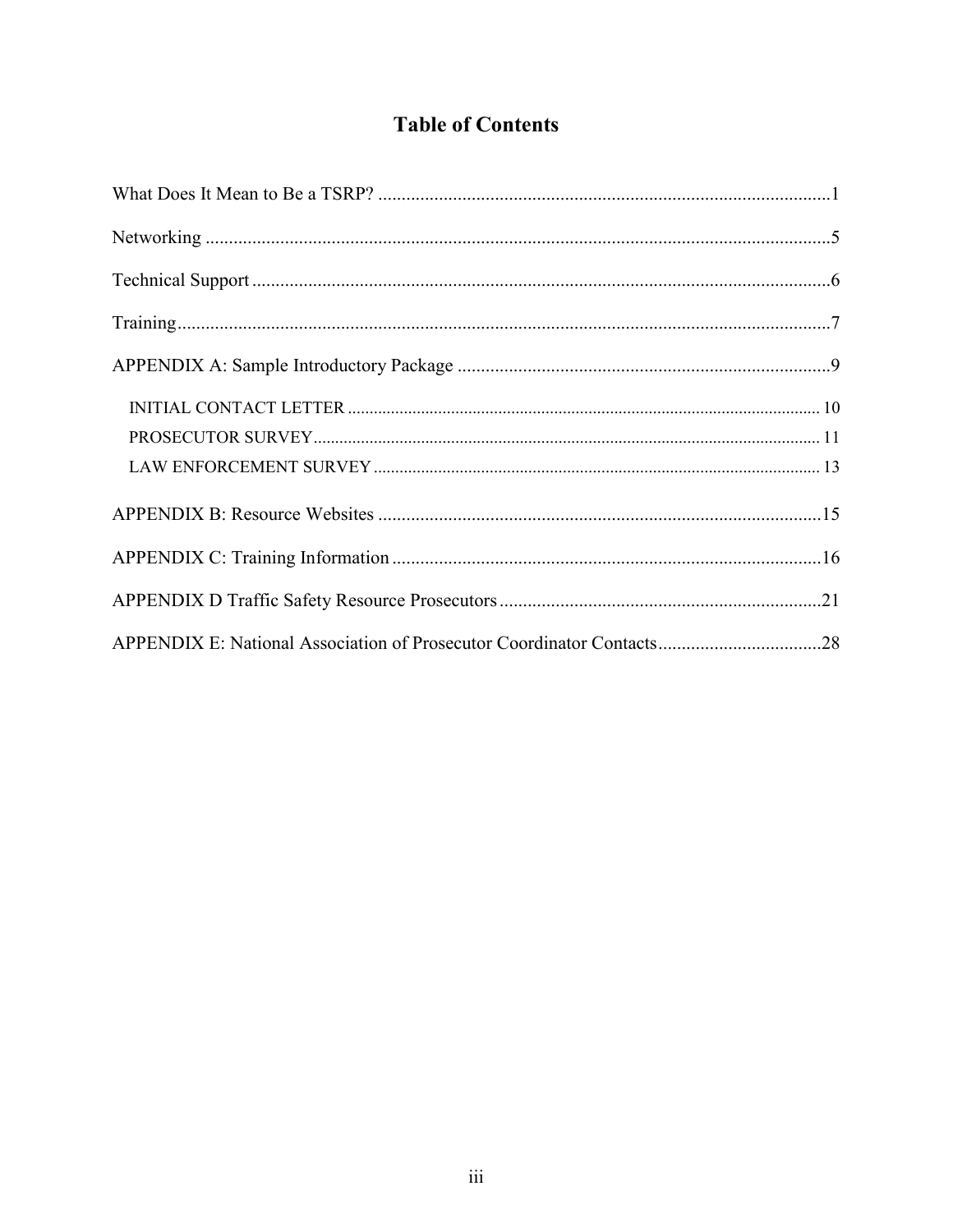# **Traffic Safety Resource Prosecutor Manual**

# **What Does It Mean to Be a TSRP?**

<span id="page-5-0"></span>TSRPs facilitate a coordinated, multidisciplinary approach to the prosecution of impaired driving and other traffic crimes.

Traffic safety resource prosecutors (TSRPs) are typically current or former prosecutors who provide training, education, and technical support to traffic crimes prosecutors and law enforcement personnel throughout their States. Traffic crimes and safety issues include alcohol and/or drug impaired driving distracted driving, vehicular homicide, occupant restraint, and other highway safety issues. Each TSRP must assess the needs and demands unique to his or her own State and work in conjunction with many agencies to meet these needs. The National Highway Traffic Safety Administration, law enforcement agencies, judicial organizations, crime laboratories (including forensic toxicologists), medical examiners, local media, Governor's Highway Safety Offices' victim advocate groups, and resources available from the National District Attorneys Association's National Traffic Law Center should all be used to facilitate services to all prosecutors and law enforcement.

#### Qualifications

- Juris doctorate from a law school accredited by the American Bar Association or the Supreme Court of the State.
- Member in good standing of a State Bar.
- Extensive experience in the prosecution of impaired driving cases and other traffic offenses.
- Knowledge or willingness to learn about the NHTSA/International Association of Chiefs of Police (IACP) Standardized Field Sobriety Testing (SFST) and the Drug Evaluation and Classification (DEC) program.
- Knowledge or willingness to learn about sobriety checkpoints operations, if applicable in the State.
- Knowledge or willingness to learn about saturation patrol operations.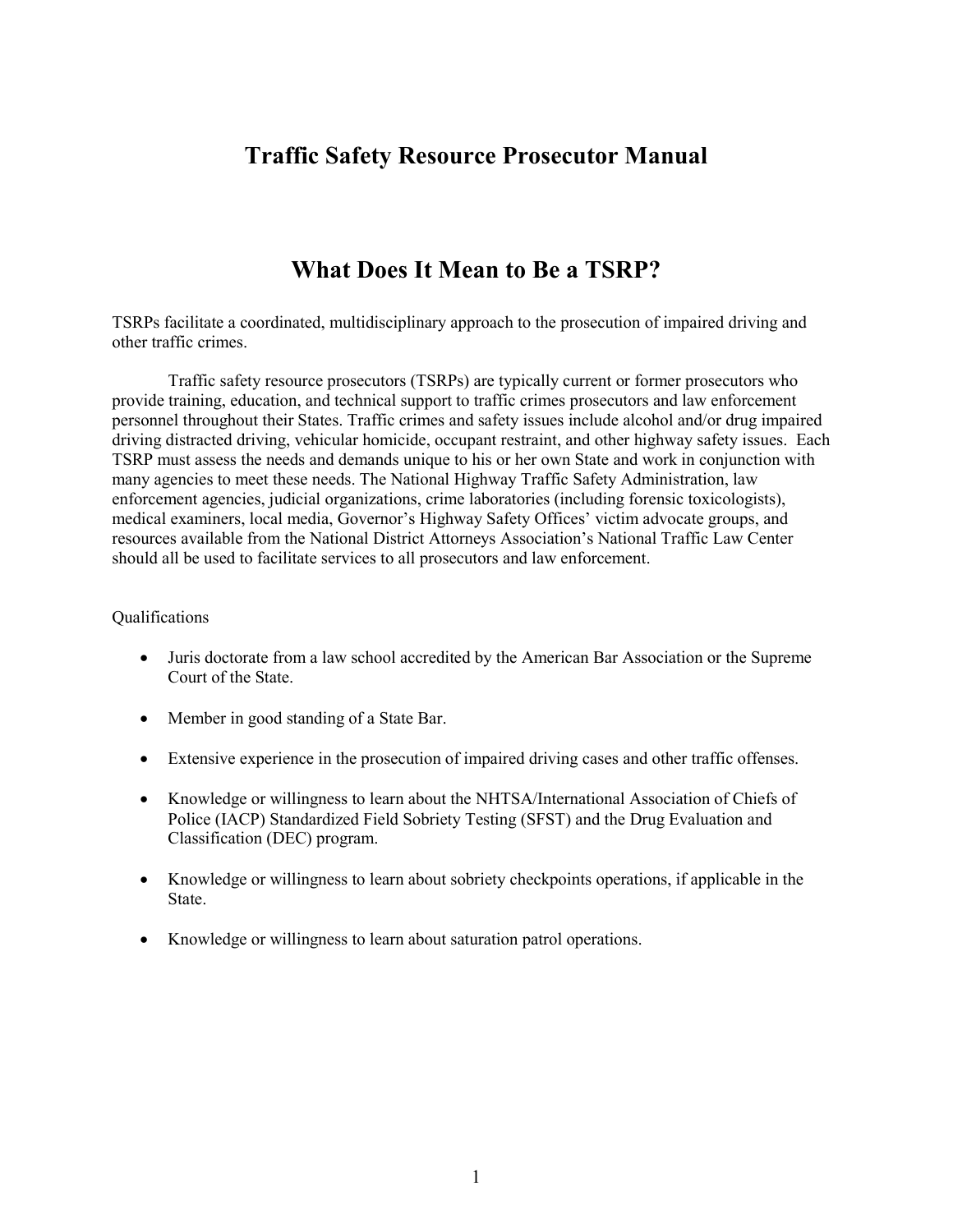# **Getting Started**

In your first days and weeks on the job, you'll need to obtain and update background information about State and national traffic crash statistics – information that can be used by many different agencies for many different purposes. NHTSA is the primary source for national traffic statistics. Visit NHTSA's website at [www.nhtsa.gov.](http://www.nhtsa.gov/) You should also learn about your State's Highway Safety Plan through your State Highway Safety Office. A listing of State Highway Safety Offices can be found at [www.GHSA.org.](http://www.ghsa.org/)

For State information, contact the following State offices or their equivalent.

- Department of Transportation
- Highway Safety Office
- Department of Criminal Justice Statistics
- State Police/Highway Patrol Headquarters
- State Sheriff's Association
- State Association of Chiefs of Police

You will want to gather State-specific information, including the following.

- DWI arrests
- Drugged driving arrests
- Underage drinking arrests
- Alcohol-related fatalities and serious physical injuries in motor vehicle, pedestrian, and bicycle crashes

Assess the available and needed training in your jurisdiction. Identify and promote existing training, publications and training material. A big part of your job is letting prosecutors throughout your State know what resources are available, and letting other traffic safety partners know what you and other prosecutors can provide. Craft your training and publication efforts to fill any gaps in existing assets. Determine the following: (1) What professional organizations and legal groups associated with the criminal justice system are located in each particular area of the State, (2) What are the levels of experience of the prosecutors assigned to traffic offense cases, and (3) What are the important traffic safety issues that are underserved in areas of your State? Be aware that different areas of the State may have different training needs. Prioritize your projects according to the gaps you discover.

Familiarize yourself with your State laws, definitions and jurisdiction-specific practices regarding impaired driving, drugged, and distracted driving, and homicide (including murder) statutes as they pertain to these driving behaviors.

If you are not already, become very conversant in blood/breath testing laws, rules, and regulations in your State. Learn the procedures law enforcement officers are to use when administering evidentiary tests? Learn if those procedures vary from jurisdiction to jurisdiction. You will need to know which breath testing instruments are used by each law enforcement agency in your State and how they work. Request a demonstration of the instruments in use, if you are unfamiliar with their operation. Determine which agencies maintain the calibration records of the instruments. You will need to know the requirements for each instrument regarding calibration and maintenance in your State.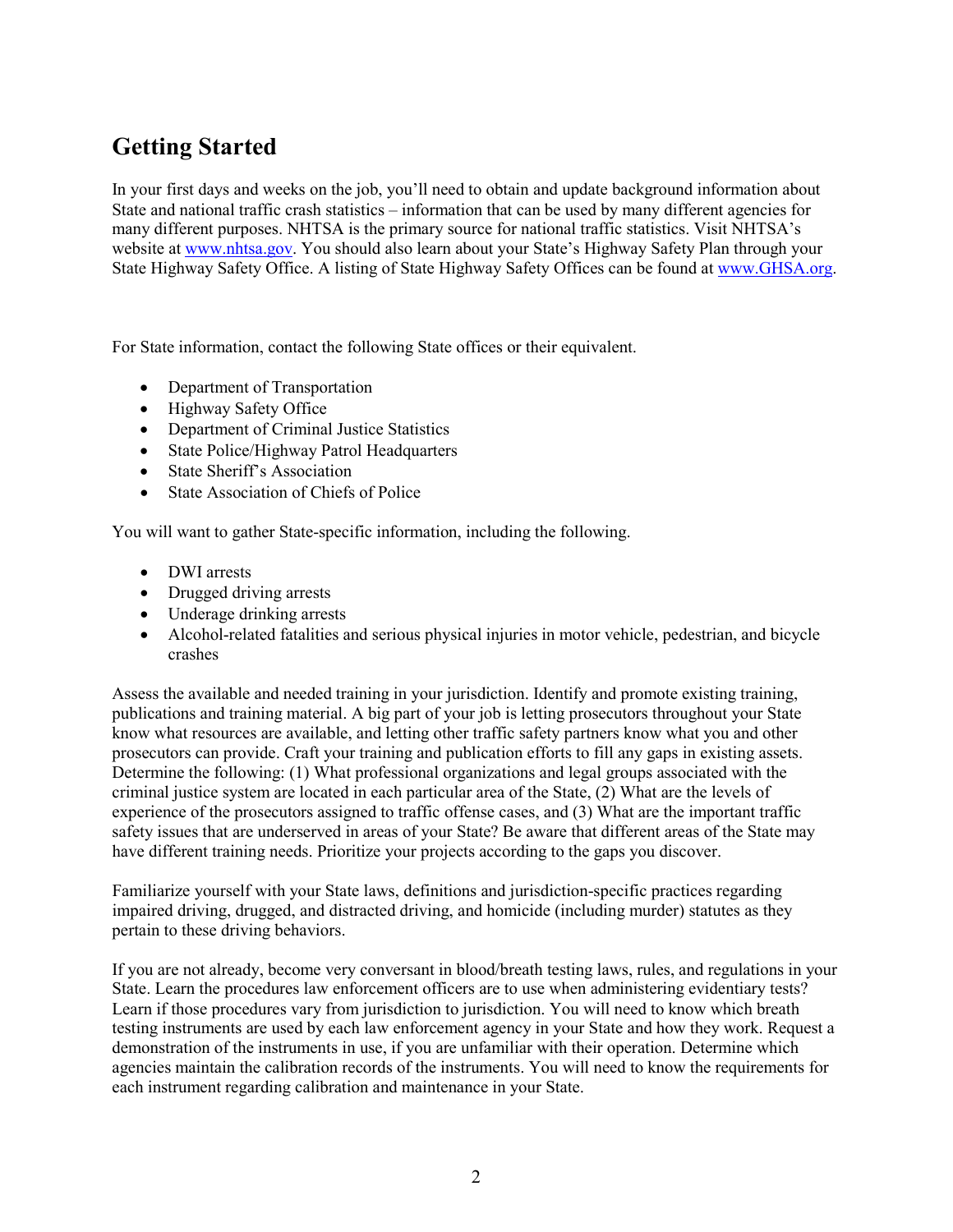Familiarize yourself with your State's laws regarding sobriety checkpoints, if allowed, and DWI saturation patrols. Encourage law enforcement agencies to notify you of upcoming impaired driving enforcement events to ensure their legality and proper coordination.

Know your State's pursuit laws to assist law enforcement agencies in establishing proper pursuit protocols.

It is strongly recommended that you attend a *Prosecutor Train the Trainer* course. This course is designed to familiarize you with the concepts of adult learning and how to effectively conduct subject matter trainings. Several State prosecutor organizations across the country offer this training on an annual basis. Contact the National Association of Prosecutor Coordinators (see Appendix E) or another TSRP (see Appendix D for list of all TSRPs nationwide) to learn about availability. Costs to attend may be covered by your grant. If not, your Highway Safety Office might be able to assist.

If possible, shadow a fellow TSRP for several days. If you cannot do it physically, at a minimum contact a TSRP in a nearby State and introduce yourself. You should also join the TSRP Forum, an Internet-based group that features discussions and dissemination of information amongst TSRPs across the country. It is an invaluable source of assistance and information. Another forum you might find helpful is the National Impaired Driving Forum, whose members include prosecutors, law enforcement, and prosecution and defense experts from across the country. To join these forums contact the National Traffic Law Center at [trafficemail@ndaajustice.org](mailto:trafficemail@ndaajustice.org) and request membership.

Learn the sources of your current funding, the names and contact information for each grant manager, and the activities covered by the grants.

Others things to know about your State:

- Identify and contact the State Drug Evaluation and Classification coordinator and SFST coordinator and introduce yourself. Advise the coordinators if you have participated in SFST, ARIDE, Online ARIDE, or DRE training.
- Determine which police agencies have specifically designated Collision Reconstruction Units. Contact them to learn more about what they do and how they interact with the traffic crimes prosecutors in your State.
- Identify specifically designated DWI and/or drug courts and request an invitation from the Judge and prosecutor assigned to the court to observe the court in session.

State toxicology laboratories:

- Determine if more than one lab is used by law enforcement agencies within your State.
- Ascertain what substances each lab can and cannot test.
- Identify the testing cutoff levels used by each laboratory.
- Obtain a list of all laboratory staff who conduct testing.
- Request a tour of the facility.
- Determine if the staff is in need of any training.

Contact victim advocate groups. Discuss their relationship with local prosecutors and law enforcement and what can you do to strengthen it, if needed. For additional assistance, visit the website for Mothers Against Drunk Driving at [www.madd.org.](http://www.madd.org/)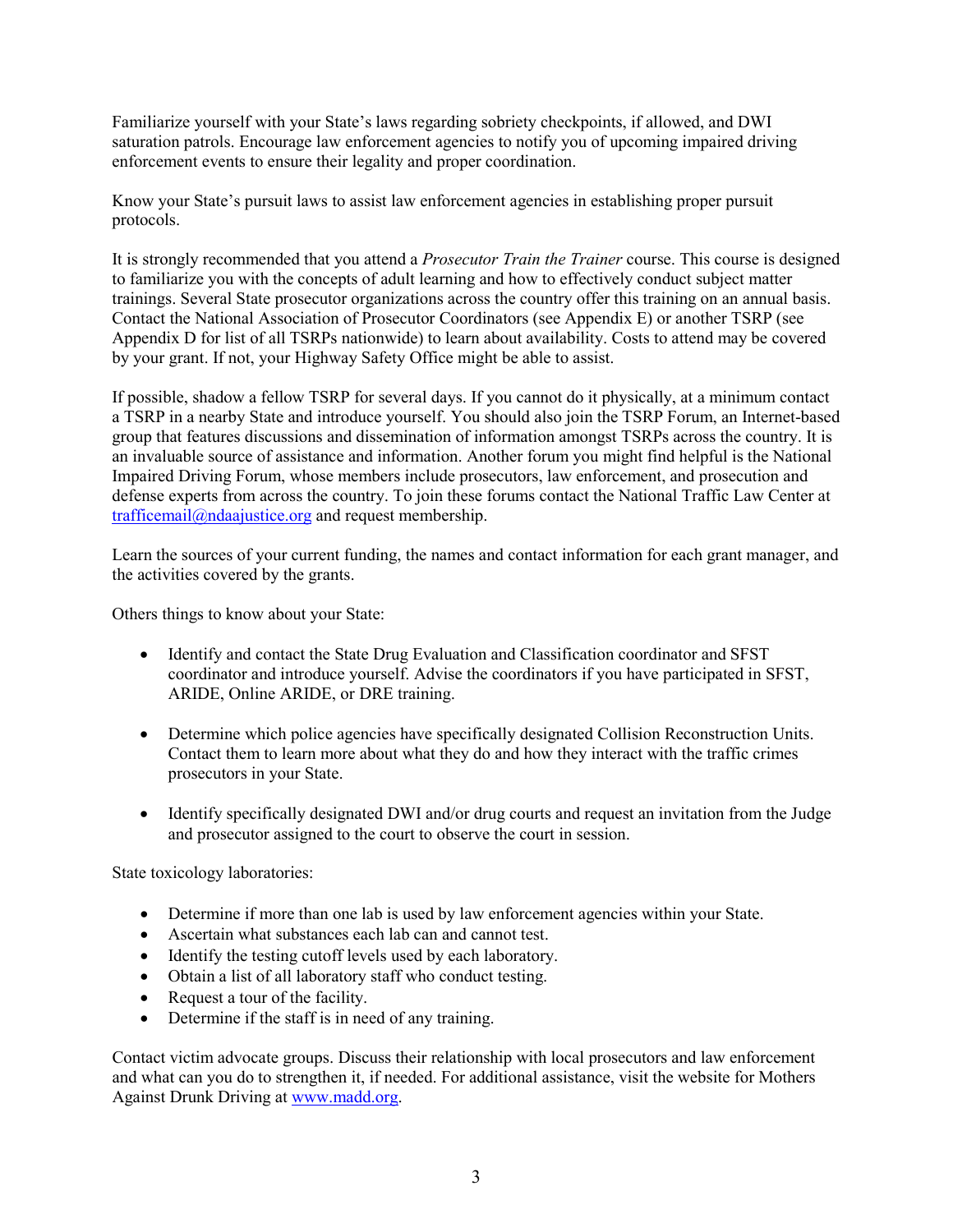Develop a system for tracking all technical assistance requests you receive/respond to from prosecutors and law enforcement, etc. (name and profession of caller, date/time received, request and type of assistance provided). Other TSRPs or the National Traffic Law Center can assist you with this, if needed.

If permitted in your grant, participate in special police enforcement details. Contact local media outlets (TV, radio, newspaper) and develop working relationships.

Most TSRPs have developed websites and other social media outlets to help disseminate, among other things, their training schedules, case law updates, new trial tactics, and new resource material. You can coordinate information releases with other agencies in your State via these outlets to help keep your prosecutors current and informed. You can also create your own State-based Internet discussion forum for your traffic crimes' prosecutors. An Internet Discussion Forum also allows them to post questions to their fellow prosecutors and almost immediately receive responses. Other TSRPs and the National Traffic Law Center can assist you with the process of creating these tools.

Many TSRPs have developed on-line newsletters for the prosecutors in the State. These newsletters contain traffic-specific articles, recent State trial case summaries, verdicts and sentences, and up-coming trainings. Again, other TSRPs and the National Traffic Law Center can assist you with the process of creating these tools.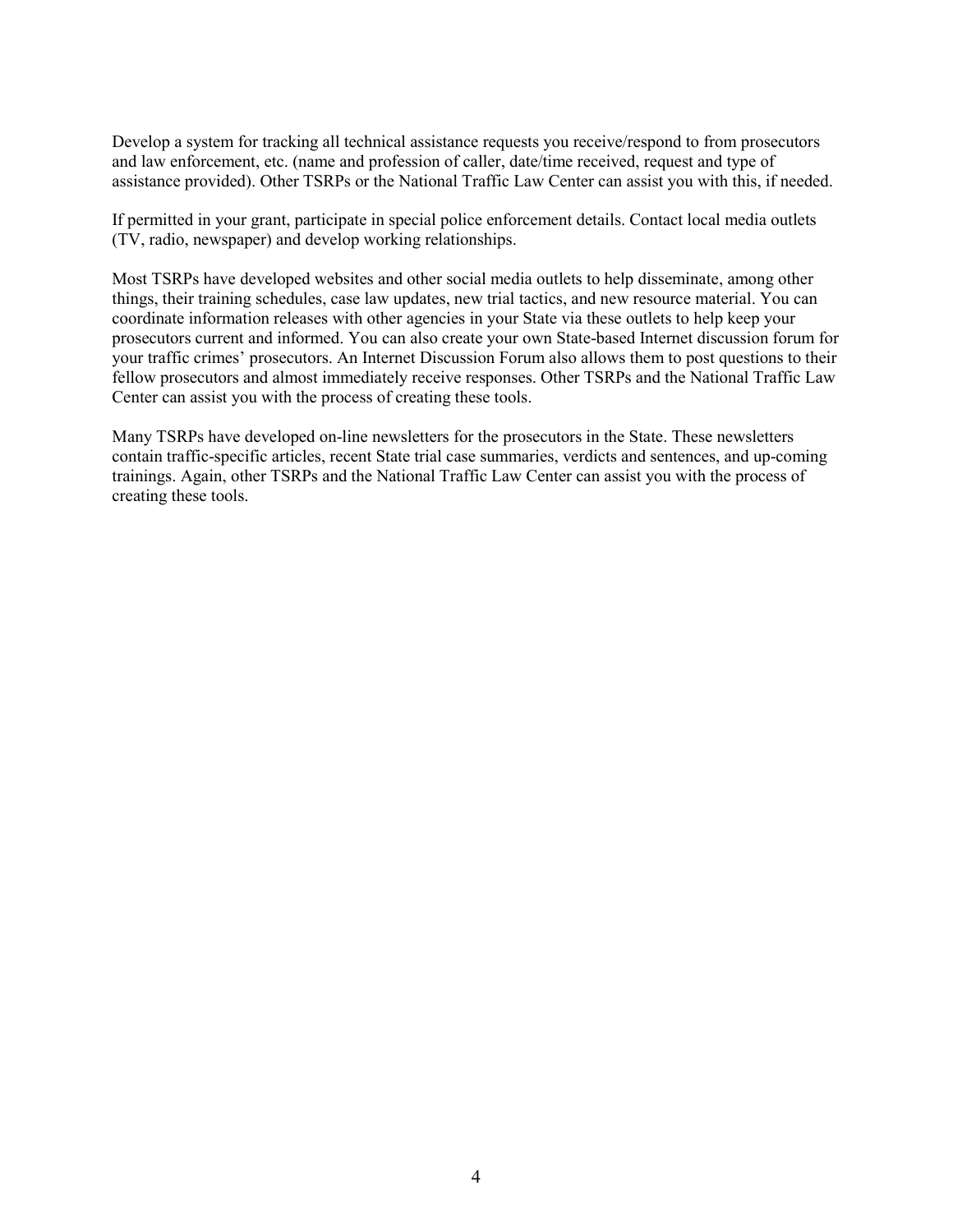# **Networking**

<span id="page-9-0"></span>Send an initial contact letter to all prosecutors' offices and law enforcement agencies to introduce yourself (Appendix A). Include a "Needs Survey" to learn about the agency and the jurisdiction, what they are currently doing, and what they would like to do (Appendix A). You may also want to send introductory letters to other traffic-safety organizations in your State to advise them of the services you can provide. Those organizations could include Mothers Against Drunk Driving, other victim-services groups, local school boards and higher education facilities, probation and parole departments, State toxicology laboratory, driver licensing agencies, fire departments, medical groups, and community groups.

Once you have made an initial contact, follow up with a request for a meeting to discuss the organization's needs. This will enable you to review their needs and also find out what they are already doing that is working. Based on your discussions, you can schedule presentations on their specific traffic safety issues. Offer to meet or communicate regularly and to attend their events.

Become involved in traffic-safety-specific task forces. These are generally comprised of statewide or countywide traffic safety representatives. The task force may be asked to assist with legislative issues, program development and policy matters that can affect traffic safety enforcement and prosecution in your State.

Network with other TSRP's. They can:

- Identify problems and pitfalls, with possible solutions;
- Identify new issues emerging locally and nationally and assist in developing strategies to address these concerns;
- Provide guidance in drafting new legislation;
- Assist in the development of designated DWI prosecutors if they are not already utilized in your State; and
- Provide detailed steps in determining which trainings to hold in your State and how to organize and conduct these trainings.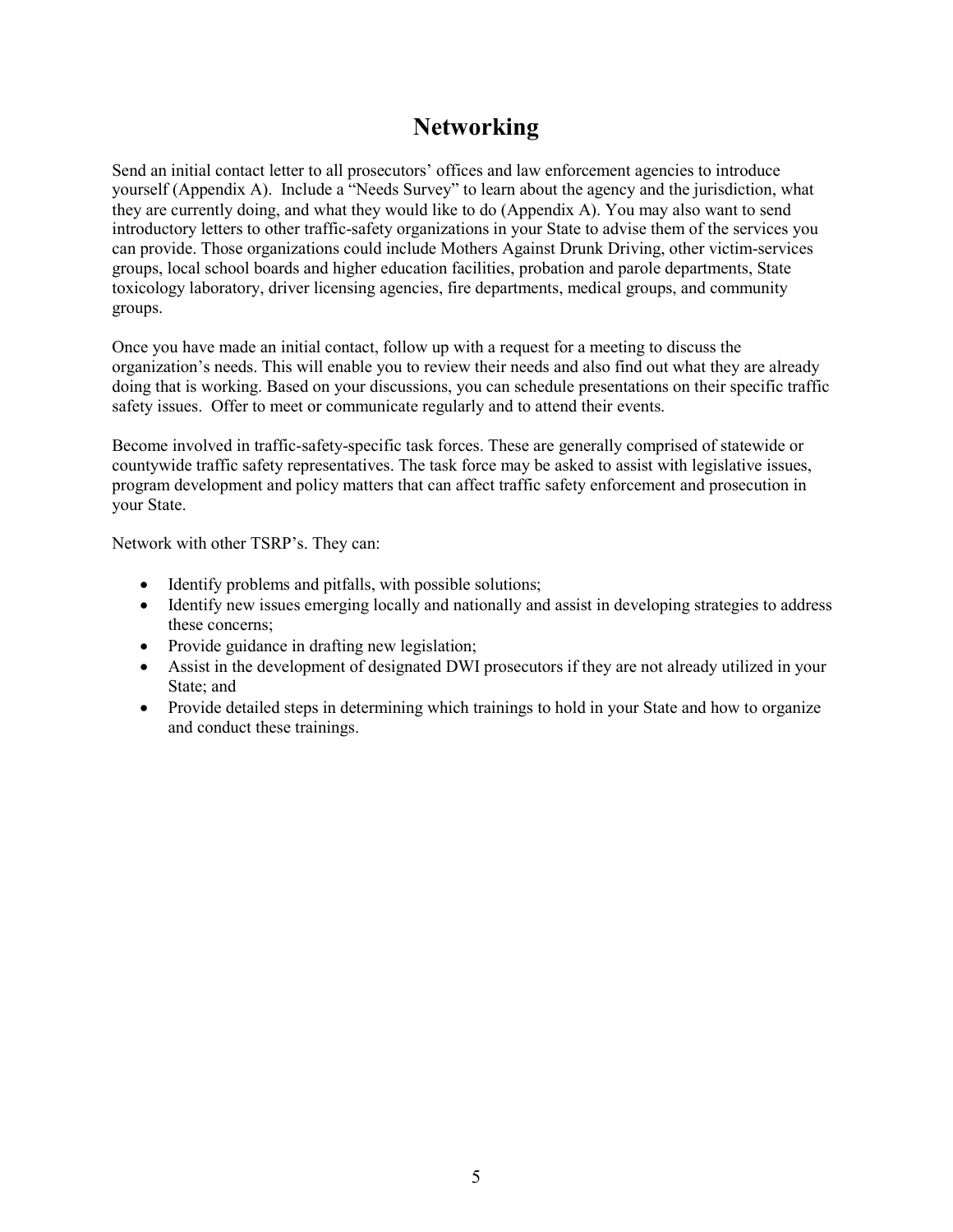# **Technical Support**

<span id="page-10-0"></span>Respond to inquiries from prosecutors and law enforcement regarding impaired driving and other traffic crimes, court procedures, recent changes to law, and defense challenges.

Conduct legal research on a variety of issues unique to your State for use in legal memoranda, at hearings, trials, or on appeal.

- Search and seizure
- SFSTs
- DEC/DRE
- Blood draws
- Saliva testing
- Implied consent
- Event data recorders
- Law enforcement in-car cameras
- Law enforcement body cameras
- Breath test procedures and instruments
- Defense experts
- Case law updates
- Legislative updates
- Legal briefs in topic-specific areas
- First- or second-chair hearings and trials, if they are requested and permissible in your State.

Consult NTLC for information in their database on these topics and more. [www.ndaajustice.org/ntlc\\_home.html.](http://www.ndaajustice.org/ntlc_home.html)

Collect available publications and resources.

- NTLC monographs and newsletter (contact NTLC or consult its website)
- NHTSA [\(www.nhtsa.gov\)](http://www.nhtsa.gov/)
- NDAA magazine, *The Prosecutor*
- National Center for Statistics and Analysis [\(www.nhtsa.gov/NCSA\)](http://www.nhtsa.gov/NCSA)
- National Center for State Courts [\(www.ncsc.org\)](http://www.ncsc.org/)
- Individual State TSRP newsletters (contact the State TSRP to receive)

Prepare or update an existing State-specific DWI manual for prosecutors. The manual may include information on current case law, pre-trial procedures, sufficiency of traffic stops, probable cause, blood/breath/urine/saliva testing procedures, proof of impairment, sentencing guidelines, vehicle forfeiture, defense challenges and examples of forms used in your courts. Many TSRPs have developed manuals already for their States. They would be an excellent resource for designing or updating your State's manual.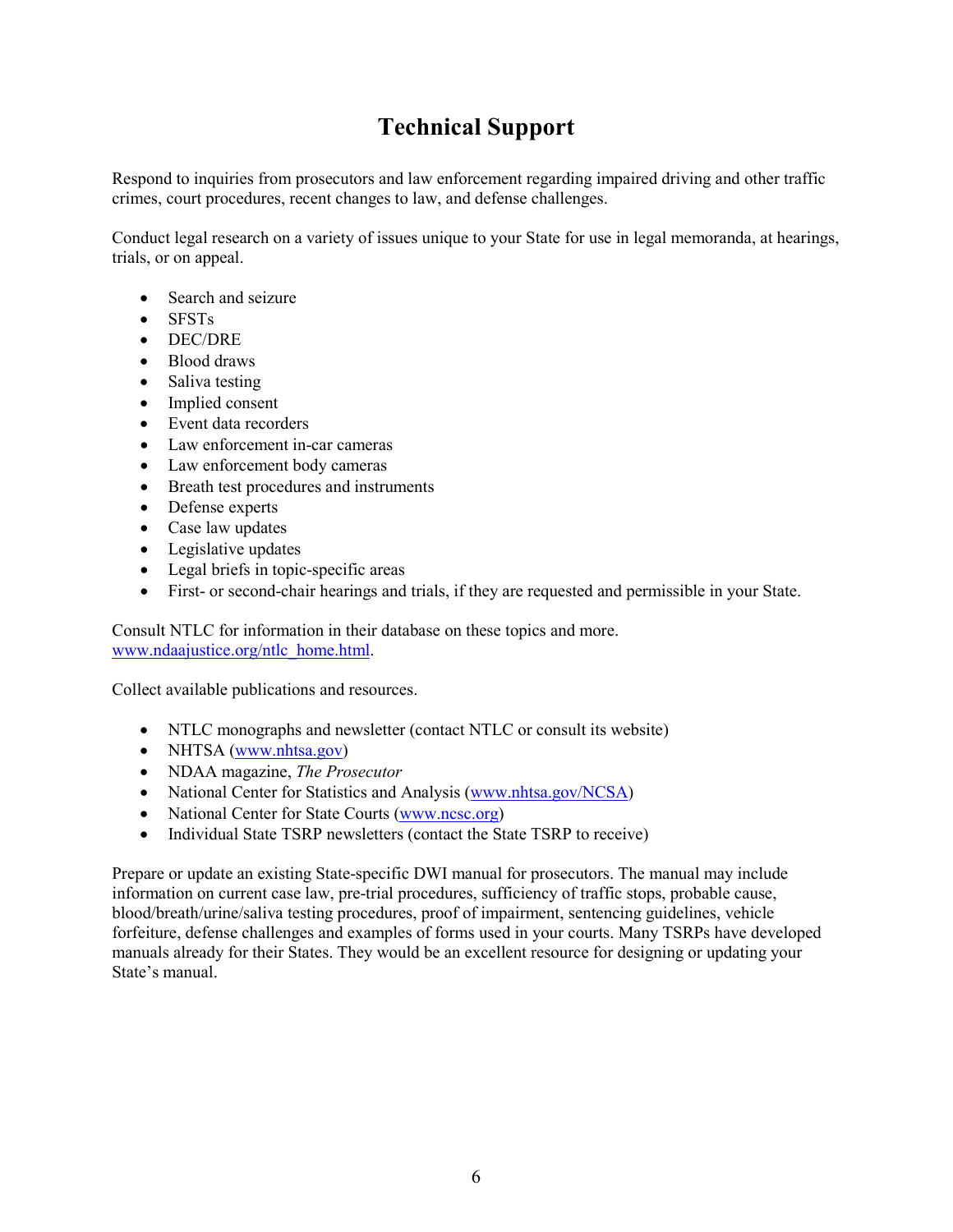# **Training**

<span id="page-11-0"></span>The National Traffic Law Center, other TSRPs and the National Association of Prosecutor Coordinators can give you detailed, specific guidance in all areas of training including a detailed description of the training material available and how to obtain it. In addition, they can give you information on effectively organizing, advertising and conducting trainings.

#### 1. Substantive Law Topics

- Search and seizure
- Breath/blood test admissibility and challenges
- SFSTs
- Toxicology
- Collision reconstruction
- 2. Traffic Specific Trial Advocacy Trainings for Prosecutors

Prosecuting the Impaired Driver, Prosecuting the Drugged Driver, and Lethal Weapon: DUI Homicide (prosecution of a DWI with a fatality), training curriculums are available for use. The trainings, in addition to substantive law topics also include modules on the fundamentals of trial: voir dire, opening, direct and cross of experts, and summation. (See Appendix C for full course descriptions.)

Also, the Prosecutor Train the Trainer course curriculum is available. The more prosecutors you train as teachers the more resources you have to teach substantive and trial advocacy training courses to other prosecutors and law enforcement.

3. Trial Advocacy Training for Law Enforcement

These trainings modules include: effective evidence collection, comprehensive report writing, and courtroom preparation. The Cops in Court curriculum, (see Appendix C for full course description) is available for use and can be taught as a full two-day course and modules can also be used individually or collectively.

4. Joint Training for Prosecutors and Law Enforcement

Joint trainings result in better case preparation and presentation. They foster good working relationships. Written materials should be provided to each participant at each training session. NTLC training materials can be requested at  $traffic email@ndaajustice.org$ .

Training and support can be brought to prosecutors' offices and law enforcement agencies. You should look for training facilities that do not charge a fee (law school, community college, police academy, prosecutor or municipal office) and able to accommodate the size of the training class. In addition, remember you can adapt the length of training to meet the needs of the audience. Training can range from week-long trial advocacy to one-day substantive seminars.

In addition to your grant funding, you should also attempt to locate other potential funding sources to assist with the costs of trainings. Some suggestions:

- NAPC
- Foundations: national, regional or local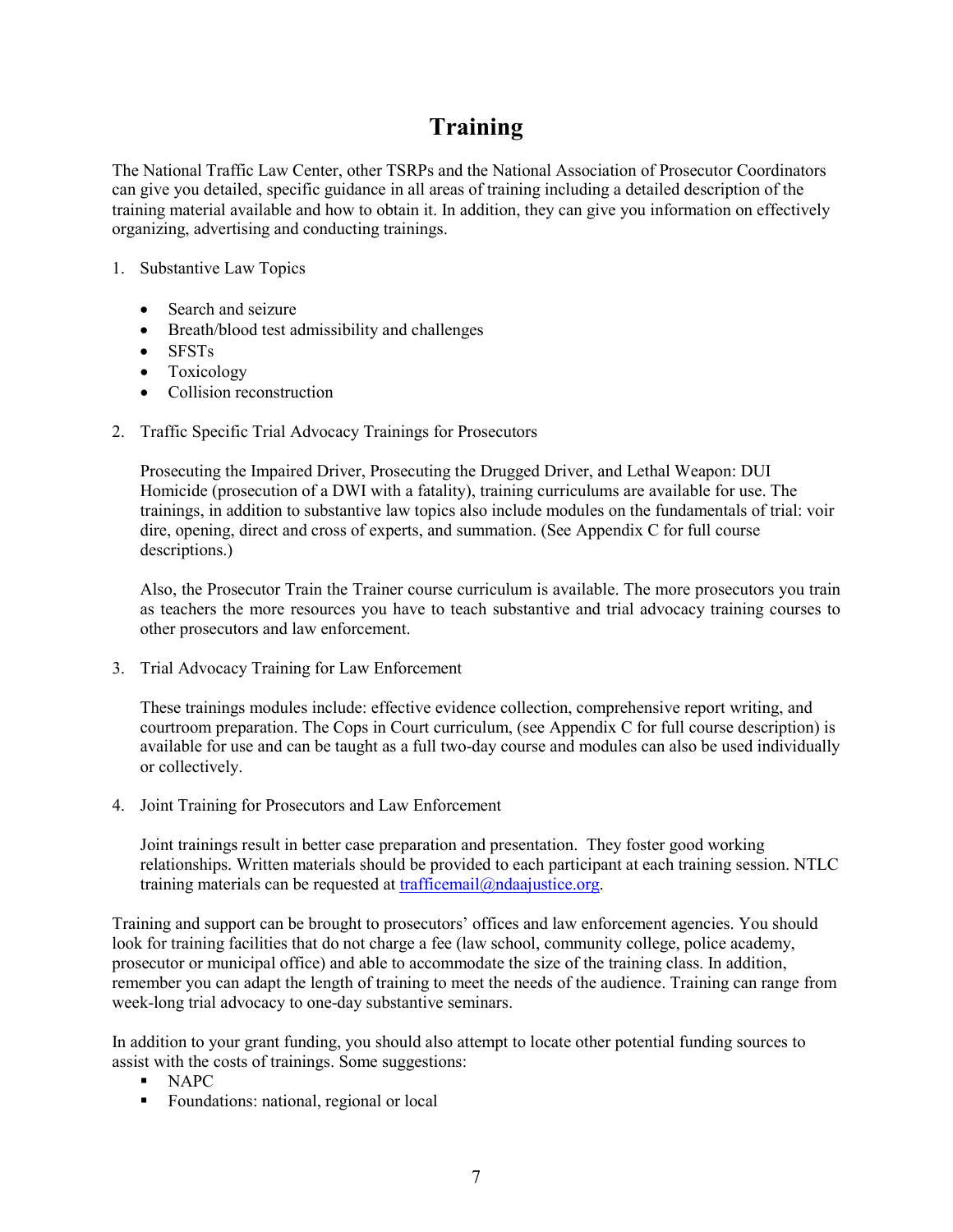- **Private corporations: national, regional or local**
- State Highway Safety Office

A TSRP fills a critical void as the in-state expert on traffic-related offenses, including impaired driving and vehicular homicides. TSRPs understand the nuances of their State statutes and case law, build relationships with each of their State prosecutor's offices, and forge solid interactions with State highway safety offices. In short, you are *essential* to effective traffic safety adjudications and a necessary partner in the fight to end fatalities and injuries on our roadways.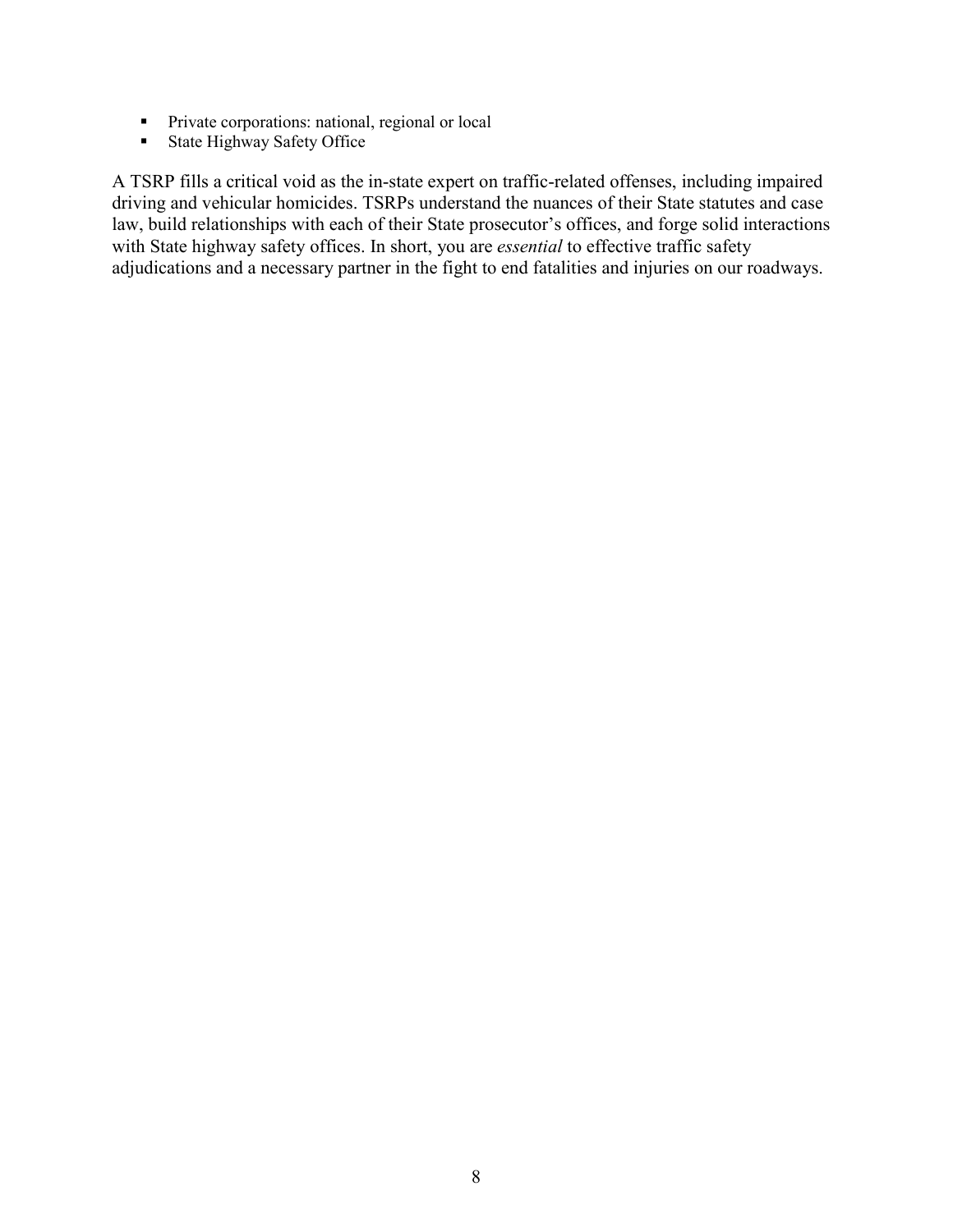# <span id="page-13-0"></span>**APPENDIX A: Sample Introductory Package**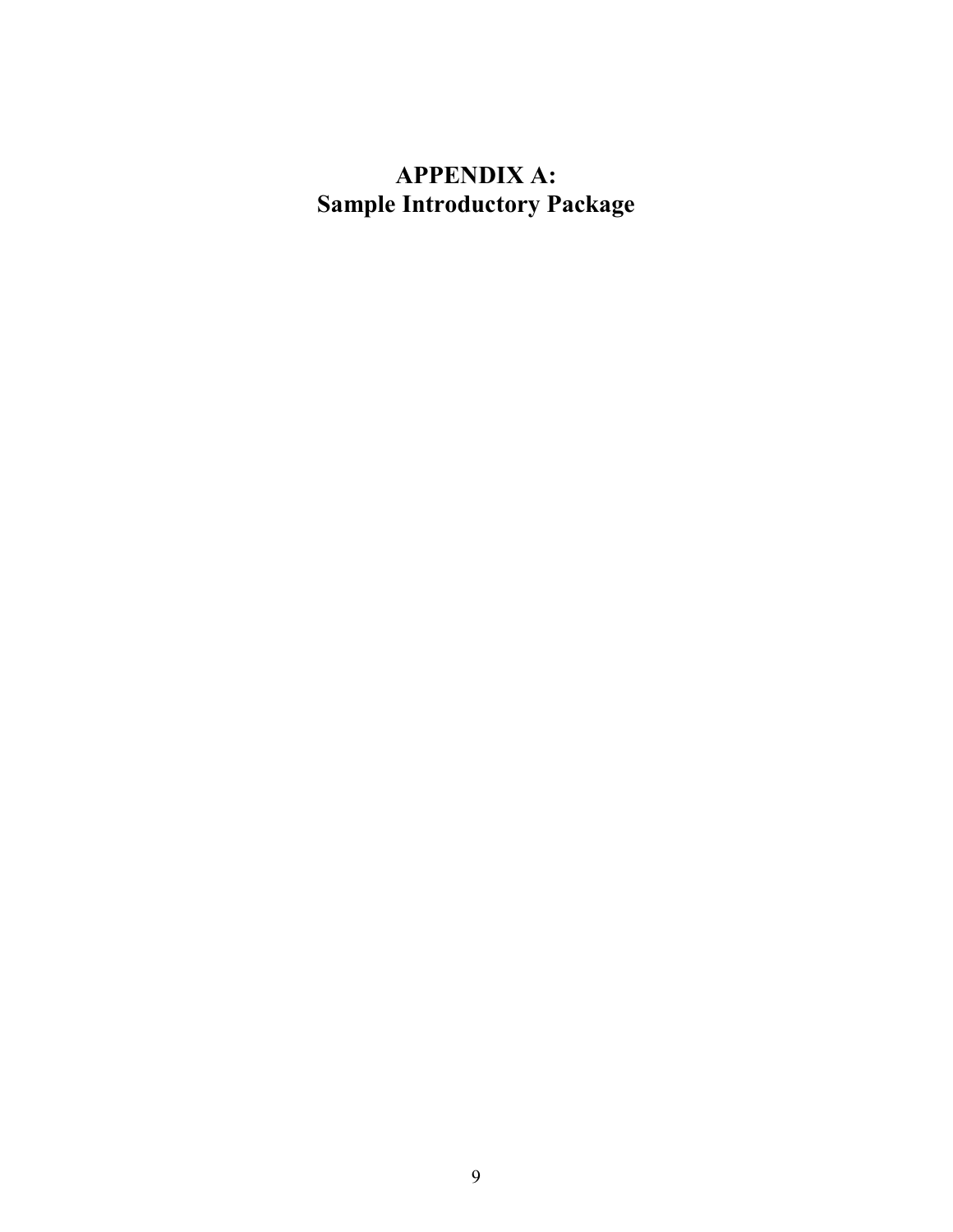### **INITIAL CONTACT LETTER**

<span id="page-14-0"></span>Law enforcement agencies Prosecutors' offices Department of Transportation State Highway Safety Office State Toxicology Laboratory

Dear (title, name):

Nationally, traffic crashes of all kinds claim nearly xxxxxx lives a year. In (your State) in 20XX, traffic crashes took the lives of xxxx people and injured scores more. Additionally, traffic-related prosecutions, particularly DWIs and DWI-related fatalities, are among the most complicated cases to handle. Line prosecutors with substantial caseloads need a specialized prosecutor they can turn to for help, a person who focuses solely on traffic issues and prosecutions.

I am the Traffic Safety Resource Prosecutor (TSRP) for (your State). My role as a specialized attorney/prosecutor is to provide education, training, and technical assistance to prosecutors and law enforcement throughout the State. I can assist you in a number of ways: coordinate trainings in your area, give individual technical assistance where needed, conduct legal research, and represent your interests at State and regional traffic safety meetings. Whether the topic is alcohol-impaired or drug-impaired driving, suspended or revoked drivers, aggressive drivers, distracted drivers, traffic stops, or any other trafficrelated subject, I am here to support both prosecutors and law enforcement.

I am here to address the needs of (your State's) prosecutors and law enforcement officers in the traffic safety arena. We all have a common goal: to reduce the number of injuries and fatalities on our State's roads. By working as a team, we can make great strides toward this goal.

Please do not hesitate to contact me with your questions and concerns. I look forward to working with you.

Sincerely,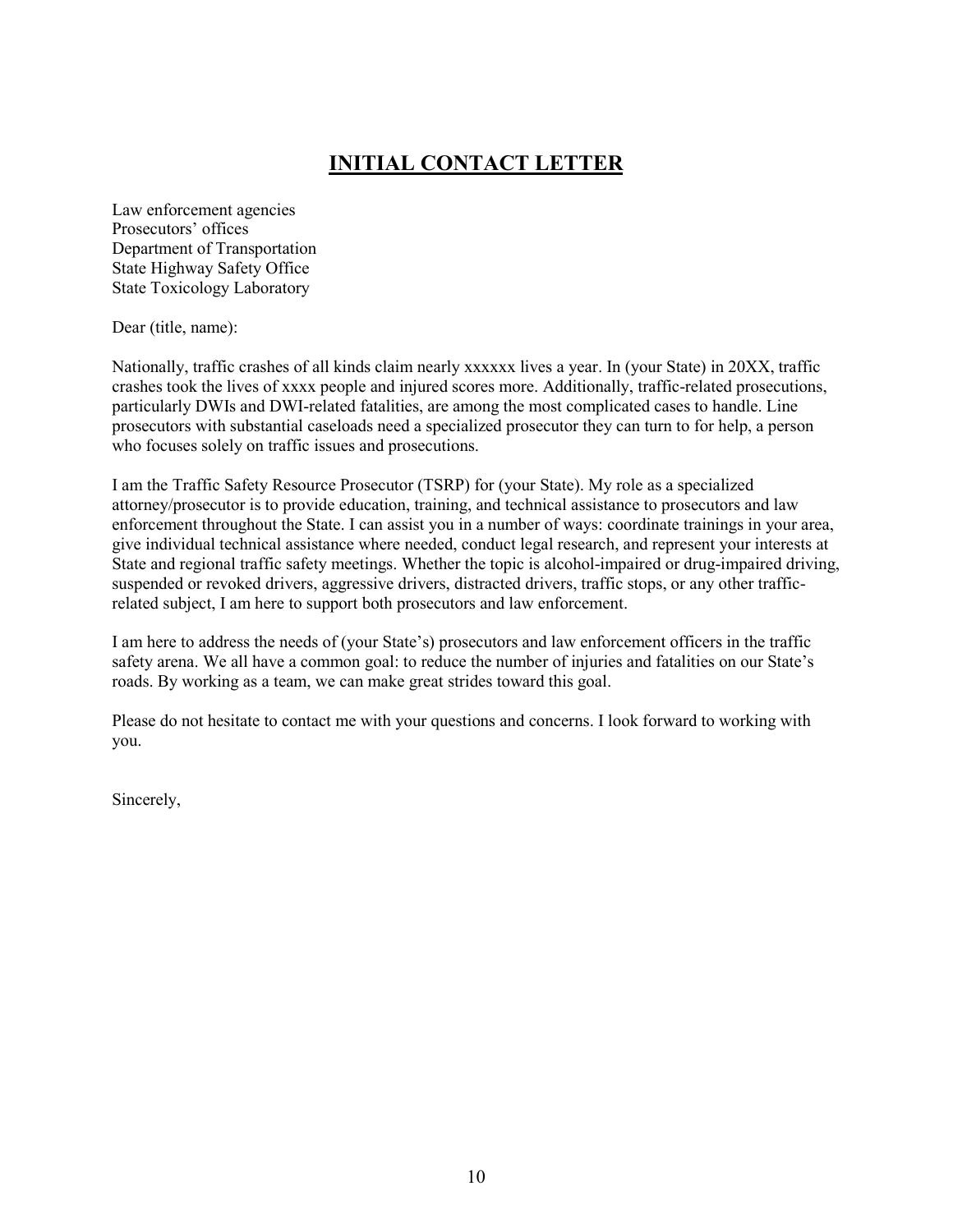### **PROSECUTOR SURVEY**

<span id="page-15-0"></span>Location and geographic size of your jurisdiction

Population

Number of attorneys in your office

Number of police agencies in your jurisdiction

Number of sworn officers

Number of DWI arrests each year in your jurisdiction DWI repeat offenders annually

Number of drugged-driving arrests annually in your jurisdiction

Number of vehicular fatalities annually in your jurisdiction Alcohol related Drugged driving

Number of vehicular assaults annually in your jurisdiction Alcohol related Drugged driving

Do you have specifically designated DWI prosecutors? How are they funded?

Does your jurisdiction have a designated DWI court?

Do you provide any in-office training? If yes, on what topics? Do you provide written material? How are they paid for? Is the training conducted at your office or at another facility? If applicable, do prosecutors receive continuing legal education credits?

Are you familiar with the:

National Highway Traffic Safety Administration? National District Attorneys Association? National Traffic Law Center? National Association of Prosecutor Coordinators? International Association of Chiefs of Police? National Sheriffs Association? National Center for State Courts?

Have you ever sent your prosecutors to any NDAA and/or NAPC training courses? Which courses?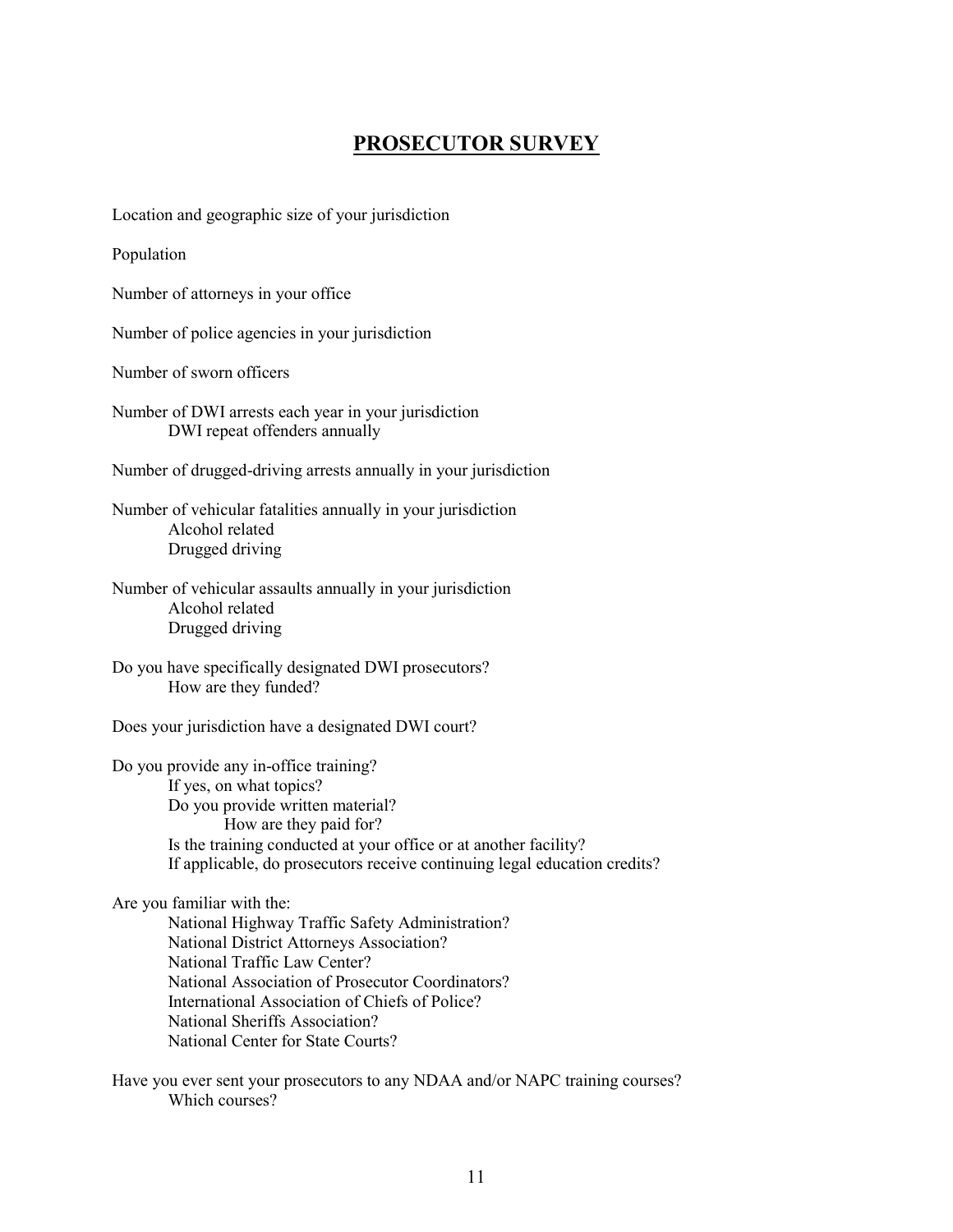What other training courses do your prosecutors attend locally and/or nationally?

Do your prosecutors attend training with local law enforcement?

Do your prosecutors instruct law enforcement officers? Police in-service training? Police academy?

What training programs would you like to see offered to your prosecutors?

How else can your State's Traffic Safety Resource Prosecutor be of assistance to you?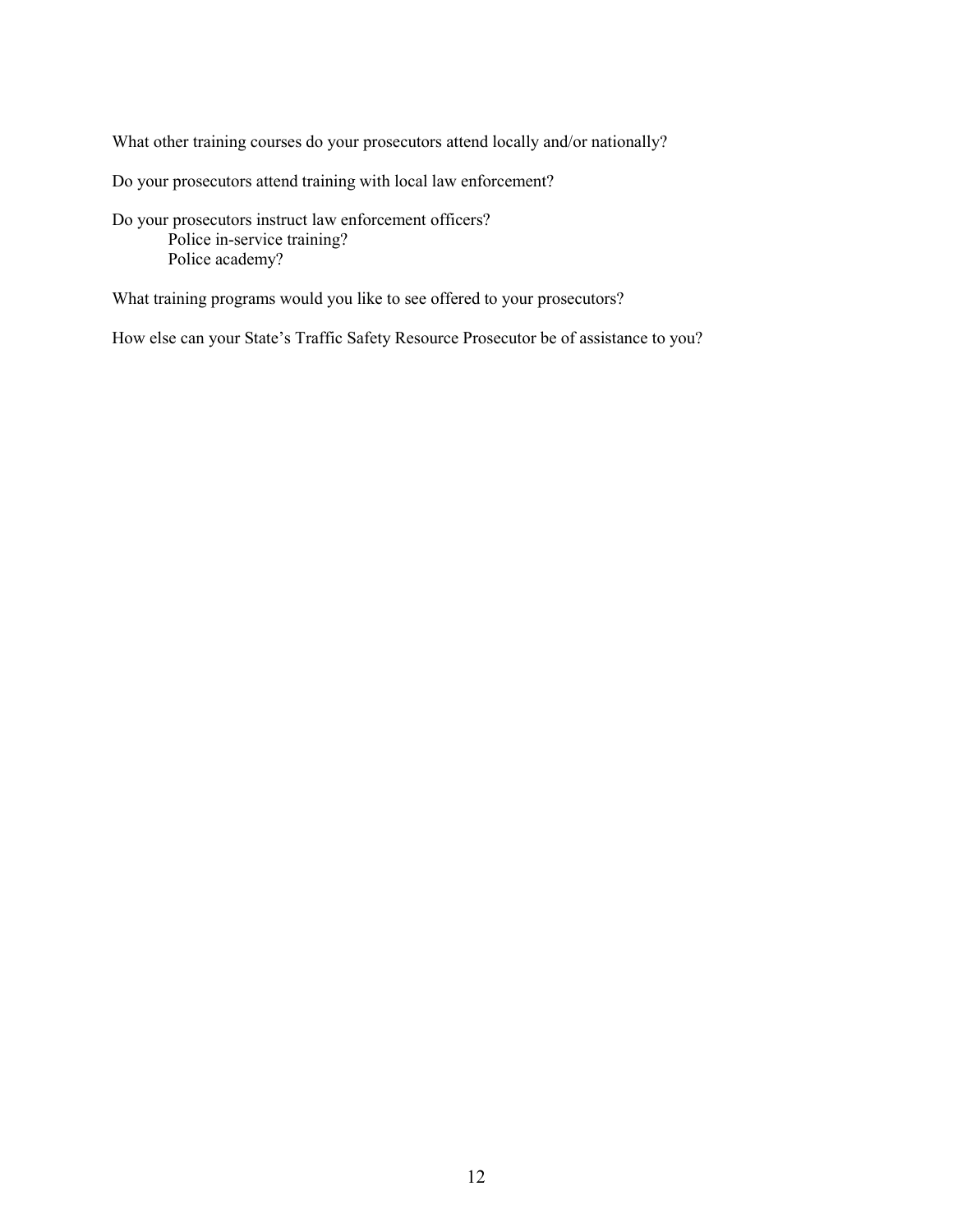### **LAW ENFORCEMENT SURVEY**

<span id="page-17-0"></span>Number of sworn officers in your agency Breakdown by rank

Number of DWI arrests each year by your agency DWI repeat offenders each year

Number of drugged-driving arrests each year by your agency

Number of vehicular fatalities investigated by your agency each year Alcohol-related Drugged-driving-related

How many of your officers are certified breath test operators?

If applicable, how many of your officers are certified to draw blood?

Do you have specifically designated DWI patrols (saturation patrols)? How are they funded? How often do they operate?

Do you have a written sobriety checkpoint protocol, if permitted in your State? How many times each year are they conducted?

Does your jurisdiction have a specifically designated DWI court?

Does your department provide any in-service training? If yes, on what topics? Do you provide written material? How are they paid for? Is the training conducted by your agency or at another facility? If applicable, do the officers receive continuing education/training credits? Who serves as instructors? Other law enforcement? Prosecutors? Toxicologists/other experts?

Are you familiar with the:

National Highway Traffic Safety Administration? National District Attorneys Association? National Traffic Law Center? National Association of Prosecutor Coordinators? International Association of Chiefs of Police? National Sheriff's Association?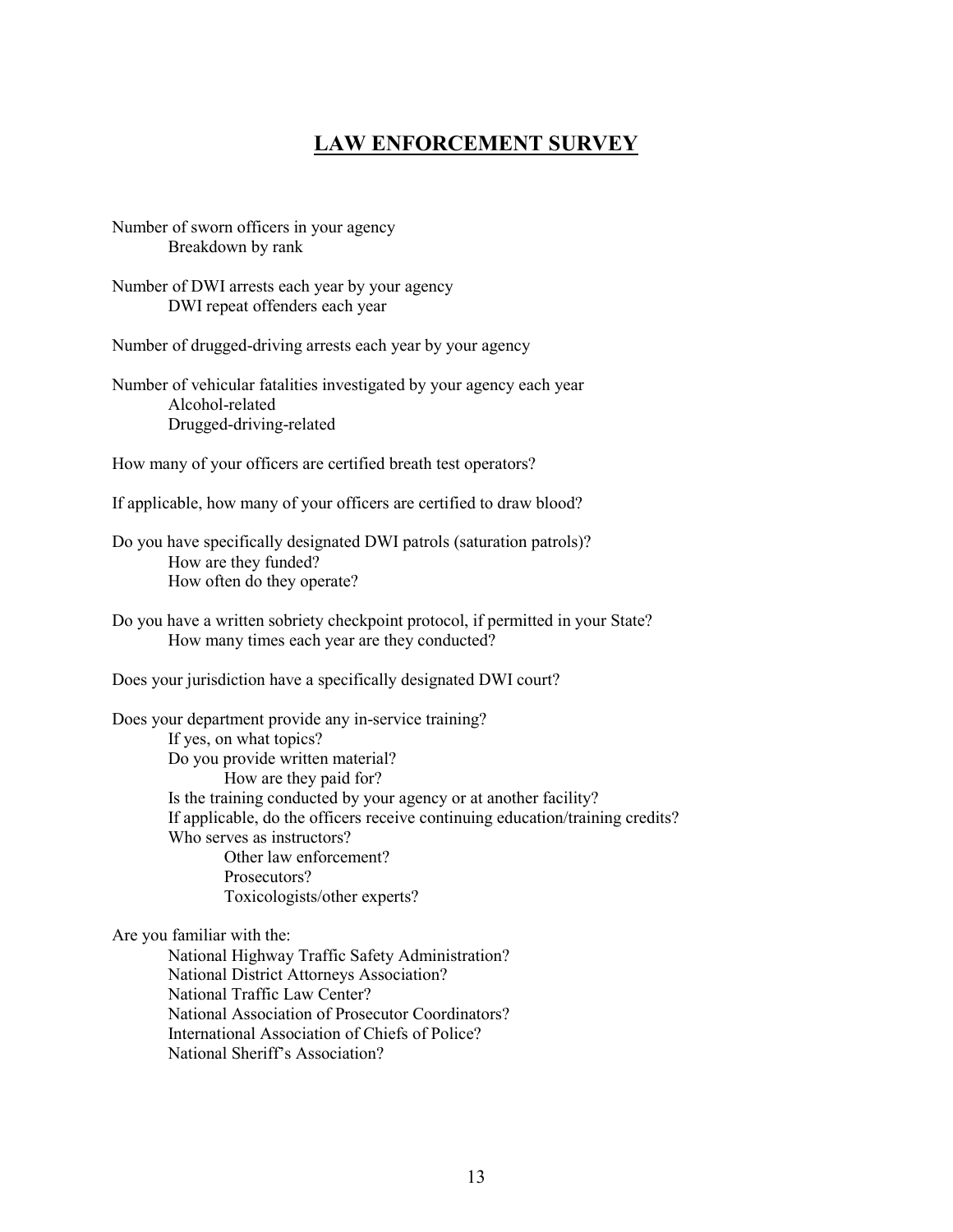What other training course do your officers attend (locally and/or nationally)?

Do your officers attend training with local prosecutors?

What training programs would you like to see offered to your police officers?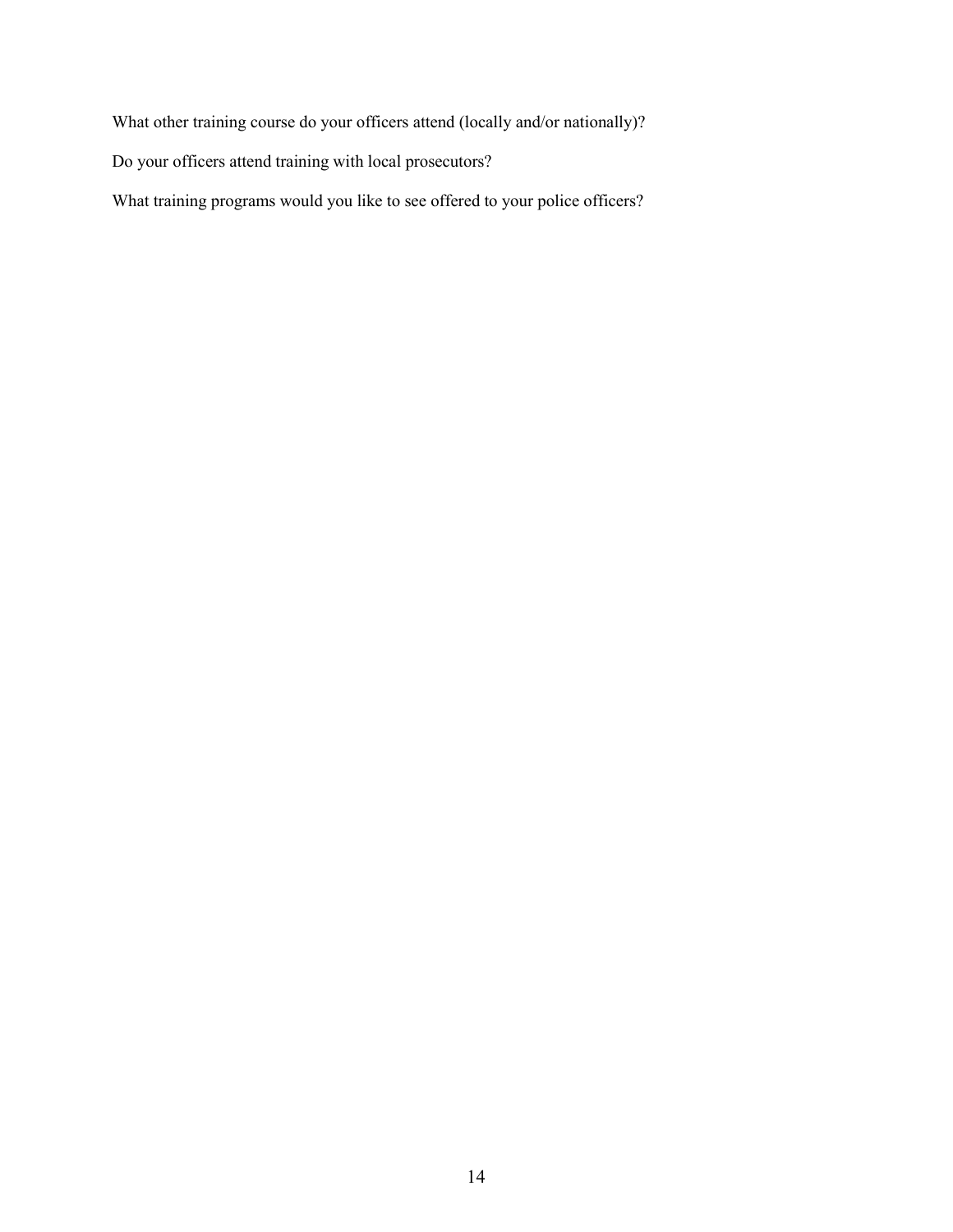# **APPENDIX B: Resource Websites**

<span id="page-19-0"></span>National Highway Traffic Safety Administration [www.nhtsa.gov](http://www.nhtsa.gov/)

National Association of Prosecutor Coordinators [www.napc.us](http://www.napc.us/)

National District Attorneys Association [www.ndaajustice.org](http://www.ndaajustice.org/)

National Traffic Law Center [www.ndaajustice.org/ntlc\\_home.html](http://www.ndaajustice.org/ntlc_home.html)

International Association of Chiefs of Police [www.theiacp.org](http://www.theiacp.org/)

National Sheriffs' Association [www.sheriffs.org](http://www.sheriffs.org/)

Governor's Highway Safety Association [www.ghsa.org](http://www.ghsa.org/)

Office of the National Drug Control Policy [www.whitehouse.gov/ondcp](http://www.whitehouse.gov/ondcp)

Substance Abuse and Mental Health Services Administration [www.samhsa.gov](http://www.samhsa.gov/)

Drug Enforcement Administration [www.dea.gov](http://www.dea.gov/)

Mothers Against Drunk Driving [www.madd.org](http://www.madd.org/)

National Center for State Courts [www.ncsc.org](http://www.ncsc.org/)

Society of Forensic Toxicologists, Inc. [www.soft-tox.org](http://www.soft-tox.org/)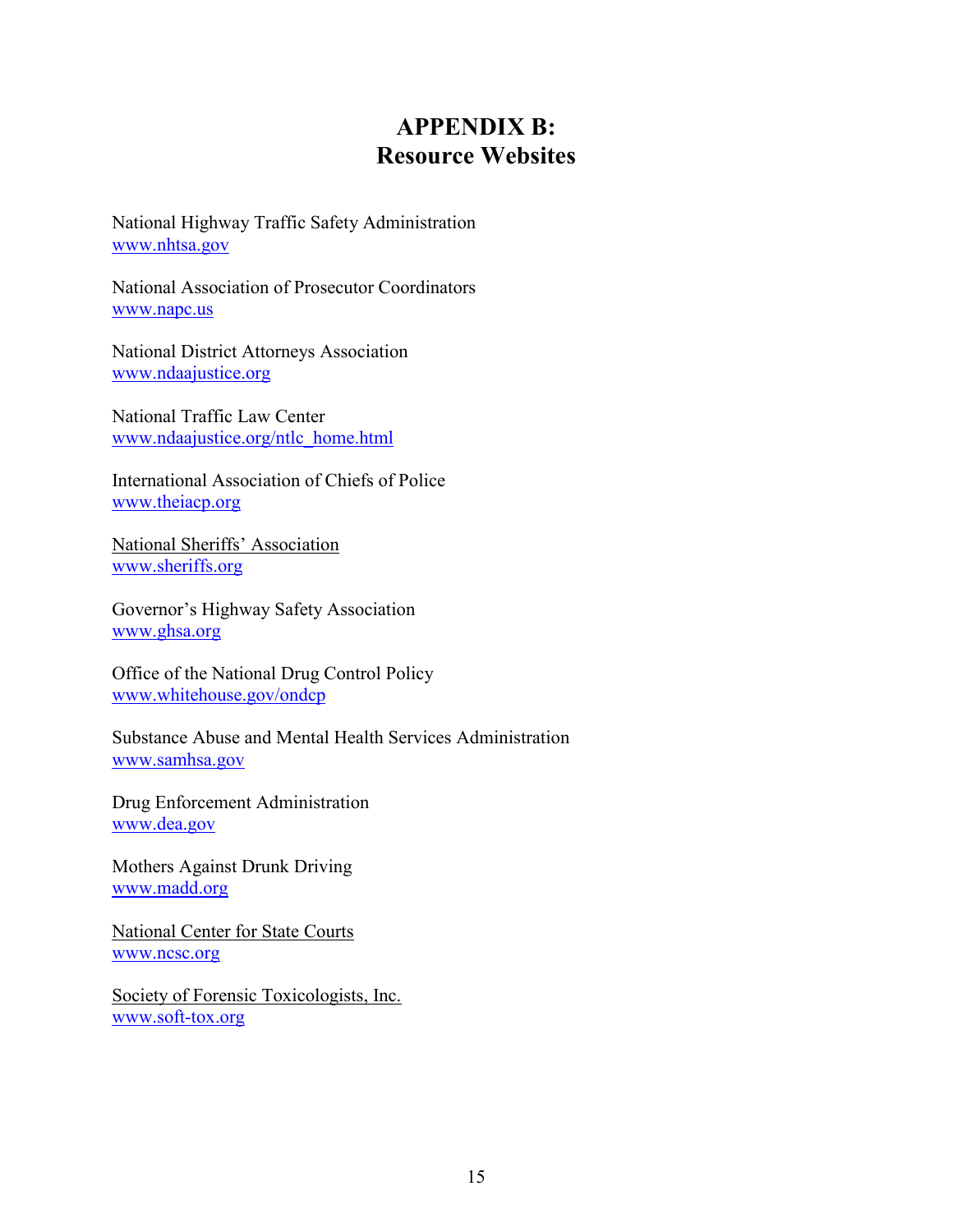# <span id="page-20-0"></span>**APPENDIX C: Training Information**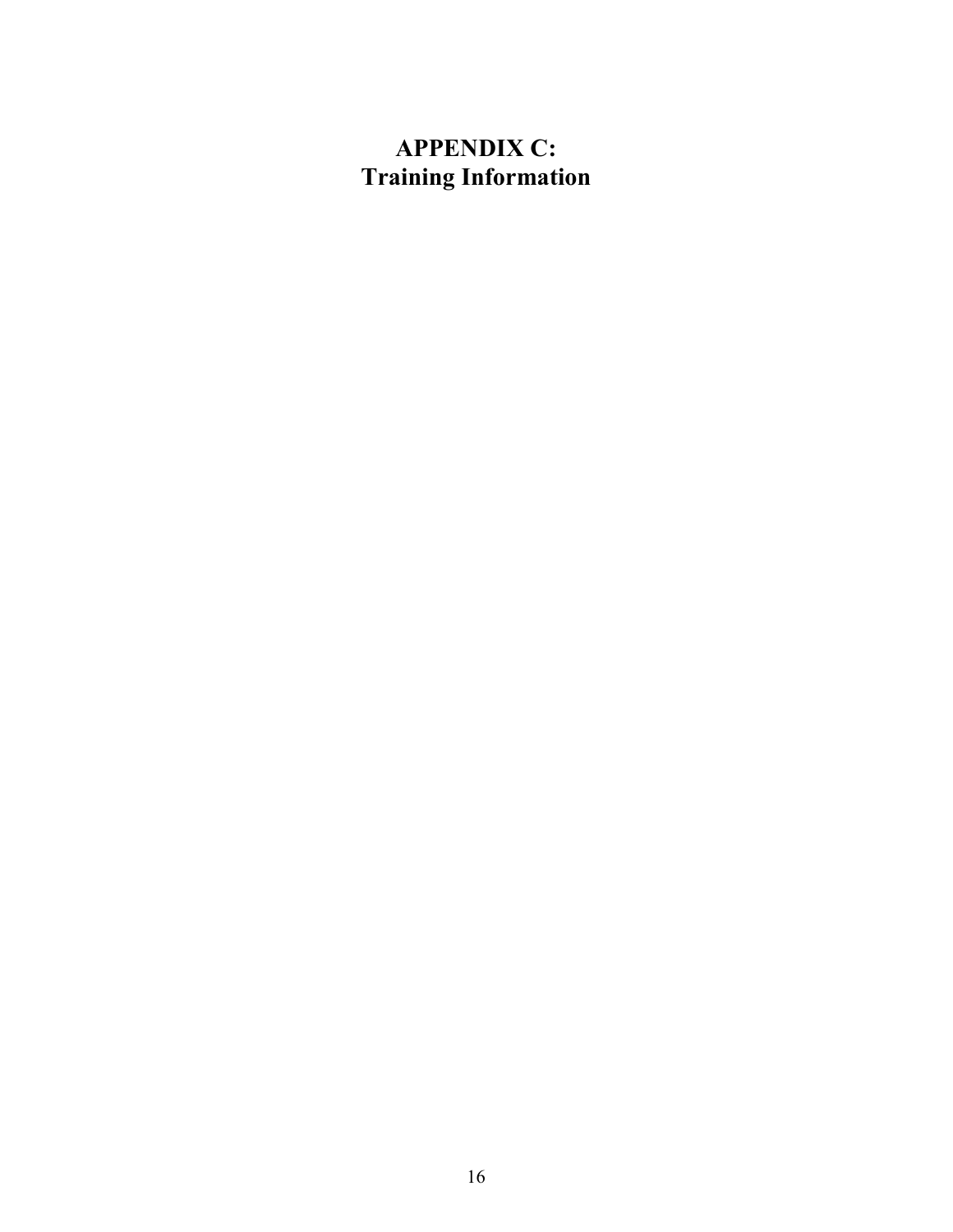### **TRAINING COURSES**

### **NATIONAL TRAFFIC LAW CENTER**

#### **Prosecuting the Impaired Driver: DUI/DWI Cases**

*Trial Advocacy Course* 

This course is designed to create a team building approach between prosecutors and law enforcement officers to aid in the detection, apprehension, and prosecution of impaired drivers. Prosecutors and law enforcement officers participate in interactive training classes taught by a multidisciplinary faculty focusing on building skills in trying an alcohol related impaired driving case. Includes a discussion of the role of the prosecutor in both alcohol-impaired driving cases and community safety and covers standardized field sobriety tests, the pharmacology of alcohol and chemical testing. Each participant prosecutes a "case," is critiqued on his/her live performance and given an opportunity to view him/herself on videotape. Throughout every stage of the course, participants receive direct feedback on their courtroom skills with assistance in how to compose more persuasive arguments and deliver more dynamic presentations.

#### **Prosecuting the Drugged Driver**

*Trial Advocacy Course* 

This course is designed to create a team building approach between prosecutors and law enforcement officers to aid in the detection, apprehension, and prosecution of impaired drivers. Prosecutors and law enforcement officers will participate in interactive training classes taught by a multidisciplinary faculty.

The course begins with an overview of the drug-impaired driving problem in the United States and the substantive areas of training that police officers receive to be certified as a drug recognition expert (DRE). Learning about drug categories, signs and symptoms of drug influence, the role of the DRE in establishing impairment, and the role of toxicology in these cases will assist the prosecutor in developing methods for effectively and persuasively presenting this information in court. The course also addresses how to qualify the DRE as an expert witness in court and how to respond to common defense challenges.

Each participant will have the opportunity to prosecute a "case" including the opportunity to conduct a direct examination of a DRE and a toxicologist. Each phase of the trial is videotaped. Participants receive critiques of the "live" and videotaped presentations from experienced faculty. Throughout every stage of the course, participants receive direct feedback on their courtroom skills with assistance in how to compose more persuasive arguments and deliver more dynamic presentations.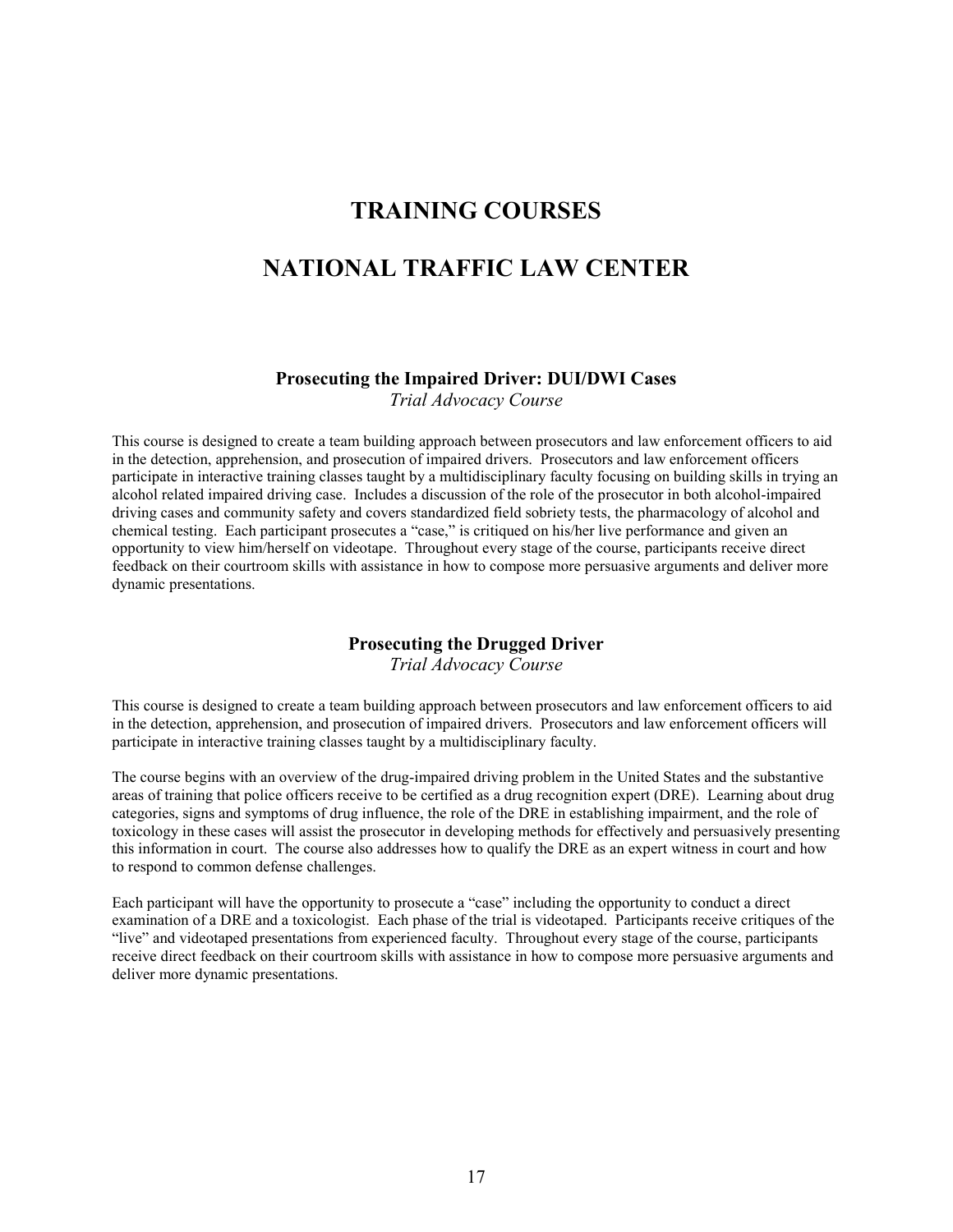# **Protecting Lives/Saving Futures**

#### *Interactive Participant-Centered Course*

This model curriculum is designed to jointly train police and prosecutors in the detection, apprehension and prosecution of alcohol and drug impaired drivers. This training is unique in two ways: (1) Experts in the fields of toxicology, optometry, prosecution and law enforcement designed and developed the curriculum; (2) Law enforcement officers and prosecutors are trained together by the experts in their respective disciplines. The training is the first of its kind to be developed nationally and is adaptable to all local jurisdictions.

The joint-training approach allows all the involved disciplines to learn from each other inside a classroom rather than outside a courtroom five minutes before trial. Each profession learns firsthand the challenges and difficulties the others face in impaired driving cases. This allows for greater understanding on the part of police officers as to what evidence prosecutors must have in an impaired driving case. Conversely, this training gives prosecutors the opportunity to learn to ask better questions in pretrial preparation, as well as in the courtroom. Both prosecutors and law enforcement officers learn firsthand from toxicologists about breath, blood and urine tests. A nationally recognized optometrist instructs police and prosecutors about the effects of alcohol and other drugs on an individual's eyes, specifically, horizontal gaze nystagmus (HGN). In turn, optometrists and toxicologists gain a greater appreciation for the challenges officers face at the scene in gathering forensic evidence and the legal requirements prosecutors must meet in presenting evidence in court. This exchange of information is beneficial to all involved.

Prosecutors and police officers participate in interactive training classes regarding:

- Initial detection and apprehension of an impaired driver;
- Standardized Field Sobriety Tests (SFSTs) and the effective documentation of observations of suspects;
- The medical background of the horizontal gaze nystagmus test, including the correlation of HGN to alcohol and other drugs;
- The scientific background of the breath/blood/urine alcohol and drug tests, and advantages and limitations of forensic testing;
- Identification of impairment due to alcohol as well as other drugs; and
- The effective presentation of evidence in court through trial preparation exercises.

#### **Cops in Court** *Trial Testimony Skills Course*

Designed for law enforcement officers with a wide variety of trial testimony experience, this course includes discussion and instruction on all aspects of trial preparation and courtroom testimony in an impaired driving case. Experts in the fields of law enforcement and prosecution present the curriculum to law enforcement officers, allowing the participants to learn firsthand the challenges and difficulties in impaired driving cases. This course is designed to be taught in one day and includes a mock trial presentation, with optional direct and cross-examination exercises. However, additional potential topic areas are discussed throughout the instructor manual and may be implemented in the training course to expand the curriculum if so desired.

Segments of this training:

- Understanding the Importance of Courtroom Testimony
- Report Writing
- Courtroom Preparation
- Direct Examination
- Cross-Examination
- Mock Trial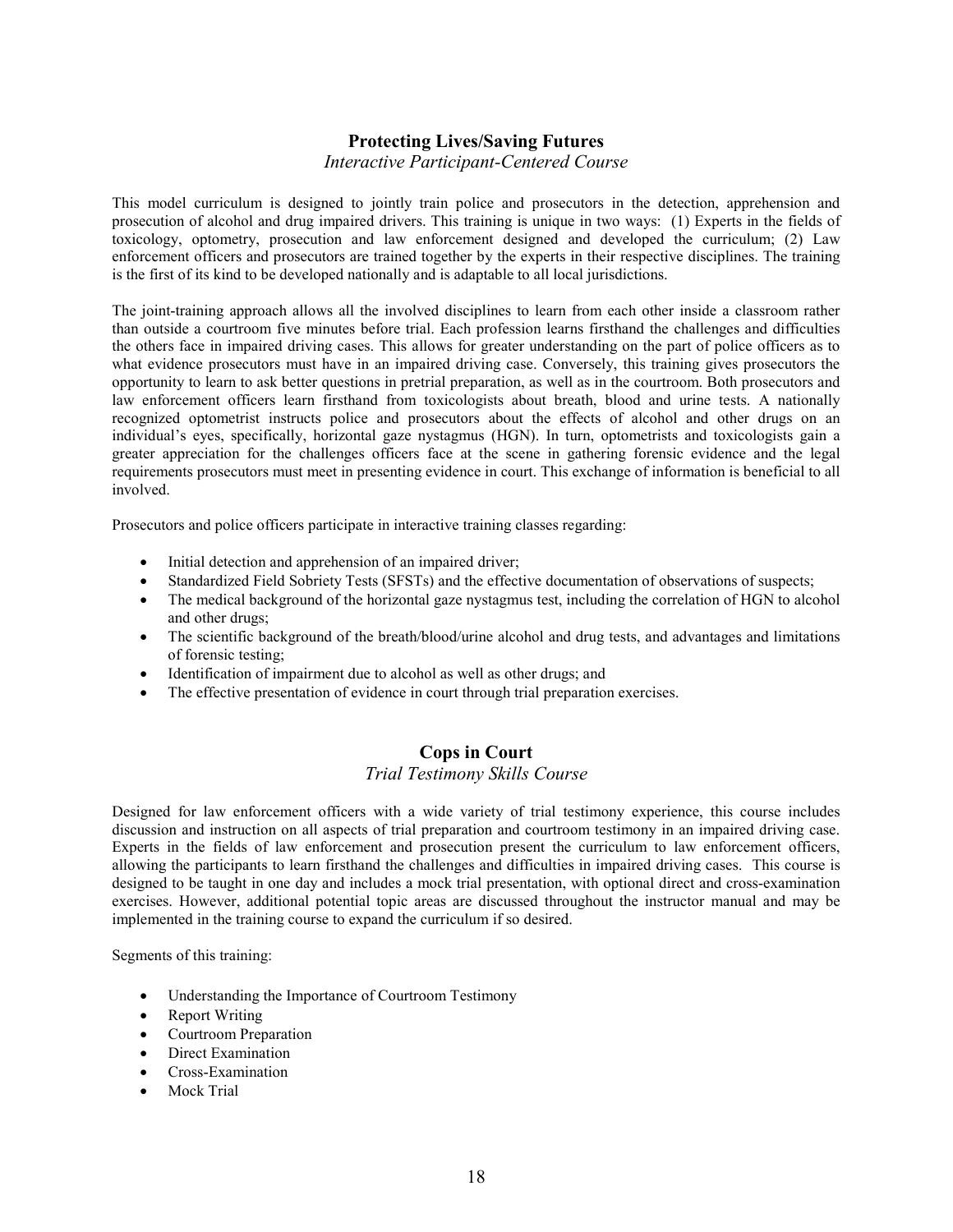#### **Lethal Weapon: DUI Homicide**

*Advanced Trial Advocacy Course* 

Vehicular fatality cases are complex, requiring prosecutors to have a working knowledge of crash reconstruction and toxicology, as well as skills to work with expert witnesses and victims. The Lethal Weapon course is focused on assisting prosecutors to develop their knowledge and skills in trying these cases. A substantial portion of this four and a half day course involves presentations on crash reconstruction, technical investigation at the scene, and toxicology. The course also provides an advanced trial advocacy component in which participants receive a case file and participate in mock trial sessions where each of them conducts every stage of the trial. A unique feature of Lethal Weapon is the opportunity for prosecutors to conduct direct and cross-examinations of actual Reconstructionists and toxicologists. Specifically, this course teaches prosecutors to:

- Learn how a crash reconstructionist determines speed from skid marks and vehicle damage.
- Determine how vehicle and occupant kinematics assist in cases involving driving identification.
- Understand the prosecutor's role at the scene of a traffic fatality.
- Calculate blood alcohol concentration (BAC) by learning alcohol "burn-out" rates and the Widmark formula.
- Improve trial advocacy skills, particularly conducting direct and cross-examination of expert witnesses.

Who should attend?

- Prosecutors with a preferred experience level of four years trying impaired driving cases.
- Prosecutors who currently handle vehicular fatality cases.
- Experienced prosecutors who want to increase their understanding of the technical evidence required to prove guilt in cases involving vehicular fatalities, and at the same time improve their trial advocacy skills.

#### **Train the Trainer**

#### *Faculty Development Course*

This course is designed to train instructors to effectively teach and provide effective feedback to learners. The curriculum is designed to be participant centered and instructor led. Each participant will be actively involved in the learning process. The program will provide all participants with a foundation in effective instruction principles, effective learning environments, promoting participation and interaction, and delivering effective feedback. The course teaches participants how to incorporate creative training techniques to deliver interactive presentations using techniques and/or materials that reinforce learning.

To provide the opportunity for participants to apply instruction techniques demonstrated during the course, each participant is required to design and deliver a presentation on an element of impaired driving trial advocacy or related topic. Strong emphasis is placed on assisting individual participants to expand and improve their training skills, regardless of their level of experience.

This course will also focus on improving fundamental skills of delivering effective feedback. Experienced instructors will demonstrate effective feedback messages throughout the course. Participants are given opportunities to apply effective feedback messages during the final participant presentations.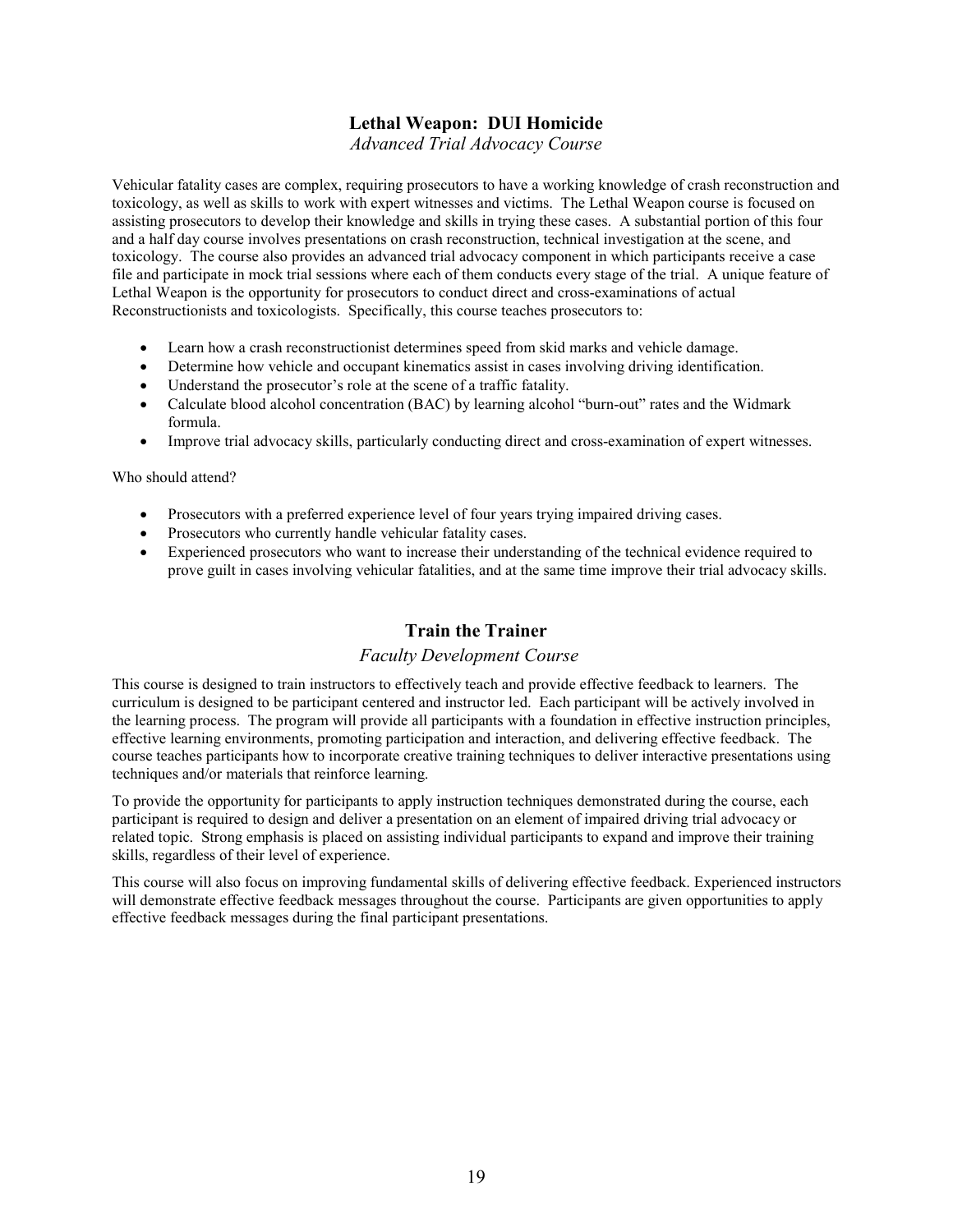### **National Association of Prosecutor Coordinators**

NAPC conducts prosecutor training through its membership. The prosecutor coordinators in over 30 Through NAPC States have received funding for various training that includes: *Prosecuting the Impaired Driver*, *Prosecuting the Drugged Driver*, *Lethal Weapon: DWI Homicide, Train the Trainer* and *Protecting Lives, Saving Futures.* The *Protecting Lives, Saving Futures* curriculum places prosecutors and law enforcement officers from the same locality in a training setting. This allows for an interaction between the two disciplines to understand the concerns that they experience. Interested State candidates should contact their Prosecutor Coordinator's Office.

### **SFST Resource Information (CD-ROM)**

An SFST CD-ROM has been prepared for distribution to judges, prosecutors, and law enforcement officers. This CD contains all of the research to date on SFST and HGN. Also included are vignette of a correct SFST and HGN (as taught to the law enforcement officers). A key element of this CD is an index reference system for quick research and reference. It can be ordered through the NHTSA website: [www.nhtsa.gov.](http://www.nhtsa.gov/)

### **Advanced Roadside Impaired Driving Enforcement eLearning Training**

To access the ARIDE On-Line Course, visit [www.rita.dot.gov/tsi/](http://www.rita.dot.gov/tsi/) and click on the second tab "Course Catalog." For more information about DRE school and ARIDE please contact the NTLC or NHTSA.

ARIDE bridges the training gap between SFST and DRE by enhancing skills of officers with general knowledge related to drug impairment, and by promoting the use of DREs in States that have the DEC Program.

To attend the ARIDE course, students must be a sworn law enforcement officer certified in SFST or a prosecutor responsible for the detection, arrest, and prosecution of DWI drivers. The SFST curriculum trains officers to identify and assess drivers suspected of being under the influence of alcohol while the Drug Evaluation and Classification Program provides more advanced training to evaluate suspected drug impairment. ARIDE is intended to bridge the gap between these two programs by providing officers with enhanced knowledge related to drug impairment and by promoting the use of drug recognition experts (DRE) in States that have the DEC program. One of the more significant aspects of ARIDE is its review and required student demonstration of the SFST proficiency requirements.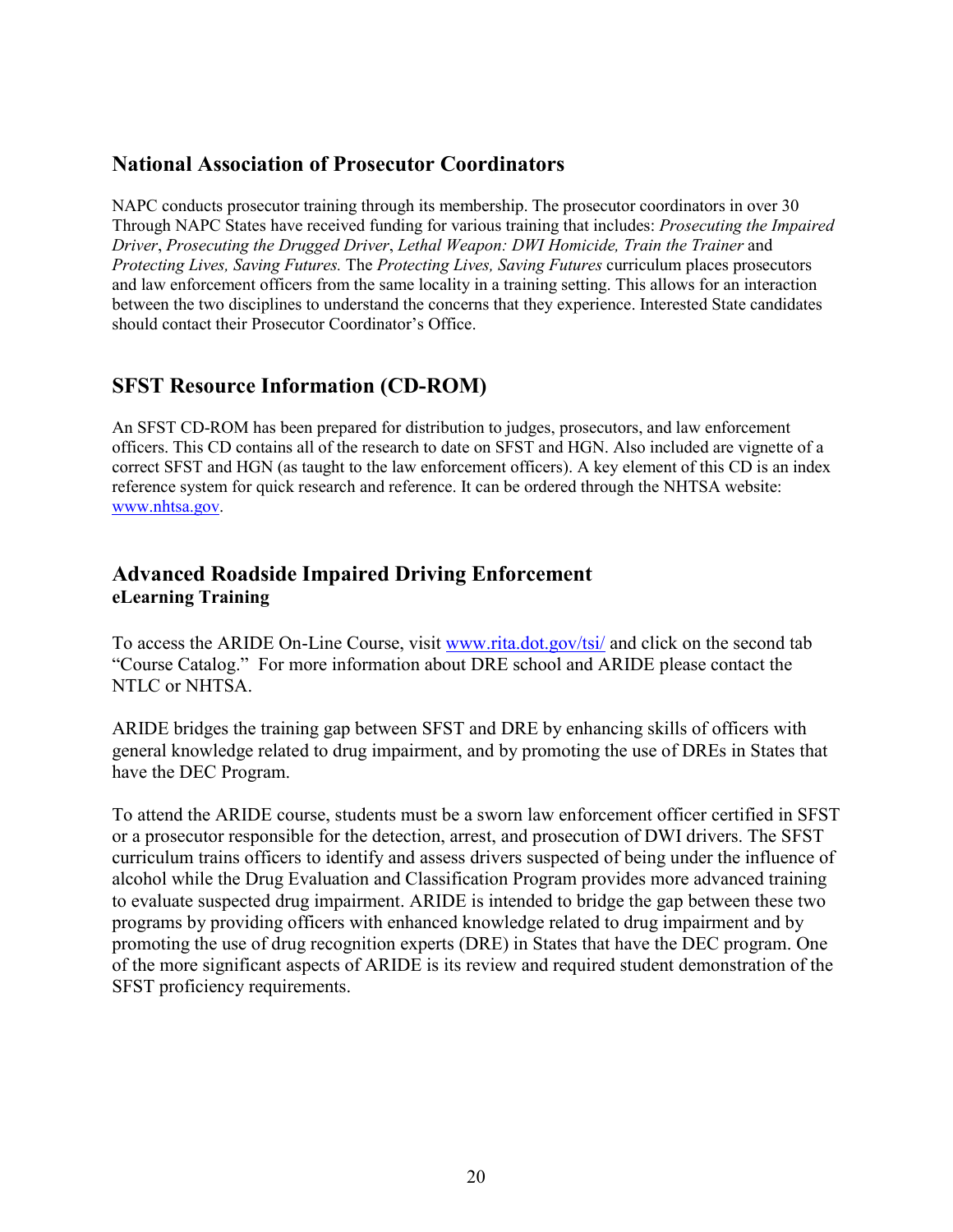# <span id="page-25-0"></span>**APPENDIX D Traffic Safety Resource Prosecutors**

Updated: May 2016

#### **Alabama**

Bill Lindsey Traffic Safety Resource Prosecutor 515 South Perry St. Montgomery, AL 36103 Phone: 334-242-4191 Fax: 334-240-3186 E-mail[: william.lindsey@alabamada.gov](mailto:william.lindsey@alabamada.gov)

#### **Alaska**

Traffic Safety Resource Prosecutor Currently Vacant

#### **Arizona**

L. Beth Barnes Assistant City Prosecutor, City of Phoenix 300 West Washington, 8th Floor Phoenix, AZ 85003 Phone: 602-262-6461 E-mail: [beth.barnes@phoenix.gov](mailto:beth.barnes@phoenix.gov) Web: <http://phoenix.gov/LAW/tsrp>

#### **Arkansas**

Traffic Safety Resource Prosecutor Currently Vacant

#### **California**

David Radford TSRP Program Director 921 11th Street, Suite 300 Sacramento, CA 95814 Phone: 916-956-0754 E-mail: [dradford@caltsrp.com](mailto:dradford@caltsrp.com) Web: [www.caltsrp.com](http://www.caltsrp.com/)

Stewart Hicks 921 11th Street, Suite 300 Sacramento, CA 95814 Phone: 559-999-2162 E-mail: [shicks@caltsrp.com](mailto:shicks@caltsrp.com) Web: [www.caltsrp.com](http://www.caltsrp.com/)

#### **California (continued)**

Phil Rennick 921 11th Street, Suite 300 Sacramento, CA 95814 Phone: 310-988-9174 E-mail: [prennick@caltsrp.com](mailto:prennick@caltsrp.com) Web: [www.caltsrp.com](http://www.caltsrp.com/)

Prathna Mehta 921 11th St., Suite 300 Sacramento, CA 95814 Phone: (209) 225-3604 E-mail[: pmehta@caltsrp.com](mailto:pmehta@caltsrp.com)

#### **Colorado**

Jennifer Tibbitts Knudsen Traffic Safety Resource Prosecutor Colorado District Attorneys' Council 1580 Logan Street, Suite 420 Denver, CO 80203 Phone: 303-957-2547 E-mail: [jen@cdac.state.co.us](mailto:jen@cdac.state.co.us) Web: [www.cdacweb.com](http://www.cdacweb.com/)

#### **Connecticut**

Robin Schwartz Assistant State's Attorney Office of the Chief State's Attorney 300 Corporate Place Rocky Hill, CT 06067 Phone: 860-258-5926 E-mail[: robin.schwartz@ct.gov](mailto:robin.schwartz@ct.gov)

#### **Delaware**

Danielle J. Brennan Deputy Attorney General Delaware Department of Justice 820 North French Street, 7th Floor Wilmington, DE 19801 Phone: 302-577-8894 Fax: 302-577-6499 E-mail: [danielle.brennan@state.de.us](mailto:danielle.brennan@state.de.us)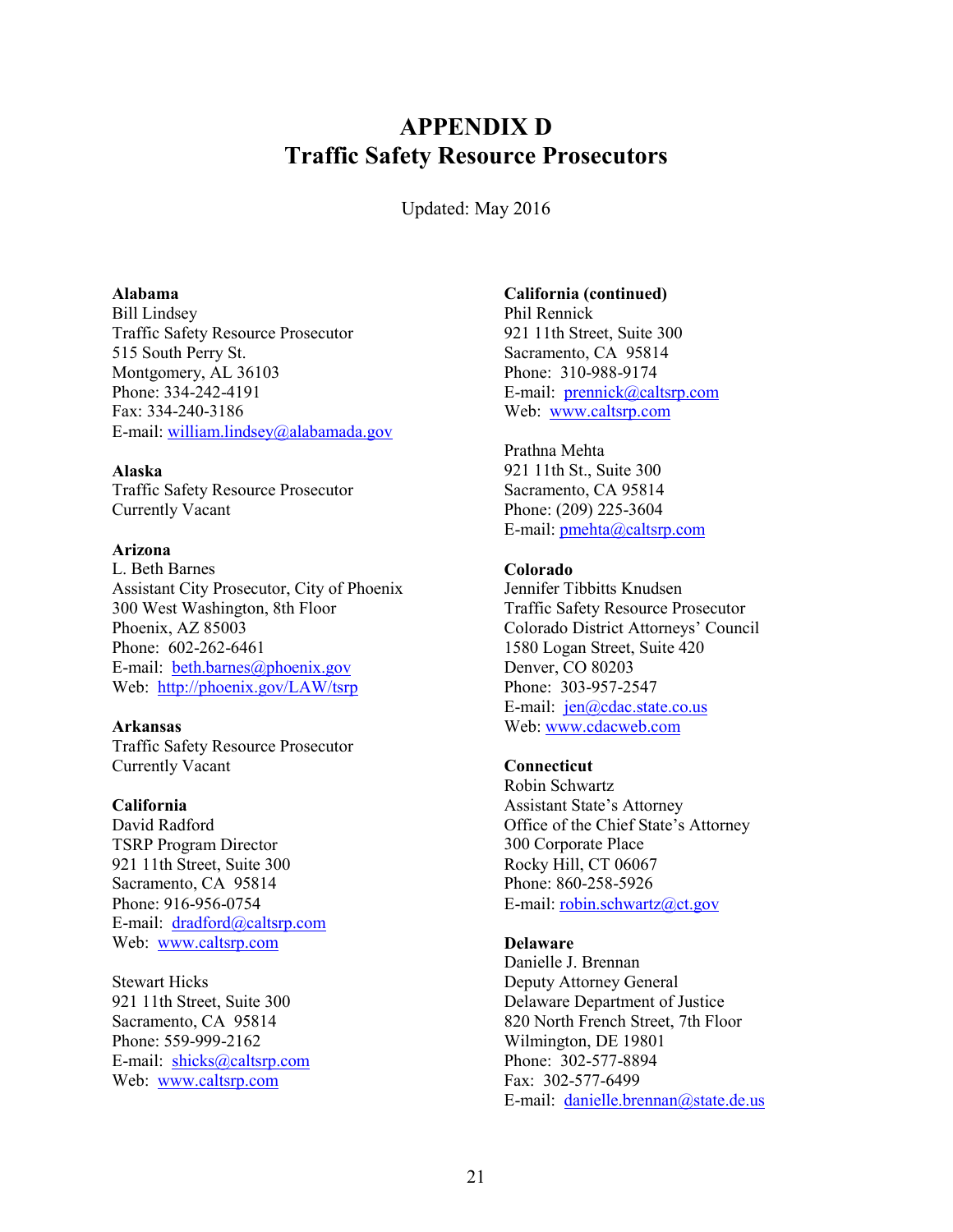#### **District of Columbia**

Melissa G. Shear Assistant Attorney General Office of the Attorney General Public Safety Division - Criminal Section 441 4th Street, NW, Suite 1060N Washington, DC 20001 Phone: 202-724-6633 Fax: 202-730-1478 E-mail: [melissa.shear@dc.gov](mailto:melissa.shear@dc.gov)

#### **Florida**

Garett Berman Traffic Safety Resource Prosecutor P.O. Box 32 Dania Beach, FL 33004-0032 Phone: 850-566-9021 E-mail[: garettberman@floridatsrp.com](mailto:garettberman@floridatsrp.com)

#### **Georgia**

Gilbert A. Crosby Prosecuting Attorneys' Council of Georgia 104 Marietta, Suite 400 Atlanta, GA 30303-2743 Phone: 404-969-4001 Fax: 404-969-4020 E-mail[: gcrosby@pacga.org](mailto:gcrosby@pacga.org)

Joseph L. Stone Prosecuting Attorneys' Council of Georgia 104 Marietta, Suite 400 Atlanta, GA 30303-2743 Phone: 404-969-4001 Fax: 404-969-4020 E-mail: [jlstone@pacga.org](mailto:jlstone@pacga.org) Web: [www.pacga.org](http://www.pacga.org/)

#### **Hawaii**

Darien W.L. Ching Nagata Deputy Prosecuting Attorney, District Court Supervisor Office of the Prosecuting Attorney County of Hawaii 655 Kilauea Avenue Hilo, HI 96720 Phone: 808-934-3406 E-mail: [Darien.Nagata@hawaiicounty.gov](mailto:Darien.Nagata@hawaiicounty.gov)

#### **Idaho**

Jared Olson Idaho Prosecuting Attorneys Association Idaho POST Academy 700 S. Stratford Drive Meridian, ID 83642 Phone: 208-884-7325 Fax: 208-884-7295 Cell: 208-559-1217 E-mail: [jared.olson@post.idaho.gov](mailto:jared.olson@post.idaho.gov) Web: [www.TSRP-Idaho.org](http://www.tsrp-idaho.org/)

#### **Illinois**

Traffic Safety Resource Prosecutor Current Vacant

#### **Indiana**

Christopher Daniels Indiana Prosecuting Attorneys Council 302 W. Washington Street, E-205 Indianapolis, IN 46204-2767 Phone: 317-232-1836 Fax: 317-233-3599 E-mail[: chdaniels@ipac.in.gov](mailto:chdaniels@ipac.in.gov)

#### **Iowa**

Peter J. Grady Assistant Attorney General Hoover St. Office Bldg. 1st Floor Des Moines, IA 50319 Phone: 515-281-4675 Fax: 515-281-4313 E-mail:  $pgrady(a)ag.state.ia.us$ 

#### **Kansas**

Karen Wittman Traffic Safety Resource Prosecutor 120 SW 10th Ave., 2nd Floor Topeka, KS 66612-1597 Phone: 785-207-4123 Fax: 785-291-3875 E-mail: [karen.wittman@ag.ks.gov](mailto:karen.wittman@ag.ks.gov) Web: [www.ktsro.org/kansas-traffic-safety](http://www.ktsro.org/kansas-traffic-safety-resource-prosecutor)[resource-prosecutor](http://www.ktsro.org/kansas-traffic-safety-resource-prosecutor)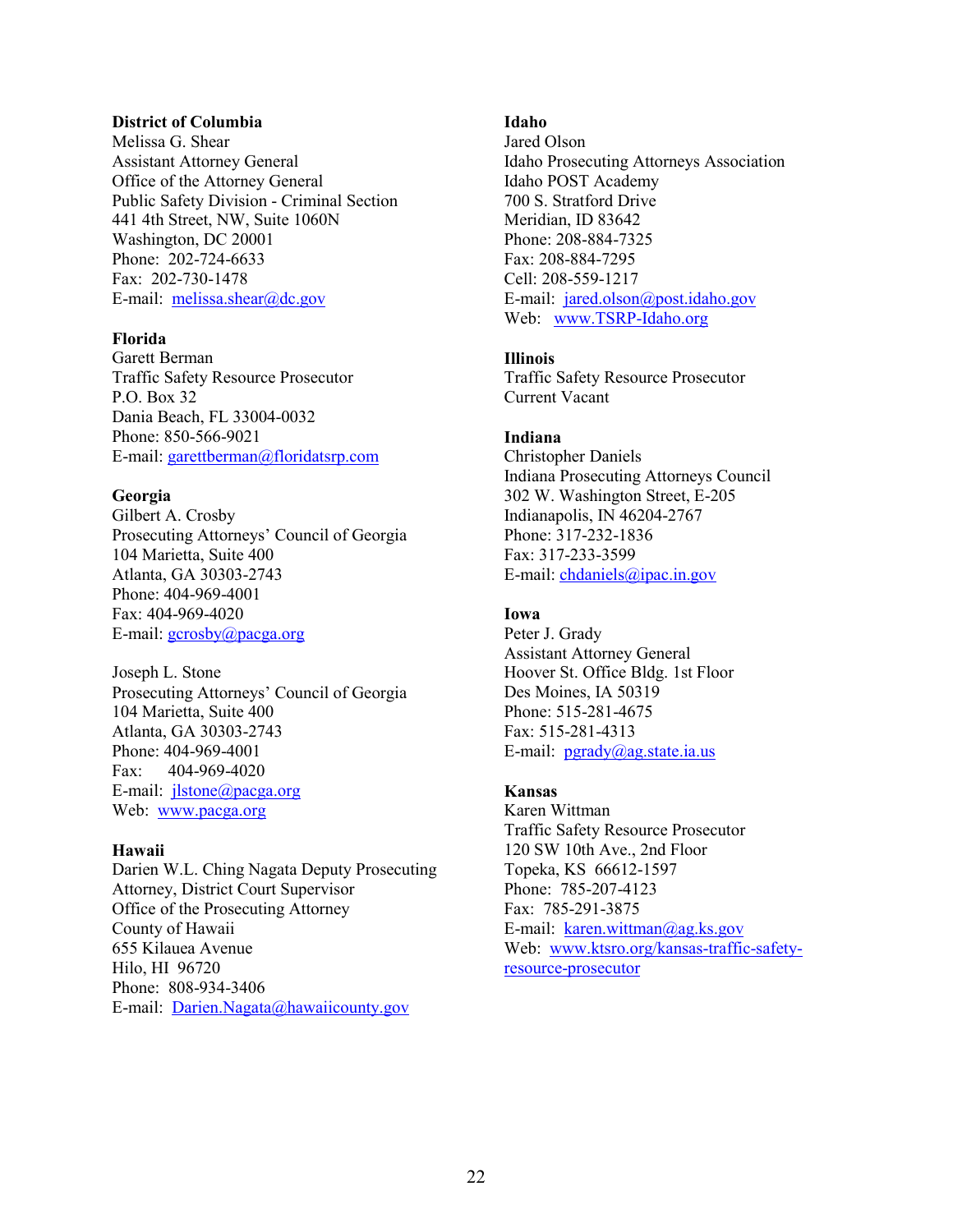#### **Kansas**

Gregory T. Benefiel Assistant Attorney General - Traffic Safety Resource Prosecutor Office of Kansas Attorney General Derek Schmidt 120 SW 10th Avenue, 2nd Floor Topeka, KS 66612 Office: (785) 368-6201 Cell: (785) 230-2296 E-mail: [Greg.Benefiel@ag.ks.gov](mailto:Greg.Benefiel@ag.ks.gov)

#### **Kentucky**

Bob Stokes Traffic Safety Resource Prosecutor 1024 Capital Center Drive, Suite 200 Frankfort, KY 40601 Phone: 502-696-5500 Fax: 502-696-5532 E-mail: [bstokes@prosecutors.ky.gov](mailto:bstokes@prosecutors.ky.gov) Web: [www.kytrafficsafety.com](http://www.kytrafficsafety.com/)

#### **Louisiana**

Rachel Smith Louisiana District Attorneys Association 1645 Nicholson Drive Baton Rouge, LA 70802-8143 Phone: 225-343-0171 Fax: 225-387-0237 E-mail: [rachel@ldaa.org](mailto:rachel@ldaa.org)

#### **Maine**

Scot Mattox Traffic Safety Resource Prosecutor 45 Commerce Drive, Suite 1 164 State House Station Augusta, ME 04333-0164 Phone: 207-458-0913 E-mail[: scot.mattox@maine.gov](mailto:scot.mattox@maine.gov)

#### **Maryland**

David Daggett Maryland State's Attorneys Association 3300 North Ridge Road, Suite 185 Ellicott City, MD 21043 Phone: 410-203-9881 Cell: 410-979-3356 E-mail[: ddaggett@mdsaa.org](mailto:ddaggett@mdsaa.org)

#### **Maryland (Continued)**

Jonathan Naylor Traffic Safety Resource Prosecutor Maryland State's Attorneys' Association 3300 N. Ridge Rd. Suite 185 Ellicott City, MD 21043 Phone: 410-979-3001 (cell) Fax: 410-203-9891 (fax) E-mail[: jnaylor@mdsaa.org](mailto:jnaylor@mdsaa.org)

#### **Massachusetts**

Andrea Nardone Mass. District Attorneys Association 1 Bulfinch Place, Suite 202 Boston, MA 02114 Phone: 617-723-0642 Fax: 617-367-1228 E-mail: [andrea.nardone@state.ma.us](mailto:andrea.nardone@state.ma.us) Web: [www.mass.gov/mdaa](http://www.mass.gov/mdaa)

#### **Michigan**

Ken Stecker Traffic Safety Resource Prosecutor Prosecuting Attorneys Association of Michigan 116 West Ottawa, Suite 200 Lansing, MI 48913 Phone: 517-334-6060 ext. 827 Fax: 517-334-7052 E-mail: [steckerk@michigan.gov](mailto:steckerk@michigan.gov) Web: [http://www.michiganprosecutor.org](http://www.michiganprosecutor.org/)

Kinga Gorzelewski Traffic Safety Resource Prosecutor Prosecuting Attorneys Association of Michigan 116 West Ottawa, Suite 200 Lansing, MI 48913 Phone: 517-334-6060 ext. 816 Fax: 517-334-7052 E-mail: [gorzelewskik@michigan.gov](mailto:gorzelewskik@michigan.gov) Web: [http://www.michiganprosecutor.org](http://www.michiganprosecutor.org/)

#### **Minnesota**

Bill Lemons Minnesota County Attorney Association 100 Empire Drive, Suite 200 St. Paul, MN 55103 Phone: 651- 289-8451 E-mail: [blemons@mcaa-mn.org](mailto:blemons@mcaa-mn.org) Web: [www.mcaa-mn.org](http://www.mcaa-mn.org/)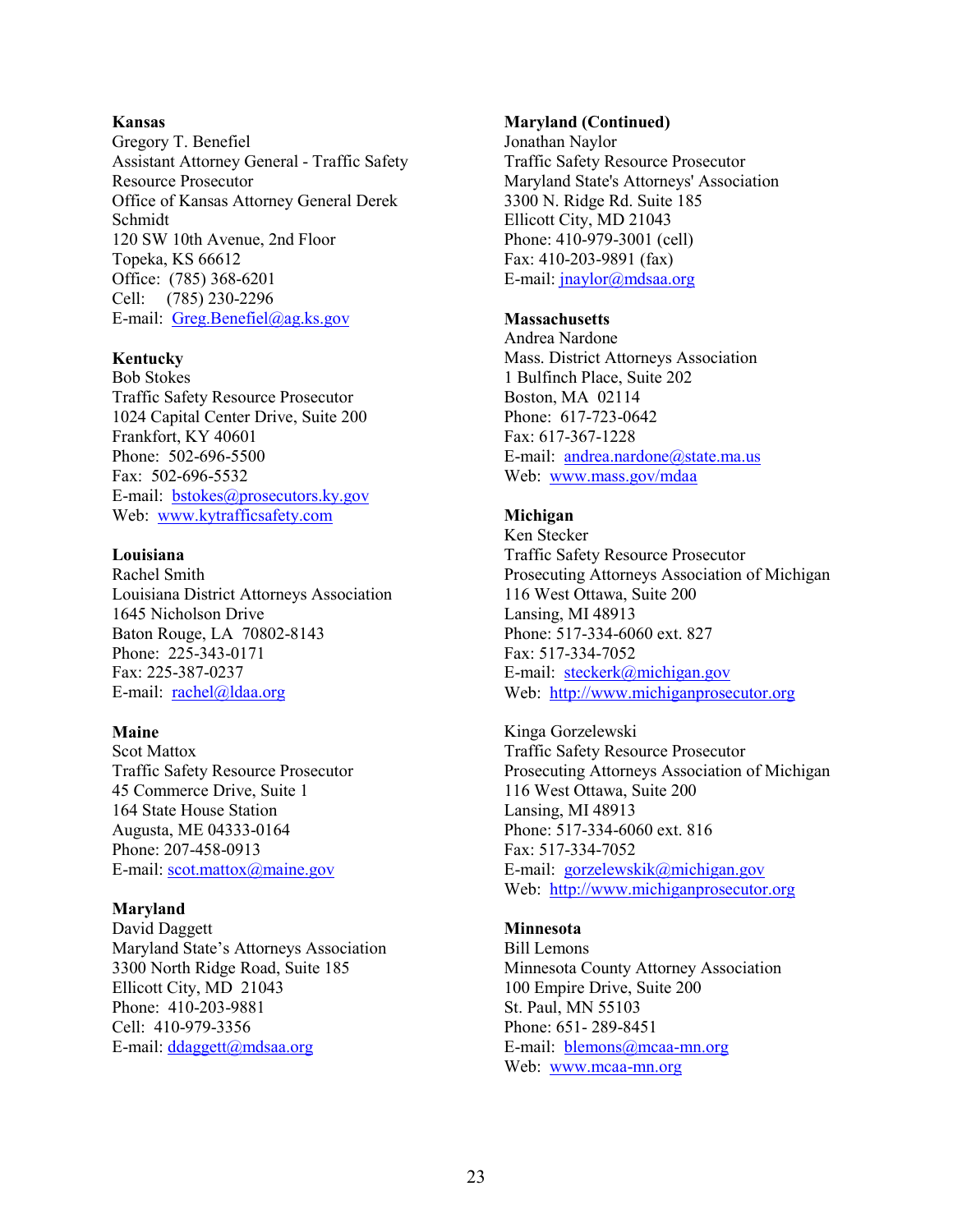#### **Mississippi**

Molly Miller Mississippi Attorney General's Office Walter Sillers Bldg. 550 High Street, P.O. Box 220 Jackson, MS 39205 Phone: 601-359-4265 Fax: 601-359-4200 E-mail: [mmill@ago.state.ms.us](mailto:mmill@ago.state.ms.us)

#### **Missouri**

Susan Glass Missouri Office of Prosecution Services P.O. Box 899 Jefferson City, MO 65102 Phone: 573-751-1629 Fax: 573-751-1171 E-mail: [susan.Glass@mops.mo.gov](mailto:susan.Glass@mops.mo.gov)

Stephanie Watson Missouri Office of Prosecution Services P.O. Box 899 Jefferson City, MO 65102 Phone: 573-751-2415 Fax: 573-751-1171 E-mail: [stephanie.watson@mops.mo.gov](mailto:stephanie.watson@mops.mo.gov)

#### **Montana**

Traffic Safety Resource Prosecutor Currently Vacant

#### **Nebraska**

Ed Vierk Attorney General's Office 2115 State Capital Lincoln, NE 68509 Phone: 402-471-1886 Fax: 402-471-3591 E-mail: [Ed.Vierk@nebraska.gov](mailto:Ed.Vierk@nebraska.gov)

#### **Nevada**

Bruce Nelson Deputy District Attorney 200 Lewis Ave Box 552212 Las Vegas, NV 89155-2212 Phone: 702-671-2807 E-mail: [bruce.nelson@clarkcountyda.com](mailto:bruce.nelson@clarkcountyda.com)

**New Hampshire** Traffic Safety Resource Prosecutor Currently Vacant

**New Jersey** Robyn Mitchell Division of Criminal Justice 25 Market Street P.O. Box 086 Trenton, NJ 08625-0086 Phone: 609-984-2814 Fax: 609-341-2077 E-mail: [mitchellr@njdcj.org](mailto:mitchellr@njdcj.org)

Jennifer Stonerod Deputy Attorney General Division of Criminal Justice 25 Market St. P.O. Box 085 Trenton, NJ 08625-0085 Phone: 609-984-5678 Fax: 609-341-2077 E-mail: stonerodj@njdcj.org

Erin Shamy Deputy Attorney General Division of Criminal Justice 25 Market St. P.O. Box 085 Trenton, NJ 08625-0085 Phone: 609-984-4776 E-mail[: shamye@njdcj.org](mailto:shamye@njdcj.org)

#### **New Mexico**

Jeres Santiago Rael Traffic Safety Resource Prosecutor New Mexico Attorney General's Office Special Prosecutions Division 408 Galisteo Street Santa Fe, NM 87501 Phone: (505) 827-6064 E-mail:  $i\text{rael}(\hat{\omega})$ nmag.gov

#### **New York**

Joseph McCormack Bronx District Attorneys Office 215 East 161 Street Bronx, NY 10451 Phone: 718-590-2026 E-mail[: mccormaj@bronxda.nyc.gov](mailto:mccormaj@bronxda.nyc.gov)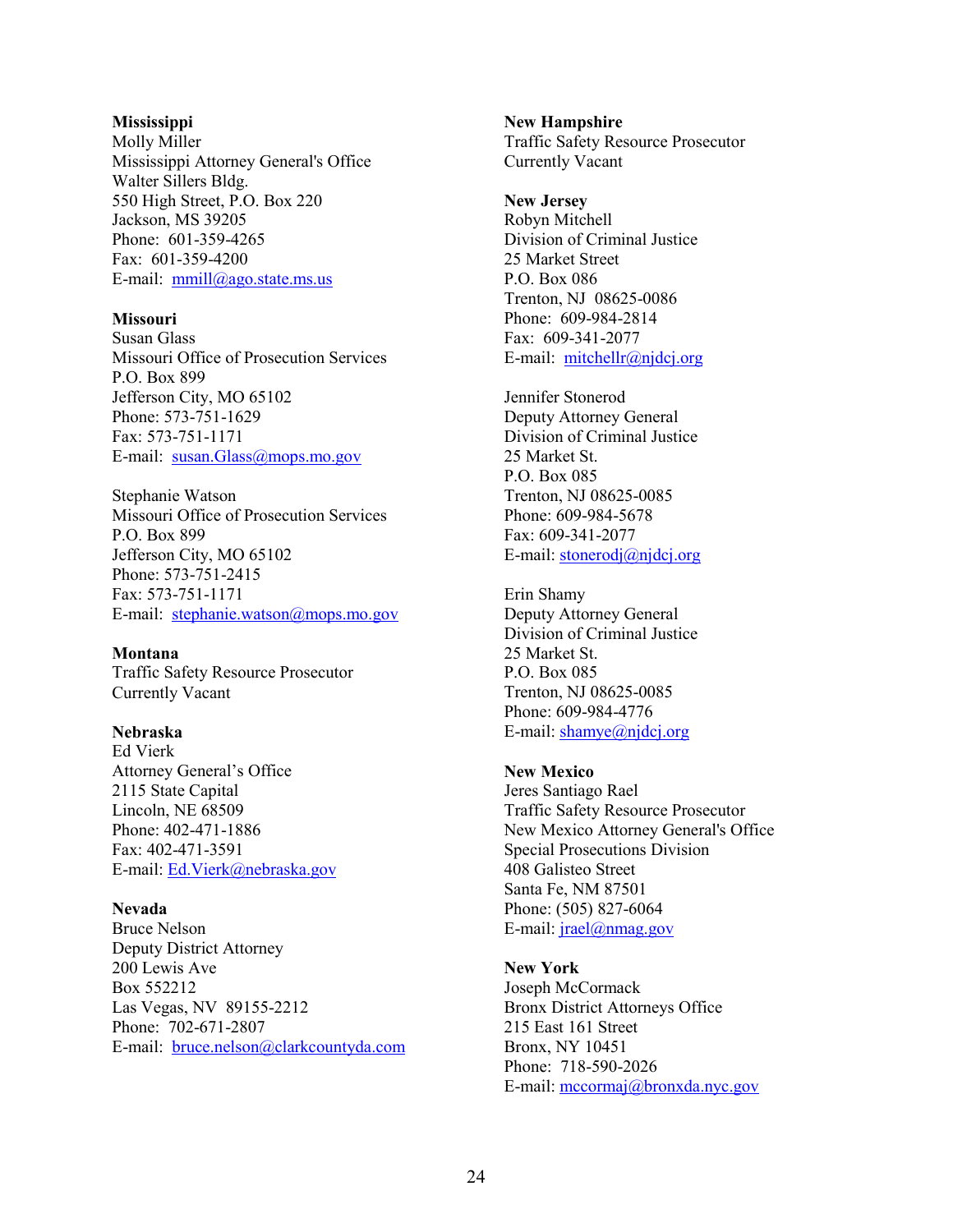#### **New York (Continued)**

Lauren D. Konsul New York Prosecutors Training Institute 107 Columbia Street Albany, NY 12210 Phone: 518-432-1100 x. 203 Fax: 519-432-1180 E-mail: [lauren.konsul@nypti.org](mailto:lauren.konsul@nypti.org) Web: [www.nypti.org](http://www.nypti.org/)

#### **North Carolina**

Isaac T. Avery, III The Avery, P.C. P.O. Box 10174 Raleigh, NC 27605-0174 Phone: 919-829-2523 Fax: 919-834-9812 E-mail[: isaac.t.avery@aoc.nccourts.org](mailto:isaac.t.avery@aoc.nccourts.org)

Sarah Z. Garner NC Conference of District Attorneys P.O. Box 3159 Cary, NC 27519 Phone: 919-890-1500 Fax: 910-641-4502 E-mail: [sarah.z.garner@nccourts.org](mailto:sarah.z.garner@nccourts.org)

#### **North Dakota**

Aaron Birst 1661 Capitol Way P.O. Box 877 Bismarck, ND 58502-0877 Phone 701-328-7342 Fax 701-328-7308 E-mail: [aaron.birst@ndaco.org](mailto:aaron.birst@ndaco.org)

Kristi Pettit Venhuizen 311 South 4th Street, Suite 103 Grand Forks, ND 58201 Phone: 701-780-9276 Fax: 701-780-0786 E-mail: [kpettit@kalashpettitlaw.com](mailto:kpettit@kalashpettitlaw.com)

# **Ohio**

Traffic Safety Resource Prosecutor Currently Vacant

#### **Oklahoma**

Jeff Sifers District Attorneys Council 421 N.W. 13th Street, Suite 290 Oklahoma City, OK 73103 Phone: 405-264-5000 Fax: 405-264-5099 E-mail[: jeff.sifers@dac.state.ok.us](mailto:jeff.sifers@dac.state.ok.us)

#### **Oregon**

Deena Ryerson Oregon District Attorneys Association 610 Hawthorne Ave Ste. 210 Salem, OR 97301 Phone: 503-378-6347 E-mail: [deena.a.ryerson@doj.state.or.us](mailto:deena.a.ryerson@doj.state.or.us)

Amy Seely Assistant Attorney General, DUI Resource Prosecutor Oregon Department of Justice 2250 McGilchrist St. SE, Salem, OR 97302 Office: 503.934.2082 Cell: 503.871.9608 E-mail[: amy.seely@doj.state.or.us](mailto:amy.seely@doj.state.or.us)

#### **Pennsylvania**

Dave Drumheller Pennsylvania District Attorneys Association 2929 North Front Street Harrisburg, PA 17110 Phone: 717- 238-5416 E-mail[: ddrumheller@pdaa.org](mailto:ddrumheller@pdaa.org) Web: [www.pdaa.org](http://www.pdaa.org/)

#### **Rhode Island**

Steve Regine Assistant Attorney General RI Attorney General 150 South Main Street Providence, RI 02903 Phone: 401-274-4400 x2375 E-mail[: sregine@riag.ri.gov](mailto:sregine@riag.ri.gov)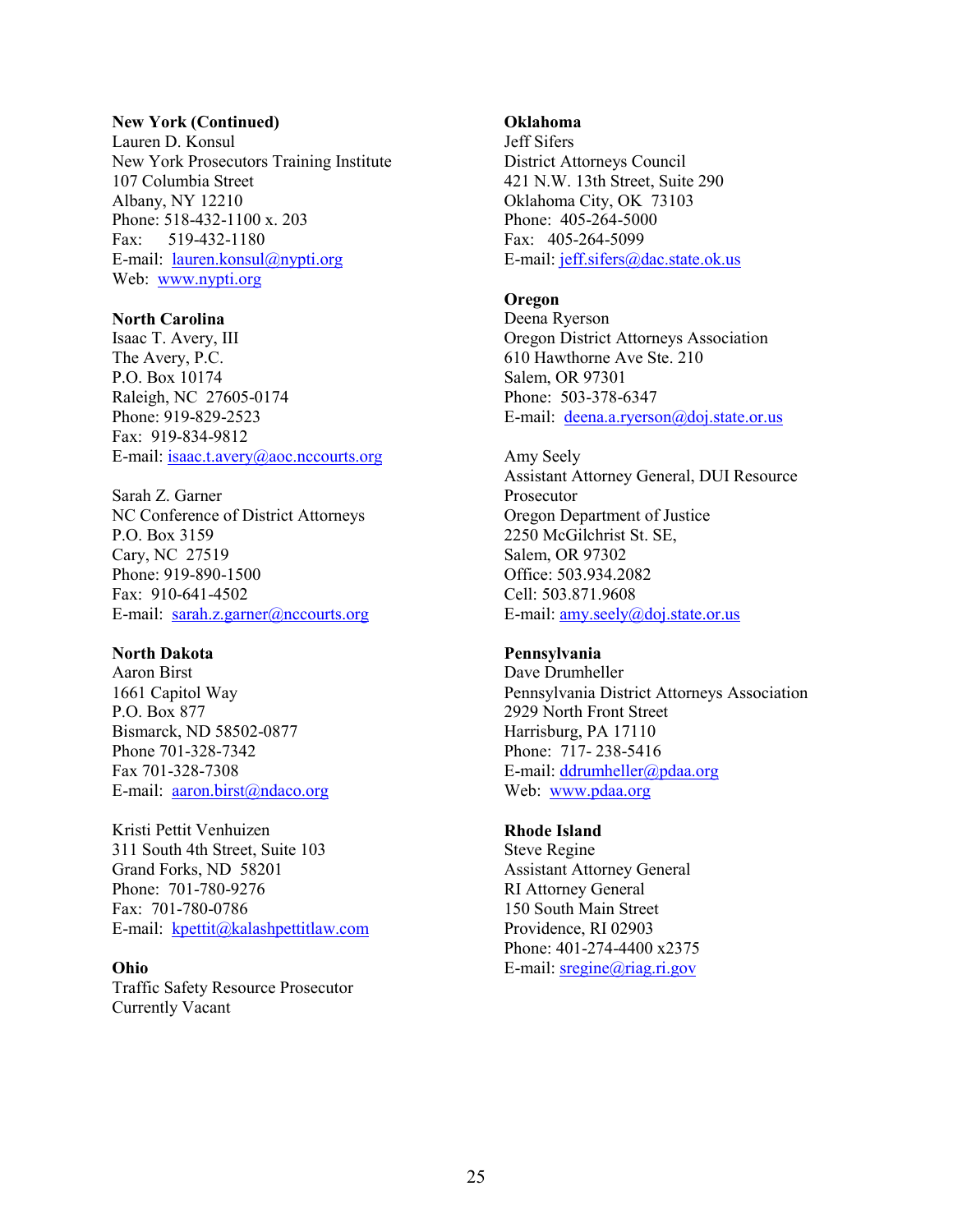#### **South Carolina**

Mattison Gamble Traffic Safety Resource Prosecutor S.C. Common Prosecution Coordination P.O. Box 11561 Columbia, SC 29211 Phone: 803-343-0765 Fax: 803-343-0766 E-mail[: mgamble@cpc.sc.gov](mailto:mgamble@cpc.sc.gov)

#### **South Dakota**

Paul Bachand P.O. Box 1174 Pierre, SD 57501-1174 Phone: 605-224-0461 E-mail: [pbachand@pirlaw.com](mailto:pbachand@pirlaw.com)

#### **Tennessee**

Tom Kimball Tenn. District Attorneys General Conf. 226 Capitol Blvd., Suite 800 Nashville, TN 37243-0890 Phone: 615-253-6734 Fax: 615-741-7459 E-mail: tekimball@tndagc.org Web: [www.dui.tndagc.org](http://www.dui.tndagc.org/) Blog: [http://tnduiguy.blogspot.com](http://tnduiguy.blogspot.com/)

#### **Texas**

W. Clay Abbott Texas District & County Attorneys Association 505 W. 12th, Suite 100 Austin TX, 78701 Phone: 512-474-2436 E-mail[: Clay.Abbott@tdcaa.com](mailto:Clay.Abbott@tdcaa.com) Web: [www.tdcaa.com](http://www.tdcaa.com/)

#### **Utah**

Tyson K. Skeen Traffic Safety Resource Prosecutor Utah Prosecution Council P.O. Box 140841 Salt Lake City, UT 84114-0841 E-mail: tskeen@utah.gov

#### **Vermont**

Gregory Nagurney Dept. of State's Attorneys & Sheriffs 12 Baldwin Street, Drawer 33 Montpelier, VT 05633-6401 Phone: 802-828-2889 Fax: 802-828-2881 E-mail:  $gregory.nagurney@state.vt.us$ 

#### **Virginia**

Walter E. Hibbard Traffic Safety Resource Prosecutor Commonwealth's Attorneys' Services Council P.O. Box 3549 Williamsburg, VA 23187-3549 Phone: 757-253-4994 E-mail: [whibbard@wm.edu](mailto:whibbard@wm.edu) Web: [www.cas.state.va.us](http://www.cas.state.va.us/)

John C. Bowers Traffic Safety Resource Prosecutor Commonwealth's Attorneys' Services Council P.O. Box 3549 Williamsburg, VA 23187-3549 Phone: 757-746-5653 E-mail: [jcbowers@wm.edu](mailto:jcbowers@wm.edu) Web: [www.cas.state.va.us](http://www.cas.state.va.us/)

#### **Washington**

Moses F. Garcia Traffic Safety Resource Prosecutor Washington State Patrol 811 East Roanoke St Seattle, WA 98102 Phone: 206-720-3018 Fax: 206-720-3023 E-mail[: moses.garcia@wsp.wa.gov](mailto:moses.garcia@wsp.wa.gov) Web: <http://www.wsp.wa.gov/forensics/impdriving.htm>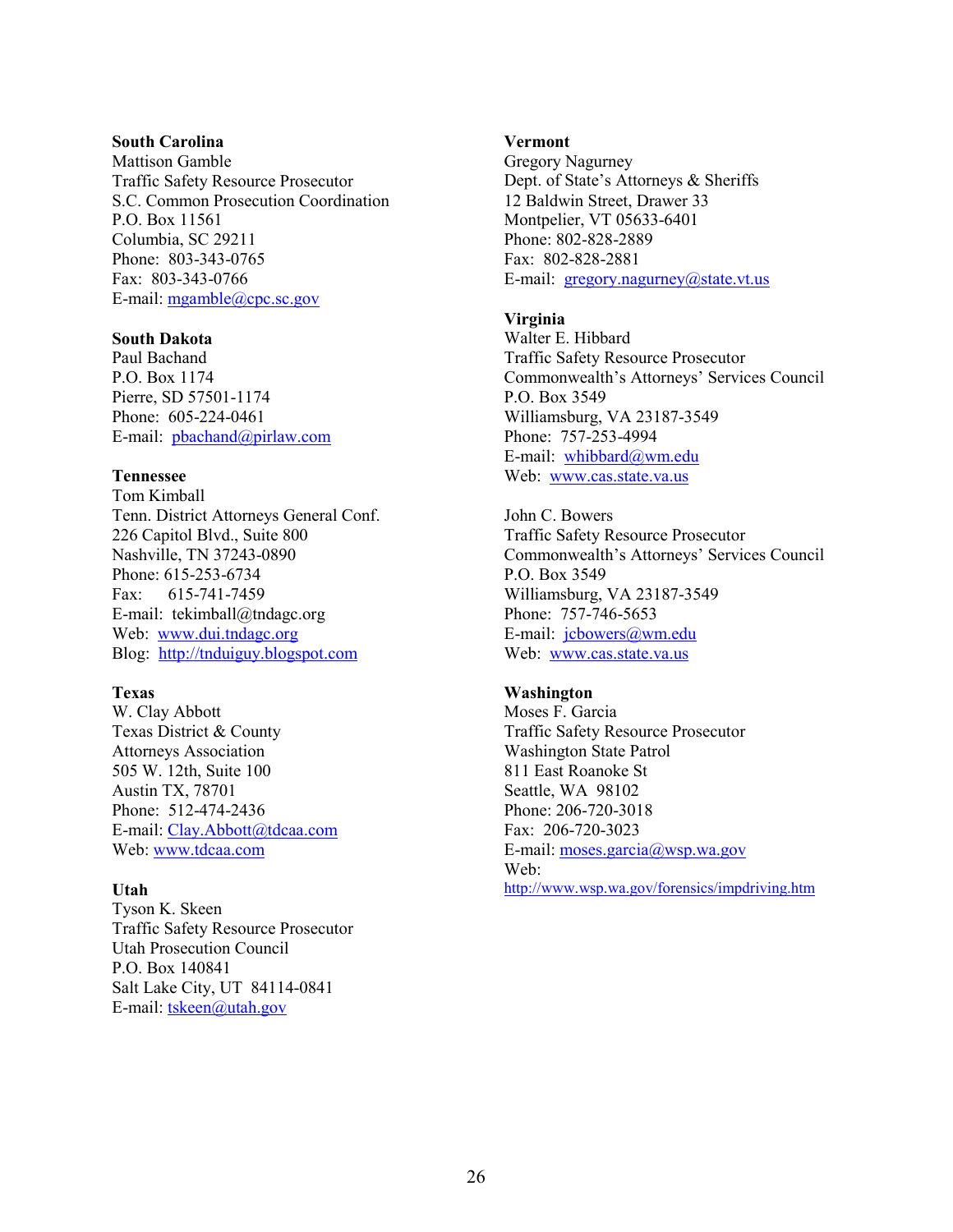#### **Washington (Cont'd)**

Courtney Popp Traffic Safety Resource Prosecutor King County Sheriff's Office ATTN: CID ATU 500 4th Ave., Suite 200 Seattle, WA 98104 Phone: 206-743-7772 E-mail:  $countney.pop@kingcounty.gov$ Web: [http://www.wsp.wa.gov/forensics/impdriving.ht](http://www.wsp.wa.gov/forensics/impdriving.htm) [m](http://www.wsp.wa.gov/forensics/impdriving.htm)

#### **West Virginia**

Jonathan Sweeney W. Va. Prosecuting Attorneys Institute The Cambridge Center 90 MacCorkle Ave., S.W., Suite 202 S. Charleston, WV 25303 Phone: 304-558-3348 Fax: 304-744-7219 E-mail[: jonathan.c.sweeney@wv.gov](mailto:jonathan.c.sweeney@wv.gov) Web: [www.pai.wv.gov](http://www.pai.wv.gov/)

#### **Wisconsin**

Tara Jenswold Traffic Safety Resource Prosecutor Assistant Attorney General Wisconsin Department of Justice 17 W. Main Street Madison, WI 53707 Phone: 608-266-8908 Fax: 608-267-2778 E-mail: [jenswtm@doj.state.wi.us](mailto:jenswtm@doj.state.wi.us)

#### **Wyoming**

Ashley C. Schluck Wyoming Traffic Safety Resource Prosecutor Wyoming Highway Safety Program P.O. Box C Laramie, WY 82073 Phone: 307-721-5321 Fax: 307-721-5318 E-mail[: acastor@cityoflaramie.org](mailto:acastor@cityoflaramie.org)

#### **National Association of Prosecutor Coordinators**  Thomas M. Robertson, Executive Director 8283 Williams Road Dewitt, MI 48820 517-402-8177 [tommyrob73@hotmail.com](mailto:tommyrob73@hotmail.com)

#### **National Traffic Law Center**

Duane M. Kokesch Senior Attorney, NTLC National District Attorneys Association 99 Canal Center Plaza, Suite 330 Alexandria, VA 22314 Phone: 703-519-1641 Fax: 703-836-3195 E-mail: [dkokesch@ndaajustice.org](mailto:dkokesch@ndaajustice.org) Web: [www.ndaajustice.org](http://www.ndaajustice.org/)

M. Kimberly Brown *Senior Attorney*, NTLC National District Attorneys Association 99 Canal Center Plaza, Suite 330 Alexandria, VA 22314 Phone: 703-519-1645 Fax: 703-836-3195 E-mail: [mkbrown@ndaajustice.org](mailto:mkbrown@ndaajustice.org) Web: [www.ndaajustice.org](http://www.ndaa.org/)

Dave Hollenberg Staff Attorney, NTLC National District Attorneys Association 99 Canal Center Plaza, Suite 330 Alexandria, VA 22314 Phone: 703-519-1653 Fax: 703-836-3195 E-mail: [dhollenberg@ndaajustice.org](mailto:dhollenberg@ndaajustice.org) Web: [www.ndaajustice.org](http://www.ndaa.org/)

++++++++++++++++++++++++++++++++++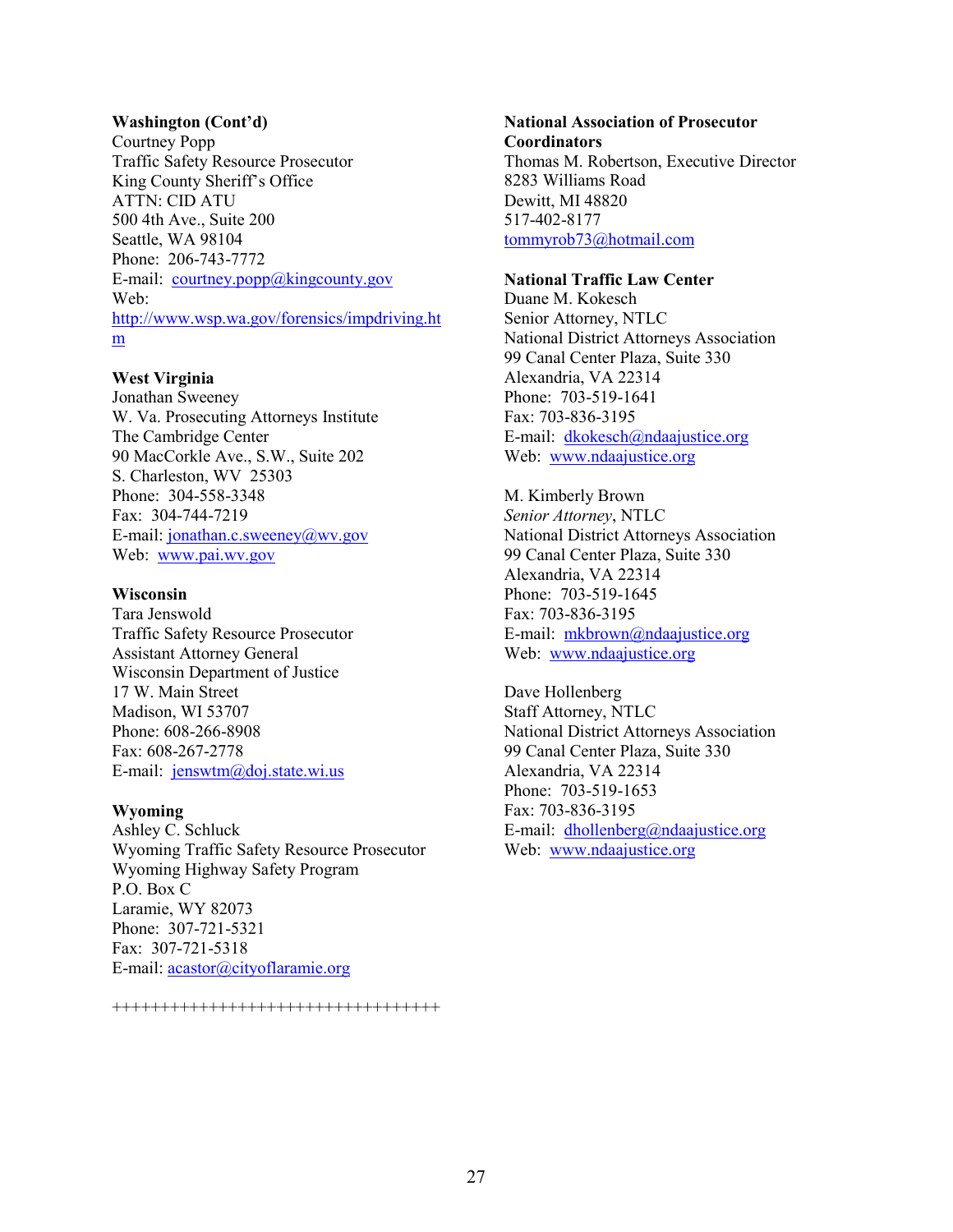# <span id="page-32-0"></span>**APPENDIX E: National Association of Prosecutor Coordinators Contacts**

Updated: May 2016

#### **ALABAMA**

[www.alabamaprosecutor.com](http://www.alabamaprosecutor.com/) Randy Hillman, Executive Director NAPC Board of Directors Office of Prosecution Services 515 South Perry Street Montgomery, AL 36104 Phone: 334-242-4191 FAX: 334-240-3186 E-mail[: randy.hillman@AlabamaDA.gov](mailto:randy.hillman@AlabamaDA.gov) 

Barry Matson, Deputy Director E-mail[: barry.matson@AlabamaDA.gov](mailto:barry.matson@AlabamaDA.gov) 

Barry Page**, NCFI** Deputy Director National Computer Forensics Institute 2020 Valleydale Road, Suite 209 Hoover, Alabama 35244 Phone: 205-989-5304 E-mail: barry.page@AlabamaDA.gov

Debbie Wright, Training Coordinator E-mail[: debbie.wright@AlabamaDA.gov](mailto:debbie.wright@AlabamaDA.gov) 

#### **ALASKA**

[www.law.state.ak.us/](http://www.law.state.ak.us/)

Jim Cantor, Deputy Attorney General State of Alaska, Department of Law 310 K. Street, Suite 507 Juneau, AK Phone: 907-269-5165 E-mail[: jim.cantor@alaska.gov](mailto:jim.cantor@alaska.gov)

#### **ARIZONA**

[http://apaac.az.gov](http://apaac.az.gov/) 

Elizabeth Ortiz, Executive Director NAPC Vice President Arizona Prosecuting Attorneys' Advisory Council 1951 West Camelback Road, Ste. 202 Phoenix, AZ 85015 Phone: 602-54-APAAC FAX: 602-274-4215 E-mail[: elizabeth.ortiz@apaac.az.gov](mailto:elizabeth.ortiz@apaac.az.gov) 

Kim MacEachern, Staff Attorney E-mail[: kim.maceachern@apaac.az.gov](mailto:kim.maceachern@apaac.az.gov) 

#### **ARKANSAS**

[www.arkpa.org](http://www.arkpa.org/)  Bob McMahan, Prosecutor Coordinator Arkansas Prosecutor Coordinator's Office NAPC Board of Directors 323 Center Street, Suite 750 Little Rock, AR 72201 Phone: 501-682-3671 FAX: 501-682-5004 E-mail[: bob.mcmahan@arkansas.gov](mailto:bob.mcmahan@arkansas.gov) 

Lori Kumpuris, Deputy Prosecutor Coordinator E-mail[: lori.kumpuris@arkansas.gov](mailto:lori.kumpuris@arkansas.gov) 

#### **CALIFORNIA**

[www.cdaa.org](http://www.cdaa.org/) Mark Zahner, CEO California District Attorneys Association 921 11th Street, Suite 300 Sacramento, CA 95814 Phone: 916-443-2017 FAX: 916-930-3073 E-mail[: mzahner@cdaa.org](mailto:mzahner@cdaa.org) 

#### **COLORADO**

[www.cdacweb.com/](http://www.cdacweb.com/) Tom Raynes, Executive Director NAPC Board of Directors Colorado District Attorneys Council 1580 Logan Street, Suite 420 Denver, CO 80203 Phone: 303-830-9115 FAX: 303-830-8378 E-mail[: tom@cdac.state.co.us](mailto:tom@cdac.state.co.us)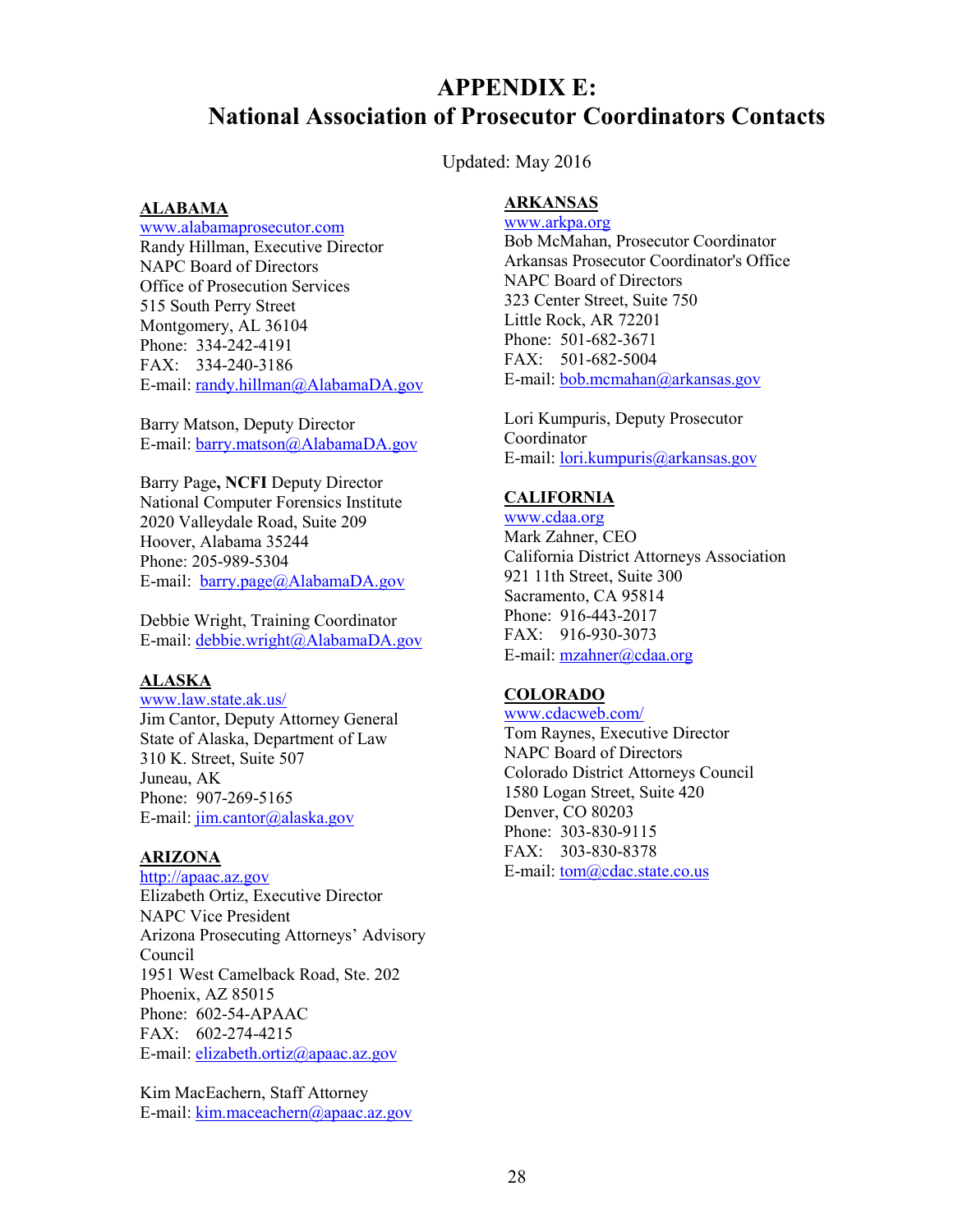Updated: May 2016

#### **CONNECTICUT**

[www.ct.gov/csao/site/default.asp](http://www.ct.gov/csao/site/default.asp)

Michael Gailor, Executive Assistant State's Attorney Office of the Chief State's Attorney 300 Corporate Place Rocky Hill, CT 06067 Phone: 860-258-5919 FAX: 860-258-5858

#### **DELAWARE**

#### <http://attorneygeneral.delaware.gov/>

Sean Lugg, Deputy Attorney General & TSRP Department of Justice 820 North French Street, 7th Floor Wilmington, DE 19801 Phone: 302-577-8864 FAX: 302-577-5864 E-mail- [sean.lugg@state.de.us](mailto:sean.lugg@state.de.us)

#### **FLORIDA**

[www.myfpaa.org](http://www.myfpaa.org/)  John Hogenmuller, Executive Director Florida Prosecuting Attorneys Association 107 West Gaines Street - Suite 531 Tallahassee, FL 32399-1050 Phone: 850-488-3070 FAX: 850-922-0467 E-mail[: jhogenmuller@yourfpaa.org](mailto:jhogenmuller@yourfpaa.org) 

#### **GEORGIA**

[www.pacga.org](http://www.pacga.org/) Chuck Spahos, Executive Director Georgia Prosecuting Attorneys Council NAPC Board of Directors 1590 Adamson Parkway, 4th Floor Morrow, GA 30260 Phone: 770-282-6300 FAX: 770-282-6368 E-mail[: cspahos@pacga.org](mailto:cspahos@pacga.org) 

Carla Rieffel, Executive Assistant Victims Services Coordinator E-mail[: crieffel@pacga.org](mailto:crieffel@pacga.org)

Todd Ashley, Deputy Director GEORGA (Continued) [tashley@pacga.org](mailto:tashley@pacga.org)

#### **GEORGIA (cont'd)**

Lalaine Briones, Director, State Prosecution Support Division [lbriones@pacga.org](mailto:lbriones@pacga.org)

Sharla Jackson, Domestic Violence and Sexual Assault Resource Prosecutor [sdjackson@pacga.org](mailto:sdjackson@pacga.org)

Robert Smith, RICO & Appeals Resource Prosecutor [rwsmith@pacga.org](mailto:rwsmith@pacga.org)

Gary Bergman, Asset Forfeiture & Appeals Resource Prosecutor [gbergman@pacga.org](mailto:gbergman@pacga.org)

#### **HAWAII**

[www.hawaiicounty.gov/prosecuting](http://www.hawaiicounty.gov/prosecuting-attorney/)[attorney/](http://www.hawaiicounty.gov/prosecuting-attorney/)

Mitch Roth, Prosecuting Attorney 655 Kilawea Ave. Hilo, HI 96720 Phone: 808-961-0466 FAX: 808-961-0466 E-mail[: mitchellroth@yahoo.com](mailto:mitchellroth@yahoo.com) 

#### **IDAHO**

#### [http://www.ipaa-prosecutors.org](http://www.ipaa-prosecutors.org/)

Sandee Meyer, Executive Director Idaho Prosecuting Attorneys Association NAPC Board of Directors 200 W. Front St. Rm 3191 Boise, ID 83702 208-577-4434 [Sandee@IPAA.us](mailto:Sandee@IPAA.us) 

Jared Olson, TSRP [jared.olson@post.idaho.gov](mailto:jared.olson@post.idaho.gov) 

Amy Ellsworth, Executive Assistant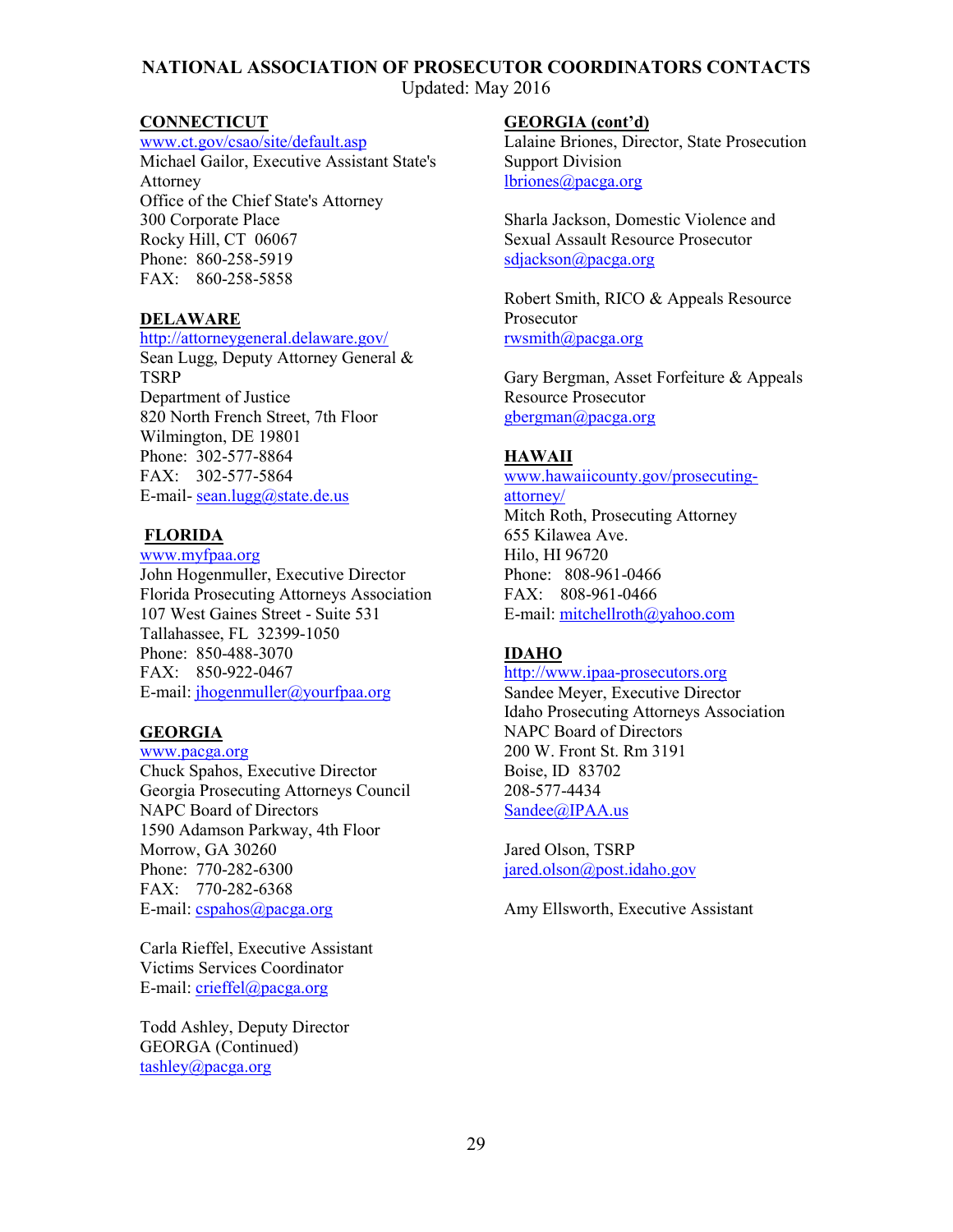Updated: May 2016

#### **ILLINOIS**

#### [www.state.il.us/prosecutor/](http://www.state.il.us/prosecutor/)

Matt Jones, Prosecutor Coordinator Illinois State's Attorney's Appellate Prosecutor NAPC President 725 South 2nd Street Springfield, IL 62704-2515 Phone: 217-782-1628 FAX: 217-782-6305 E-mail[: mjones@ilsaap.org](mailto:mjones@ilsaap.org) 

#### **INDIANA**

[www.ai.org/ipac](http://www.ai.org/ipac/) David Powell, Executive Director Indiana Prosecuting Attorneys Council 302 W. Washington Street, E-205 Indianapolis, IN 46204-2767 Phone: 317-232-1836 FAX: 317-233-3599 E-mail:  $d$ powell@ipac.in.gov

Chris Naylor, Assistant Executive Director E-mail:  $\frac{\text{cnavlor1}}{a\text{ipac.in.gov}}$ 

Karla Mantia, IV-D Policy Liaison E-mail:  $k$ mantia@ipac.in.gov

Dan Miller, Drug Resource Prosecutor E-mail[: danimiller@ipac.in.gov](mailto:danimiller@ipac.in.gov)

Sabra Northam, Legislative Liaison E-mail[: snortham@ipac.in.gov](mailto:snortham@ipac.in.gov)

Jim Oliver, Criminal Law Chief E-mail[: jimoliver@ipac.in.gov](mailto:jimoliver@ipac.in.gov)

Suzanne O'Malley, Deputy Director E-mail[: somalley@ipac.in.gov](mailto:somalley@ipac.in.gov) 

J T. Parker, Chief of Staff E-mail: [jtparker@ipac.In.gov](mailto:jtparker@ipac.In.gov) 

Bill Welch, Child Support Staff Attorney E-mail[: wwelch@ipac.in.gov](mailto:wwelch@ipac.in.gov)

#### **IOWA**

[www.iowa-icaa.com](http://www.iowa-icaa.com/)

Tom Ferguson, Executive Director Iowa County Attorneys Association Hoover Building 1st Floor Des Moines, IA 50319 Phone: 515-281-5428 FAX: 515-281-4313 E-mail[: tom.ferguson@iowa.gov](mailto:tom.ferguson@iowa.gov)

#### **KANSAS**

www.kcdaa.org

Steve Kearney, Executive Director Kansas County & District Attorneys Association 1200 S.W. 10th Ave. Topeka, KS 66604 Phone: 785-232-5822 FAX: 785-232-5868 E-mail: [skearney@kearneyandassociates.com](mailto:skearney@kearneyandassociates.com) 

Patrick Vogelsberg, Associate [pvogelsberg@kearneyandassociates.com](mailto:pvogelsberg@kearneyandassociates.com) 

#### **KENTUCKY**

[http://ag.ky.gov/criminal/pac/Pages/default.a](http://ag.ky.gov/criminal/pac/Pages/default.aspx) [spx](http://ag.ky.gov/criminal/pac/Pages/default.aspx) Gina Carey, Executive Director Office of the Prosecutors Advisory Council Kentucky Attorney General's Office 1024 Capitol Center Drive Frankfort, KY 40601 Phone: 502-696-5310 FAX: 502-696-5532 E-mail[: gcarey@prosecutors.ky.gov](mailto:gcarey@prosecutors.ky.gov) 

#### **LOUISIANA**

[www.ldaa.org](http://www.ldaa.org/) E. Pete Adams, Executive Director Louisiana District Attorneys Association NAPC Board of Directors 1645 Nicholson Drive Baton Rouge, LA 70802-8143 Phone: 225-343-0171 FAX: 225-387-0237 E-mail[: pete@ldaa.org](mailto:pete@ldaa.org)

Roxanne Barrios Juneau (Roxie), Assistant **Director** E-mail[: roxie@ldaa.org](mailto:roxie@ldaa.org)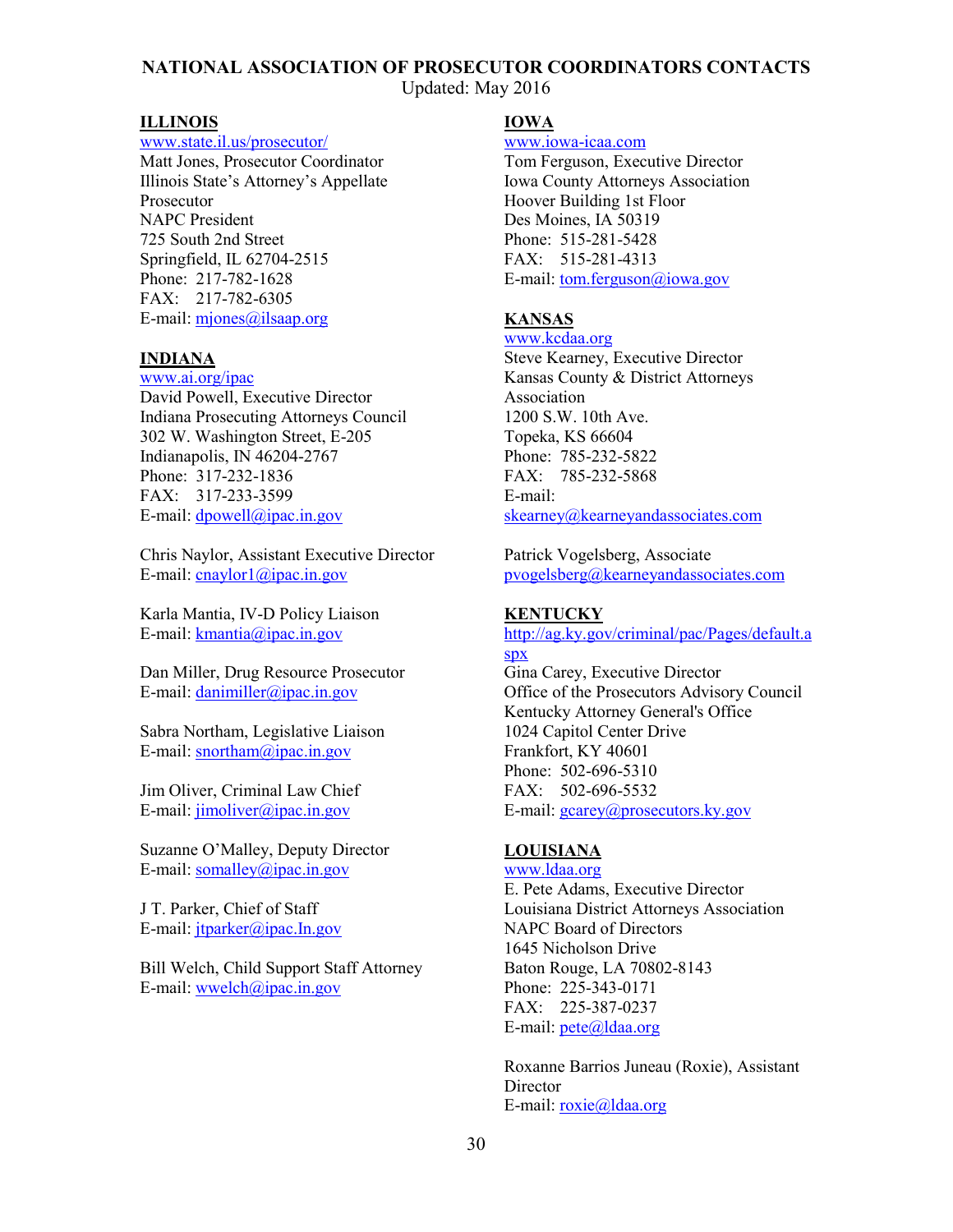Updated: May 2016

#### **MAINE**

**Currently Vacant** 

#### **MARYLAND**

[www.mdssa.org](http://www.mdssa.org/) Steve Kroll, Coordinator Maryland State's Attorneys' Association 3300 North Ridge Road - Suite 185 Ellicott City, MD 21042 Phone: 410-203-9881 FAX: 410-203-9891 E-mail[: skroll@mdsaa.org](mailto:skroll@mdsaa.org)

#### **MASSACHUSETTS**

[www.state.ma.us/mdaa](http://www.state.ma.us/mdaa/) Tara Maguire, Executive Director Massachusetts District Attorneys Association One Bulfinch Place - Suite 202 Boston, MA 02114 Phone: 617-723-0642 FAX: 617-367-1228 E-mail: [tara.maguire@state.ma.us](mailto:tara.maguire@state.ma.us) 

#### **MICHIGAN**

www[.michiganprosecutor.org](http://michiganprosecutor.org/) Larry Burdick, Executive Director Michigan Prosecuting Attorneys Coord. Council 116 West Ottawa - Suite 200 Lansing, MI 48913 Phone: 517-334-6060 FAX: 517-334-6351 E-mail[: burdickl@michigan.gov](mailto:burdickl@michigan.gov)

Cheri Bruinsma, Assistant Executive **Secretary** E-mail[: bruinsmac@michgan.gov](mailto:bruinsmac@michgan.gov)

KC Steckelberg, Director of Public Affairs E-mail[: kcs@michiganprosecutor.org](mailto:kcs@michiganprosecutor.org)

Herb Tanner, VAWA Training Attorney E-mail[: tannerh2@michigan.gov](mailto:tannerh2@michigan.gov) 

Julie Welch, Child Abuse Training Project **Director** E-mail[: welchj@michigan.gov](mailto:welchj@michigan.gov)

#### **MICHIGAN (cont'd)**

Roberta Haney-Jones, Victim Rights Services Director E-mail[: haneyjonesr@michigan.gov](mailto:haneyjonesr@michigan.gov)

#### **MINNESOTA**

[www.mcaa-mn.org](http://www.mcaa-mn.org/)  Robert M. Small, Executive Director Minnesota County Attorneys Association 100 Empire Drive –Ste. 200 St. Paul, MN 55103 Phone: 651-641-1600 FAX: 651-641-1666 E-mail[: rsmall@mcaa-mn.org](mailto:rsmall@mcaa-mn.org)

Stacy Albrecht, Education Director E-mail[: salbrecht@mcaa-mn.org](mailto:salbrecht@mcaa-mn.org) 

#### **MISSISSIPPI**

[www.ago.state.ms.us](http://www.ago.state.ms.us/) 

Camala C. Wyatt, Executive Director Mississippi Prosecutors Training NAPC Secretary Treasurer P.O. Box 220 Jackson, MS 39205 Phone: 601-359-4205 FAX: 601-359-4200 E-mail: cwyat@ago.state.ms.us

#### **MISSOURI**

 www.prosecutors.mo.gov Jason Lamb, Executive Director Missouri Office of Prosecution Services Missouri Association of Prosecuting Attorneys NAPC Board of Director P.O. Box 899 Jefferson City, MO 65102 Phone: 573-751-0619 FAX: 573-751-1171 E-mail[: jason.lamb@mops.mo.gov](mailto:jason.lamb@mops.mo.gov)

Susan Glass, Deputy Executive Director/TSRP E-mail[: susan.glass@mops.mo.gov](mailto:susan.glass@mops.mo.gov)

Frank Jung, General Counse[lfrank.jung@mops.mo.gov](mailto:frank.jung@mops.mo.gov)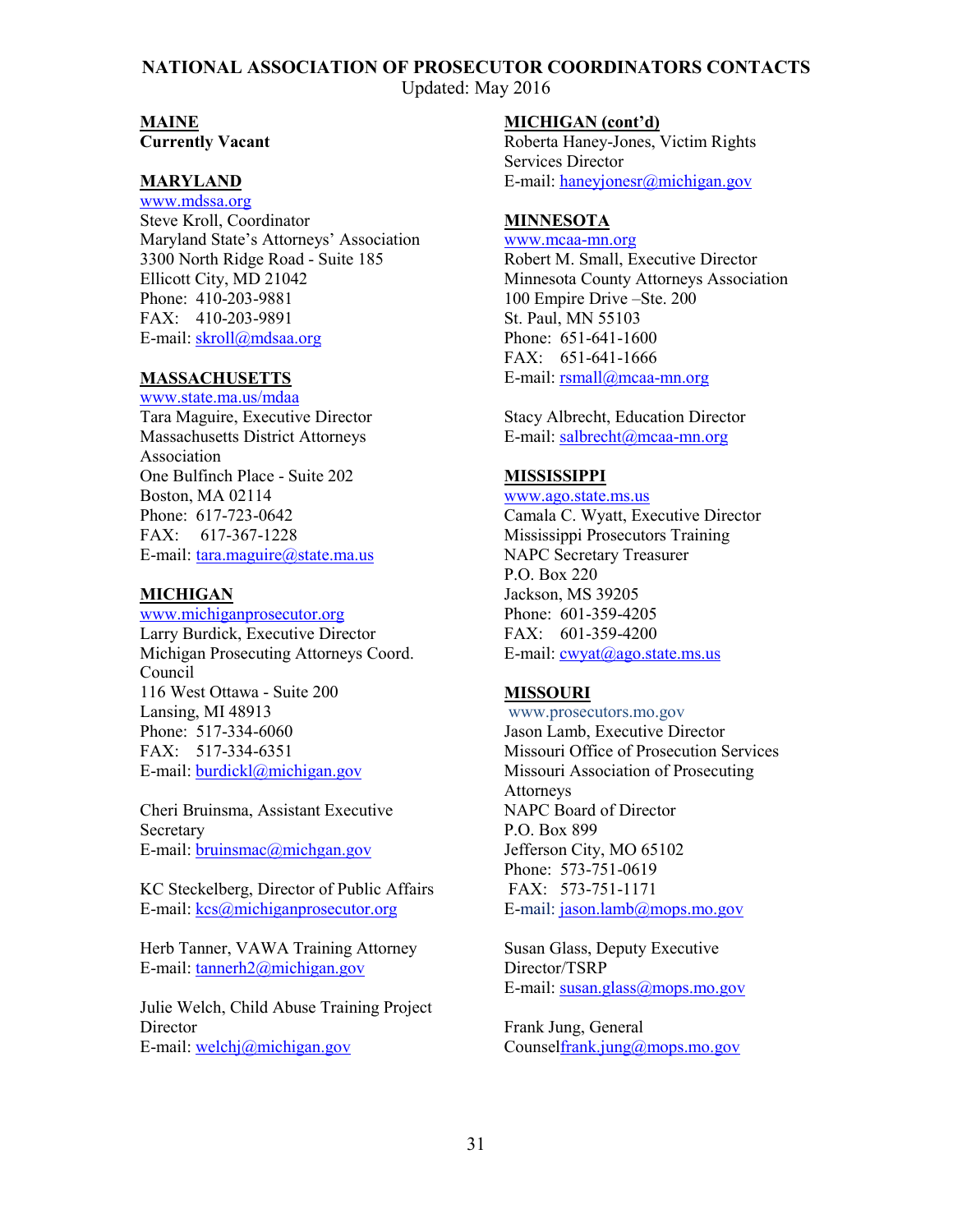Updated: May 2016

#### **MISSOURI (cont'd)**

Catherine Vannier, DVRP [Catherine.vannier@mops.mo.gov](mailto:Catherine.vannier@mops.mo.gov) 

Ben Miller, Technology/Automation Resource Prosecutor E-mail[: ben.Miller@mops.mo.gov](mailto:ben.Miller@mops.mo.gov) 

Stephanie Watson, TSRP/Special Prosecutions E-mail[: stephanie.Watson@mops.mo.gov](mailto:stephanie.Watson@mops.mo.gov) 

#### **MONTANA**

[www.dojmt.gov](http://www.dojmt.gov/) Brant Light, Assistant Attorney General Training Coordinator P.O. Box # 201401 Helena, MT 59620-1401 Phone: 406-444-5888 E-mail: [blight@mt.gov](mailto:blight@mt.gov) 

#### **NEBRASKA**

[www.necaa.org/](http://www.necaa.org/) Jackie McCullough, Executive Director Nebraska County Attorneys Association Box #8044, Lincoln, NE 68501 Phone: 402-476-6047 E-mail[: Jackie@necaa.org](mailto:Jackie@necaa.org) 

#### **NEVADA**

[www.nvpac.state.nv.us](http://www.nvpac.state.nv.us/)  Patti Cafferata, Executive Director Nevada Council for Prosecuting Attorneys 5420 Kiezke Lane, Suite 202 Reno, NV 89511 Phone: 775-688-1872 Fax: 775-688-1822 E-mail:  $pcafferata(\omega)$ ag.nv.gov

#### **NEW HAMPSHIRE**

Currently Vacant

#### **NEW JERSEY**

[www.nj.gov/oag/dcj/prosecutors](http://www.nj.gov/oag/dcj/prosecutors-supervision.htm)[supervision.htm](http://www.nj.gov/oag/dcj/prosecutors-supervision.htm) Philip Aronow, Bureau Chief Prosecutors Supervision & Coordination Bureau NJ Division of Criminal Justice, P.O. Box# 85 Trenton, NJ 08625 Phone: 609-984-2814 Fax: 609-341-2077 E-mail[: aronowp@njdcj.org](mailto:aronowp@njdcj.org) 

#### **NEW MEXICO**

[www.nmdas.com](http://www.nmdas.com/) Henry Valdez, Executive Director Administrative Office of the District **Attorneys** 625 Silver Ave. SW Albuquerque, NM 87102 Phone: 505-827-3789 FAX: 505-827-7578 E-mail[: hvaldez@da.state.nm.us](mailto:hvaldez@da.state.nm.us) 

Michael Hall, Training Attorney [mhall@da.state.nm.us](mailto:mhall@da.state.nm.us) 

#### **NEW YORK**

[www.nypti.org/](http://www.nypti.org/)

Susan L. Valle, Executive Director New York Prosecutors Training Institute NAPC Board of Directors 107 Columbia St. Albany, NY 12210 Phone: 518-432-1100 ex. 208 FAX: 518-432-1180 E-mail [susan.valle@nypti.org](mailto:susan.valle@nypti.org) 

Sean Smith, Deputy Director E-mail: sean.smith@nypti.org

#### **NORTH CAROLINA**

[www.ncdistrictattorney.org](http://www.ncdistrictattorney.org/)  Peg Dorer, Director NAPC Board of Directors North Carolina Conference of District Attorneys P.O. Box 3159 Cary, NC 27519 Phone: 919-890-1500 E-mail: [peg.dorer@nccourts.org](mailto:peg.dorer@nccourts.org)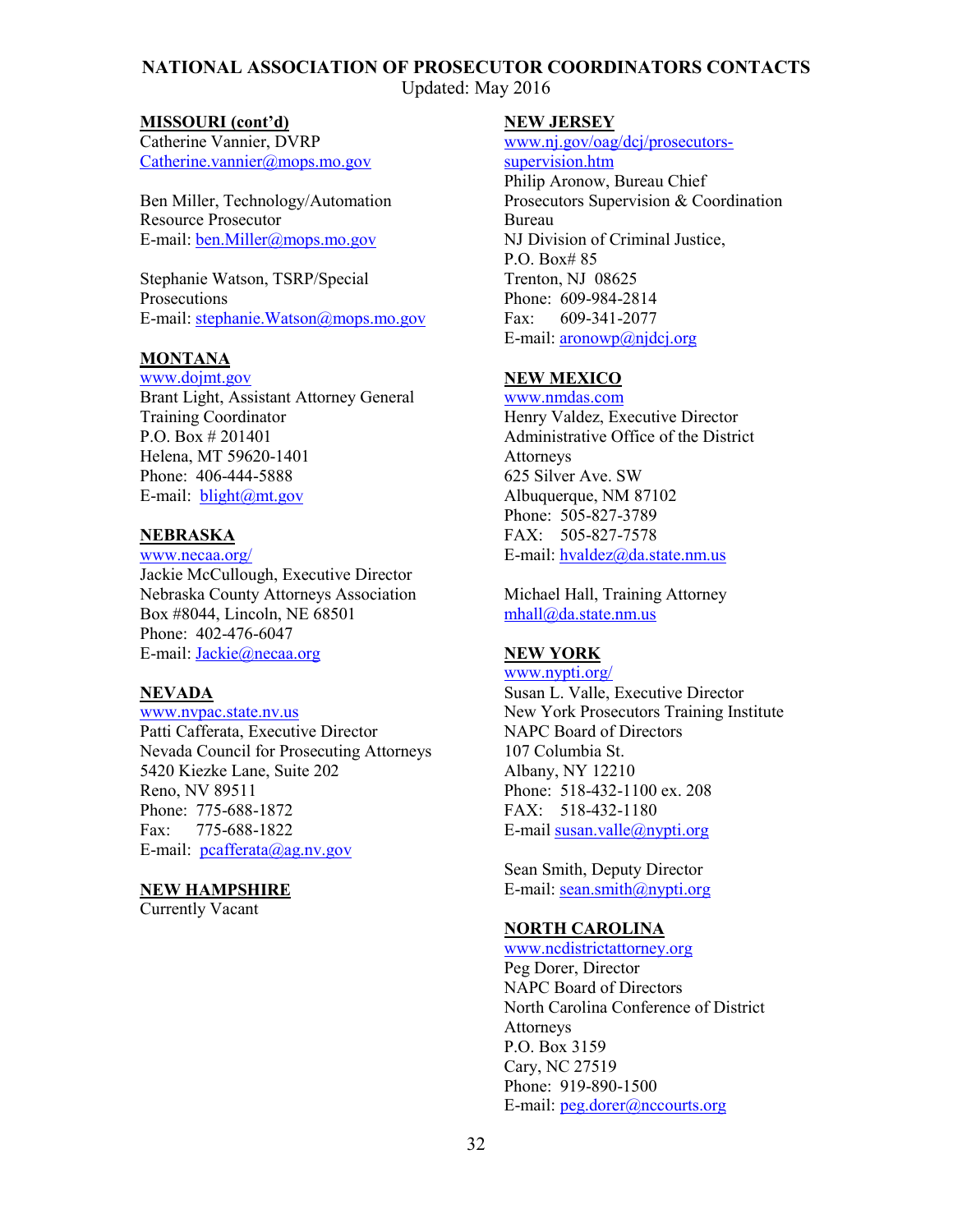Updated: May 2016

#### **NORTH CAROLINA (continued)**

Rachel Larson, Child Abuse Resource Prosecutor E-mail[: rachel.b.larsen@nccourts.org](mailto:rachel.b.larsen@nccourts.org)

Tammy Smith, White Collar Crime Resource Prosecutor [tammy.j.smith@nccourts.org](mailto:tammy.j.smith@nccourts.org)

#### **NORTH DAKOTA**

[www.ndsaa.org/](http://www.ndsaa.org/) Aaron Birst, Executive Director 1661 Capitol Way Bismarck, ND 58502-0877 Phone: 701-328-7300 Fax: 701-328-7308 [aaron.birst@ndaco.org](mailto:aaron.birst@ndaco.org)

Kristi Pettit Venhuizen, TSRP 311 South 4th Street, Suite 103 Grand Forks, ND 58201 Phone: 701-780-9276 Fax: 701-780-0786 [kpettit@kalashpettitlaw.com](mailto:kpettit@kalashpettitlaw.com)

#### **OHIO**

[www.ohiopa.org](http://www.ohiopa.org/) John E. Murphy, Executive Director Ohio Prosecuting Attorneys Association 196 East State Street - Suite 200 Columbus, OH 43215 Phone: 614-221-1266 FAX: 614-221-0753 E-mail: [murphyj@ohiopa.org](mailto:murphyj@ohiopa.org)

#### **OKLAHOMA**

[www.ok.gov/dac/](http://www.ok.gov/dac/) Suzanne McClain Atwood, Executive Coordinator Oklahoma District Attorneys Council NAPC Board of Directors 421 N.W. 13th Street, Suite 290 Oklahoma City, OK 73103 Phone: 405-264-5000 FAX: 405-264-5099 E-mail- [suzanne.atwood@dac.state.ok.us](mailto:suzanne.atwood@dac.state.ok.us) 

Trent Baggett, Assistant Executive Coordinator E-mail: [trent.baggett@dac.state.ok.us](mailto:trent.baggett@dac.state.ok.us)

#### **OREGON**

[www.odaa.oregon.gov/](http://odaa.oregon.gov/) Michelle N. Long ODAA Coordinator 610 Hawthorne Ave. SE, Suite 210 Salem, OR 97301 Phone: 503-934-1111 Fax: 503-373-1936 E-mail[: michelle.n.long@doj.state.or.us](mailto:michelle.n.long@doj.state.or.us)

Deena Ryerson, TSRP E-mail[: deena.a.ryerson@doj.state.or.us](mailto:deena.a.ryerson@doj.state.or.us)

#### **PENNSYLVANIA**

[www.pdaa.org](http://www.pdaa.org/) Richard Long, Executive Director Pennsylvania District Attorneys Association 2929 North Front Street Harrisburg, PA 17110 Phone: 717-238-5416 FAX: 717-231-3912 E-mail[: rlong@pdaa.org](mailto:rlong@pdaa.org) 

Allison Hrestak, Training Manager E-mail[: ahrestak@pdaa.org](mailto:ahrestak@pdaa.org) 

#### **RHODE ISLAND**

[www.riag.ri.gov/](http://www.riag.ri.gov/) Jerry Coyne, Deputy Attorney General 150 South Main St. Providence, RI 02903 Phone: 401-274-4400 x 2257 E-mail: [gcoyne@riag.ri.us](mailto:gcoyne@riag.ri.us)

#### **SOUTH CAROLINA**

[http://osa.sc.gov/stateengagements/Pages/Pr](http://osa.sc.gov/stateengagements/Pages/ProsecutionCoordination.aspx) [osecutionCoordination.aspx](http://osa.sc.gov/stateengagements/Pages/ProsecutionCoordination.aspx) David M. Ross, Executive Director Commission on Prosecution Coordination P.O. Box 11561 Columbia, SC 29211-1561 Phone: 803-343-0765 FAX: 803-343-0766 E-mail: dross@cpc.sc.gov

Amie Clifford, Training Attorney E-mail[: aclifford@cpc.sc.gov](mailto:aclifford@cpc.sc.gov)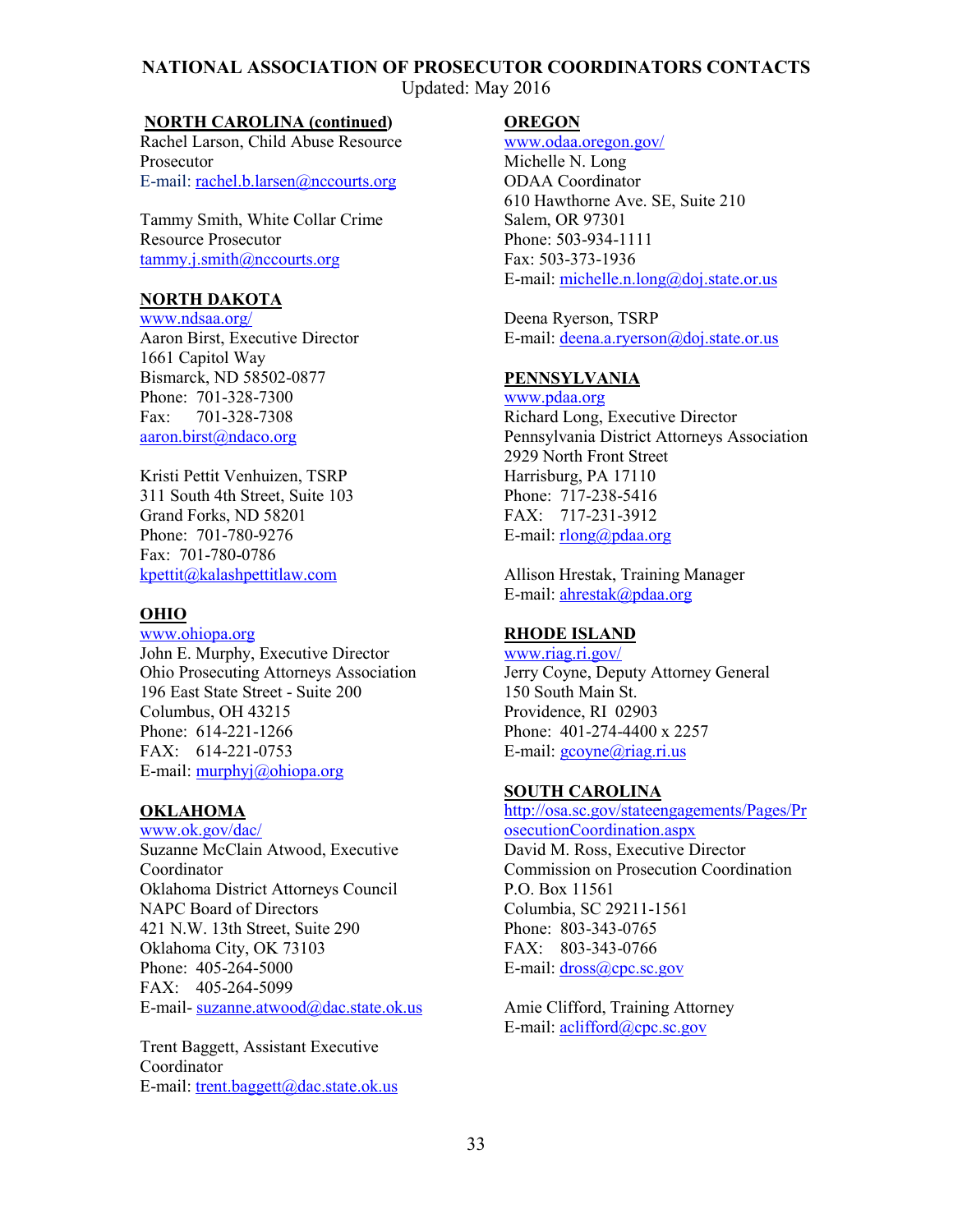Updated: May 2016

#### **SOUTH DAKOTA**

<http://sdstatesattorneys.org/> Paul Bachand, Executive Director South Dakota State's Attorneys Association P.O. Box 1174 Pierre, SD 57501 Phone: 605-224-0461 FAX: 605-224-1607 E-mail[: pbachand@pirlaw.com](mailto:pbachand@pirlaw.com) 

#### **TENNESSEE**

[www.tndagc.org](http://www.tndagc.org/)

Jerry Estes, Executive Director Tennessee District Attorneys General **Conference** 226 Capitol Blvd., Suite 800 Nashville, TN 37243-0890 Phone: 615-741-1696 Fax: 615-741-7459 E-mail[: jnestes@tndagc.org](mailto:jnestes@tndagc.org)

Guy Jones, Deputy Executive Director E-mail: griones@tndagc.org

Angie Gasser, Executive Assistant E-mail: adgasser@tndagc.org

#### **TEXAS**

[www.tdcaa.com](http://www.tdcaa.com/) Rob Kepple, Executive Director NAPC Board of Directors Texas District and County Attorneys Association 505 W. 12th Suite 100 Austin, TX 78701 Phone: 512-474-2436 FAX: 512-478-4112 E-mail[: kepple@tdcaa.com](mailto:kepple@tdcaa.com)

Shannon Edmonds, Legislative Director [edmonds@tdcaa.com](mailto:edmonds@tdcaa.com) 

Diane Beckham, Staff Counsel E-mail: [beckham@tdcaa.com](mailto:beckham@tdcaa.com)

#### **UTAH**

<http://upc.utah.gov/> Bob Church, Executive Director Utah Prosecution Council P.O. Box 140841 Salt Lake City, UT 84114-0841 Phone: 801-366-0201 FAX: 801-366-0204 E-mail:  $richurch@utah.gov$ 

Marilyn Jasperson, Training Director E-mail[: mjasperson@utah.gov](mailto:mjasperson@utah.gov) 

Paul W. Boyden, Executive Director Statewide Association of Public Attorneys 111 E. Broadway -Ste. 400 Salt Lake City, UT 84111-5232 Phone: 801-366-7809 FAX: 801-366-7891 E-mail [pboyden@slco.org](mailto:pboyden@slco.org) 

Chad Platt, Staff Attorney Phone: 801-366-7862 E-mail[: cplatt@slco.org](mailto:cplatt@slco.org) 

#### **VERMONT**

<http://prosecutors.vermont.gov/> David Cahill, Executive Director 12 Baldwin Street Montpelier, VT 05633-6401 Phone: 802-828-2891 Fax: 802-828-2881 [david.cahill@state.vt.us](mailto:david.cahill@state.vt.us)

#### **VIRGINIA**

[www.cas.state.va.us/](http://www.cas.state.va.us/) Jane Sherman Chambers, Executive Director Commonwealth Attorneys Services Council P.O. Box 3549 Williamsburg, VA 23187 Phone: 757-253-4146 FAX: 757-253-7159 [jscham@wm.edu](mailto:jscham@wm.edu) 

Larry Martin, Senior Staff Attorney [lamar3@wm.edu](mailto:lamar3@wm.edu)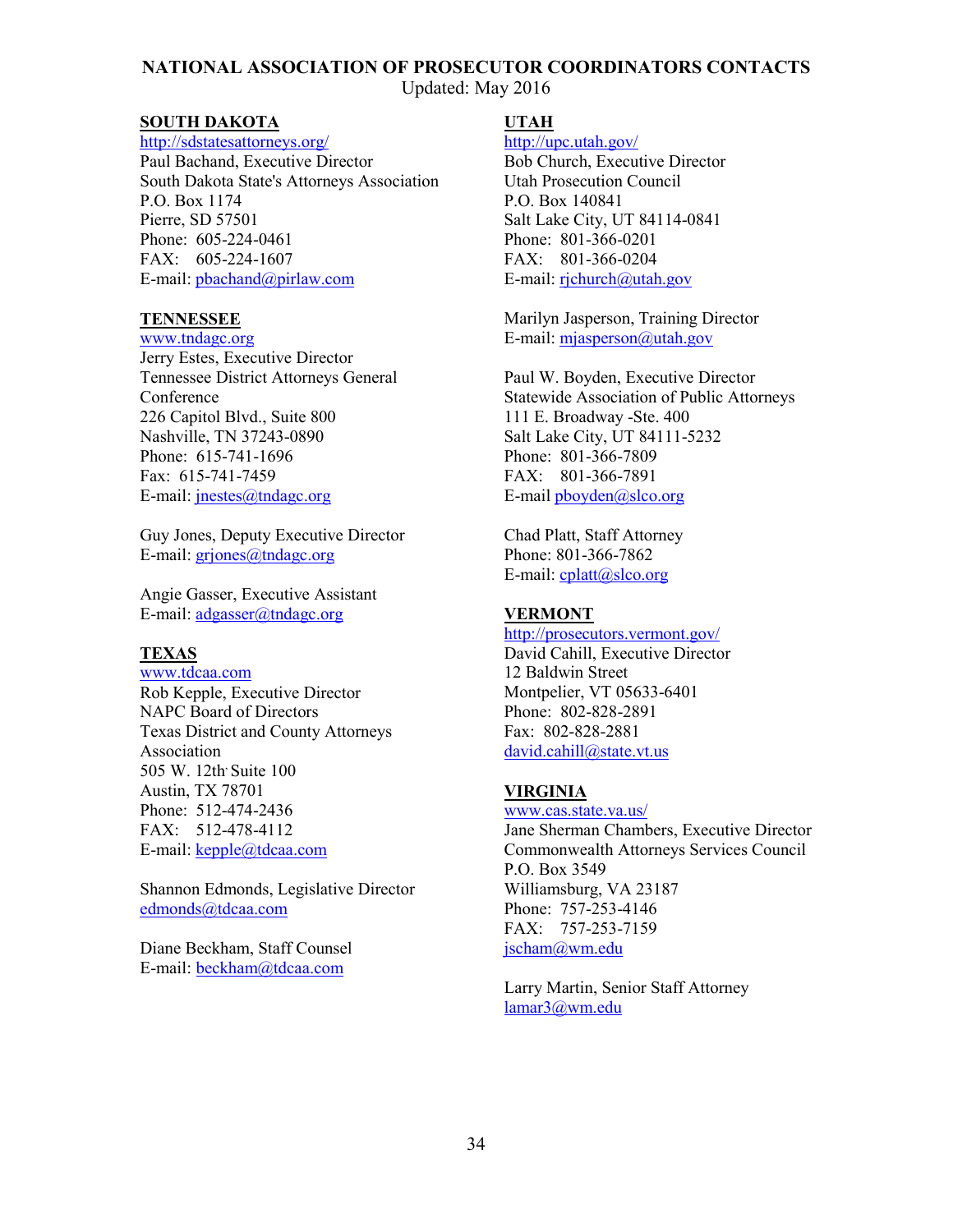Updated: May 2016

#### **WASHINGTON**

#### [http://70-89-120-146/wapa/index.html](http://70.89.120.146/wapa/index.html)

Tom McBride, Executive Secretary Washington Association of Prosecuting Attorneys 206 Tenth Ave., S.E. Olympia, WA 98501-1399 Phone: 360-753-2175 E-mail[: tmcbride@waprosecutors.org](mailto:tmcbride@waprosecutors.org) 

Pamela Loginsky, Staff Attorney E-mail[: pamloginsky@waprosecutors.org](mailto:pamloginsky@waprosecutors.org)

#### **WEST VIRGINIA**

[www.pai.wv.gov/Pages/default.aspx](http://www.pai.wv.gov/Pages/default.aspx) Philip Morrison, Executive Director West Virginia Prosecuting Attorneys Institute 90 MacCorkle Avenue SW, Suite 202 S Charleston, WV 25303 Phone: 304-558-3348 FAX: 304-744-7219 E-mail: [philip.w.Morrison@wv.gov](mailto:philip.w.Morrison@wv.gov) 

Alec Ross, Coordinator E-mail: uptowntil@aol.com

#### **WISCONSIN**

<http://wisconsindaa.com/> Roy Korte, Director Criminal Litigation Unit NAPC Board of Directors P.O. Box 7857 Madison, WI 53707-7857 Phone: 608-267-1339 Cell: 608-513-3522 Fax: 608-267-2778 E-mail[: korterr@doj.state.wi.us](mailto:korterr@doj.state.wi.us) 

Amy Domaszek, Coordinator Phone: 608-267-9746 E-mail:  $\text{spect}(\partial_{\Omega} \text{do} \text{ is} \text{tate} \text{.} \text{w} \text{.} \text{us})$ 

#### **WYOMING**

<https://www.justice.gov/usao-wy> Matthew F. Redle, Sheridan County Attorney 224 S. Main, Suite B6 Sheridan, WY 82801 Phone: 307-674-2580

E-mail[: mredle@sheridancounty.com](mailto:mredle@sheridancounty.com)

#### **NATIONAL ASSOCIATION OF PROSECUTOR COORDINATORS**

Thomas M. Robertson, Executive Director 8283 Williams Road Dewitt, MI 48820 517-402-8177 [trob@napc.us](mailto:trob@napc.us)

#### **NATIONAL CRIMINAL JUSTICE ASSOCIATION**

[www.ncja.org](http://www.ncja.org/)

Cabell C. Cropper, Executive Director National Criminal Justice Association 720 7th Street NW, Third Floor Washington, DC 20001 Phone: 202-628-8550 E-mail[: ccropper@ncja.org](mailto:ccropper@ncja.org)

#### **NATIONAL DISTRICT ATTORNEYS ASSOCIATION**

[www.ndaajustice.org](http://www.ndaajustice.org/) Kay Chopard Cohen, Executive Director 44 Canal Center Plaza, Suite 110 Alexandria, VA 22314 Phone 703-549-9222 E-mail[: kcc@ndaajustice.org](mailto:kcc@ndaajustice.org)

Nelson Bunn, Legislative and Policy **Director** E-mail[: nelsonbunn@ndaajustice.org](mailto:nelsonbunn@ndaajustice.org)

Duane M. Kokesch, Director, National Traffic Law Center Phone: 703-519-1641 E-mail: [dkokesch@ndaajustice.org](mailto:dkokesch@ndaajustice.org)

Candace M. Mosley, Director of Programs Phone: 703-519-1691 E-mail: cmosley@ndaajustice.org

#### **NATIONAL HIGHWAY TRAFFIC SAFETY ADMINISRTRATION**

[www.nhtsa.dot.gov](http://www.nhtsa.dot.gov/) Todd Hoose, Highway Safety Specialist W44-222, NTI-111 1200 New Jersey Ave., SE Washington, DC 20590 202-366-2696 E-mail[: todd.hoose@dot.gov](mailto:todd.hoose@dot.gov)